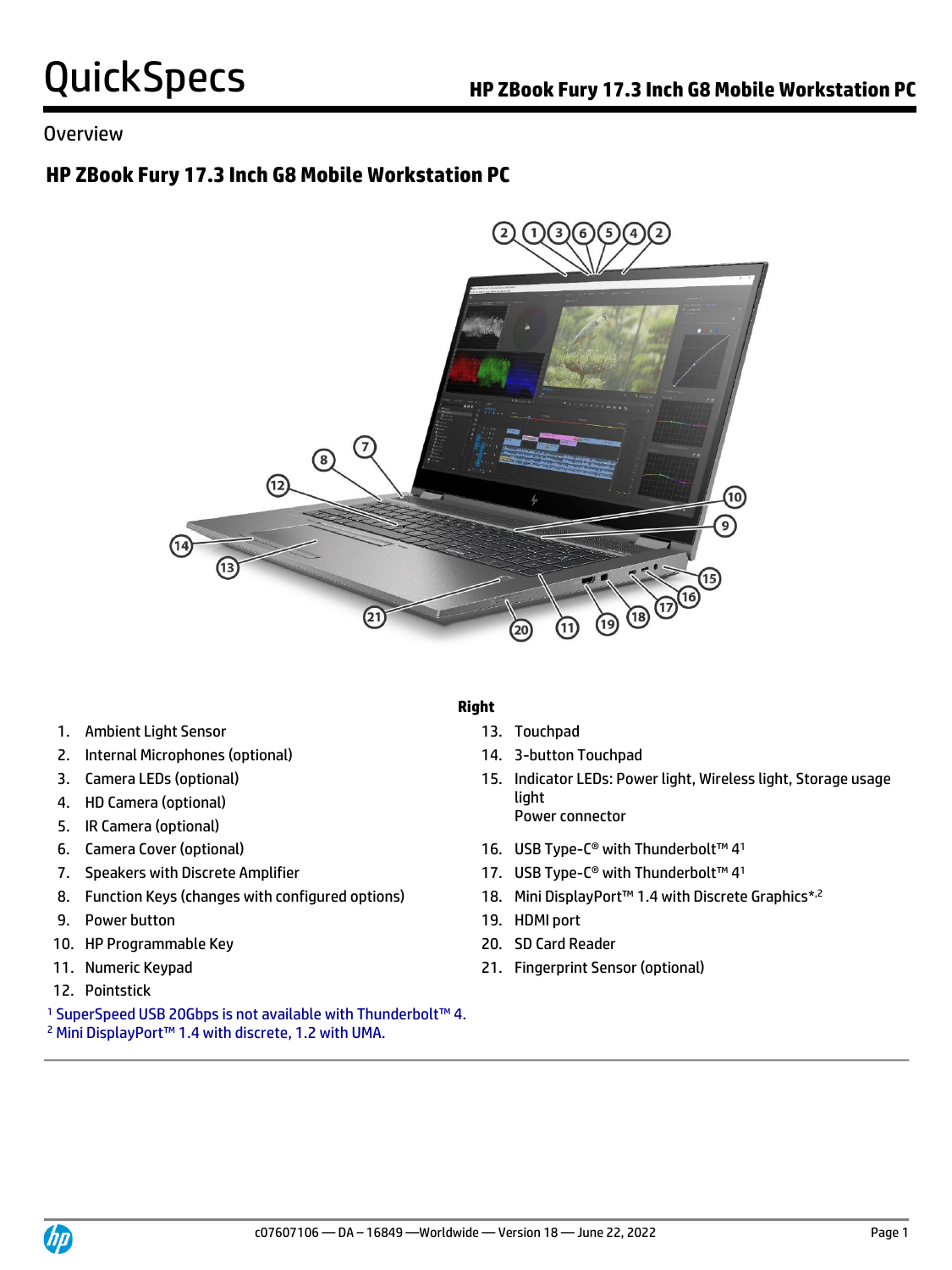

## **Overview**



#### **Left**

- 
- 2. Nano security lock slot 5. USB 3.1 Gen 1
- 3. USB 3.1 Gen 1 Charging Port 6. Audio Combo Jack
- 1. RJ-45 4. USB 3.1 Gen 1
	-
	-
	- 7. Smart Card Reader

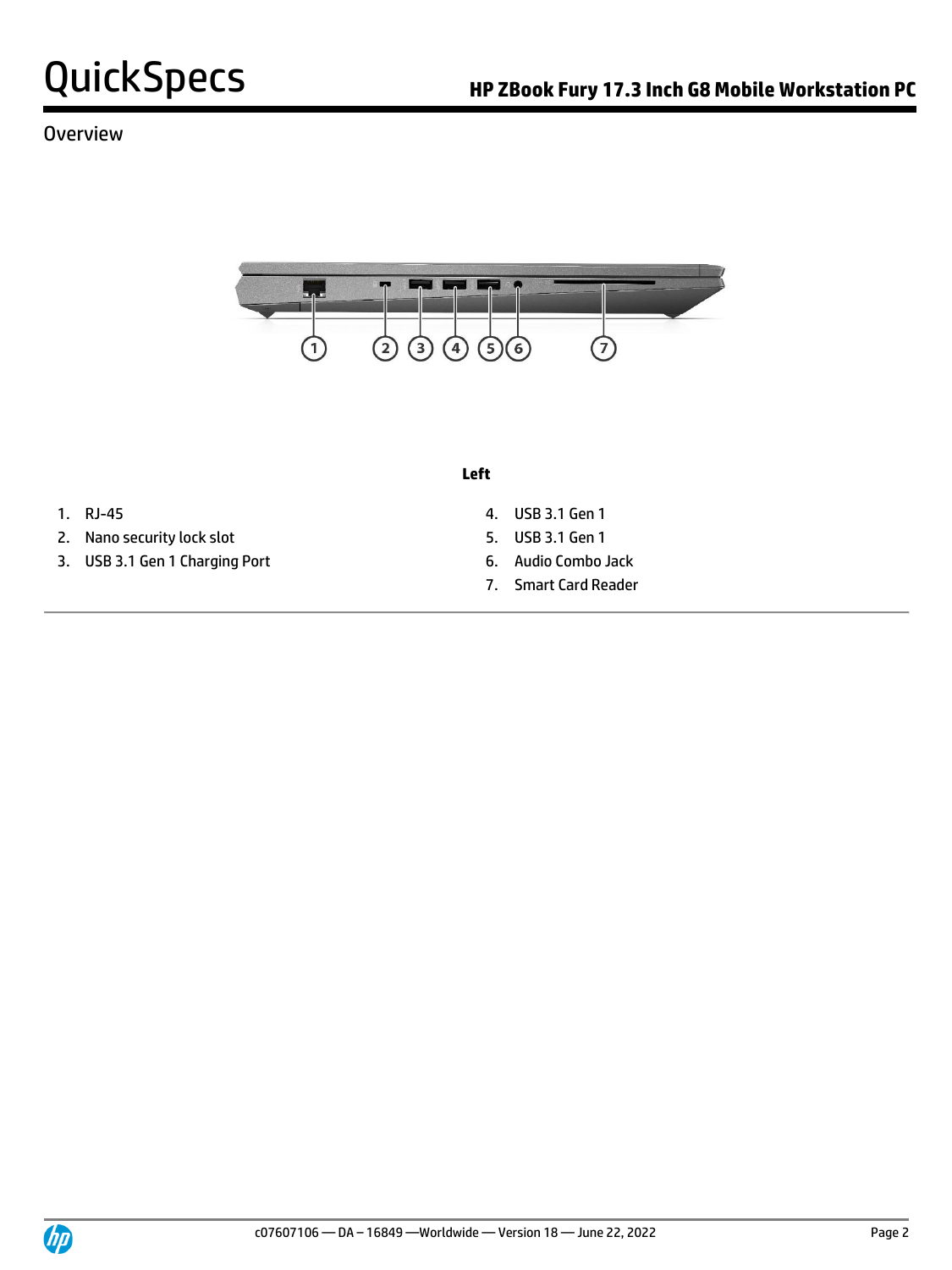## Overview

## **At A Glance**

- Work anywhere without compromising on performance or security with Windows 10 Pro <sup>1</sup> , powered by HP's collaboration and connectivity technology.
- Accelerate your workflow. Power through projects with up to 128 GB RAM <sup>2</sup> for fast rendering, editing and visual effects performance.
- Take multitasking to the next level with the Intel® Core™ i9 processor <sup>3</sup> designed to handle complex, multithreaded apps like Adobe® Premier Pro, and with fast clock speeds you can boost your speed on single threaded apps like Autodesk 3ds Max.<sup>4</sup>
- Run demanding professional apps with the newest generation Intel® Xeon® processors <sup>5</sup> for powerful performance and productivity.
- Experience high-end visualization and seamlessly render your biggest projects with the next generation NVIDIA® Ampere architecture with NVIDIA® T-Series and RTX A graphics<sup>19</sup>; Certified and supported for the apps you use every day.
- Strenuously tested to meet software certification and deliver superb performance with leading software providers, including Autodesk and Adobe® <sup>6</sup> .
- Blitz through multiple tasks and ditch external drives with up to 8 TB <sup>7</sup> , local PCIe NVMe storage up to 21x faster than standard HDD and 6x faster than SATA SSD<sup>9</sup>.
- Instantly protect against visual hacking and defend against firmware and malware attacks with HP Sure Start <sup>11</sup> and HP Sure Sense <sup>12</sup>, and have peace of mind with multi-factor authentication- including an infrared camera and fingerprint scanner <sup>13</sup>.
- Enhanced transfer and upload speeds via dual Thunderbolt™ 4 ports. Get wide-ranging connectivity options to ensure maximum device interaction: USB 3.0, HDMI, mDP, SD card, Smart Card Reader and more.
- Designed for ultimate durability, this ZBook undergoes brutal MIL-STD 810H <sup>14</sup> tests to help ensure this PC keeps rolling through your workday.
- Plug in to greater connectivity at your desktop with the HP Thunderbolt Dock for lightning-fast Thunderbolt™ 4 15 transfers and the flexibility to run More than up to two external 4K displays 16,17.
- Improve connectivity while on Wi-Fi® with HP Extended Range Wireless LAN that allows greater distance from transmission point and fast data throughput at shorter ranges 18.

### **NOTE: See important legal disclosures for all listed specs in their respective features sections.**

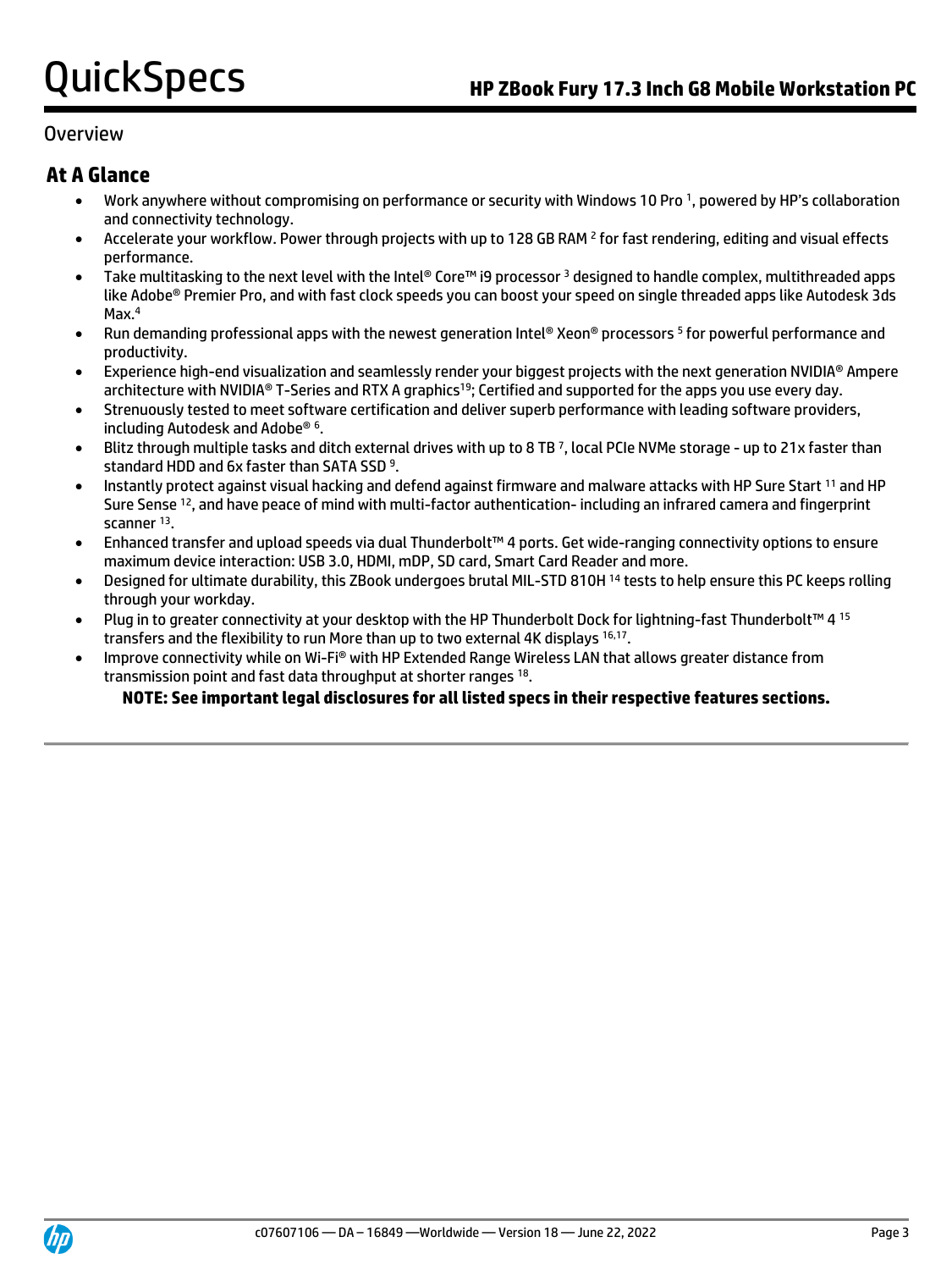## **OPERATING SYSTEM**

| <b>Preinstalled OS</b>   | Windows 11 Pro <sup>2</sup> - HP recommends Windows 11 Pro <sup>2</sup><br>Windows 11 Home - HP recommends Windows 11 Pro for business <sup>2</sup><br>Windows 11 Home Single Language - HP recommends Windows 11 Pro for business <sup>2</sup><br>Windows 11 Pro (Windows 11 Enterprise available with a Volume Licensing Agreement) <sup>2</sup><br>Windows 10 Pro (available through downgrade rights from Windows 11 Pro) <sup>2,3</sup><br>Windows 11 Pro for Workstations <sup>2</sup><br>Windows 10 Pro for Workstations (available through downgrade rights from Windows 11 Pro for<br>Workstations) <sup>2,3</sup><br>Windows 10 Pro $1,2$<br>Windows 10 Home - HP recommends Windows 11 Pro for business <sup>1,2</sup><br>Windows 10 Home Single Language - HP recommends Windows 11 Pro for business 1,2<br>Windows 10 Pro (Windows 10 Enterprise available with a Volume Licensing Agreement) <sup>1,2</sup><br>Windows 10 Pro for Workstations <sup>1,2</sup><br>FreeDOS 3.0<br>Ubuntu Linux 20.04 <sup>4</sup> |
|--------------------------|-------------------------------------------------------------------------------------------------------------------------------------------------------------------------------------------------------------------------------------------------------------------------------------------------------------------------------------------------------------------------------------------------------------------------------------------------------------------------------------------------------------------------------------------------------------------------------------------------------------------------------------------------------------------------------------------------------------------------------------------------------------------------------------------------------------------------------------------------------------------------------------------------------------------------------------------------------------------------------------------------------------------------------|
| Web support OS           | Red Hat <sup>®</sup> Enterprise Linux <sup>®</sup> 8 <sup>4</sup><br>Windows 10 Enterprise 64 <sup>2</sup>                                                                                                                                                                                                                                                                                                                                                                                                                                                                                                                                                                                                                                                                                                                                                                                                                                                                                                                    |
| <b>Supported Version</b> | HP tested Windows 10, version 1909 on this platform. For testing information on newer versions of<br>Windows 10, please see https://support.hp.com/document/c05195282                                                                                                                                                                                                                                                                                                                                                                                                                                                                                                                                                                                                                                                                                                                                                                                                                                                         |

<sup>1</sup> Device comes with Windows 10 and a free Windows 11 upgrade or may be preloaded with Windows 11. Upgrade timing may vary by device. Features and app availability may vary by region. Certain features require specific hardware (see Windows 11 Specifications).

<sup>2</sup> Not all features are available in all editions or versions of Windows. Systems may require upgraded and/or separately purchased hardware, drivers, software or BIOS update to take full advantage of Windows functionality. Windows is automatically updated and enabled. High speed internet and Microsoft account required. ISP fees may apply and additional requirements may apply over time for updates. Se[e http://www.windows.com.](http://www.windows.com/)

<sup>3</sup> This system is preinstalled with Windows 10 Pro software and also comes with a license for Windows 11 Pro software and provision for recovery software. You may only use one version of the Windows software at a time. Switching between versions will require you to uninstall one version and install the other version. You must back up all data (files, photos, etc.) before uninstalling and installing operating systems to avoid loss of your data.

<sup>4</sup> For detailed Linux® OS/hardware support information, see: http/www.hp.com/linux\_hardware\_matrix

## **PROCESSOR**

11 th Generation Intel® Xeon® W-11955M vPro® with Intel® UHD Graphics (2.6 GHz base frequency, up to 5.0 GHz with Intel® Turbo Boost Technology, 24 MB cache, 8 cores)<sup>1,2,3,4,5</sup>

11<sup>th</sup> Generation Intel® Core™ i9-11950H vPro® with Intel® UHD Graphics (2.6 GHz base frequency, up to 5.0 GHz with Intel® Turbo Boost Technology, 24 MB cache, 8 cores) 1,2,3,4,5

11th Generation Intel® Core™ i9-11900H with Intel® UHD Graphics (2.5 GHz base frequency, up to 4.9 GHz with Intel® Turbo Boost Technology, 24 MB L3 cache, 8 cores) 1,2,3,4,5

11th Generation Intel® Core™ i7-11850H vPro® with Intel® UHD Graphics (2.5 GHz base frequency, up to 4.8 GHz with Intel® Turbo Boost Technology, 24 MB L3 cache, 8 cores) 1,2,3,4,5

11th Generation Intel® Core™ i7 11800H with Intel® UHD Graphics (2.3 GHz base frequency, up to 4.6 GHz with Intel® Turbo Boost Technology, 24 MB L3 cache. 8 cores)<sup>1,2,3,4,5</sup>

11<sup>th</sup> Generation Intel® Core™ i5-11500H vPro® with Intel® UHD Graphics (2.9 GHz base frequency, up to 4.6 GHz with Intel® Turbo Boost Technology, 12 MB L3 cache, 6 cores)<sup>1,2,3,4.5</sup>

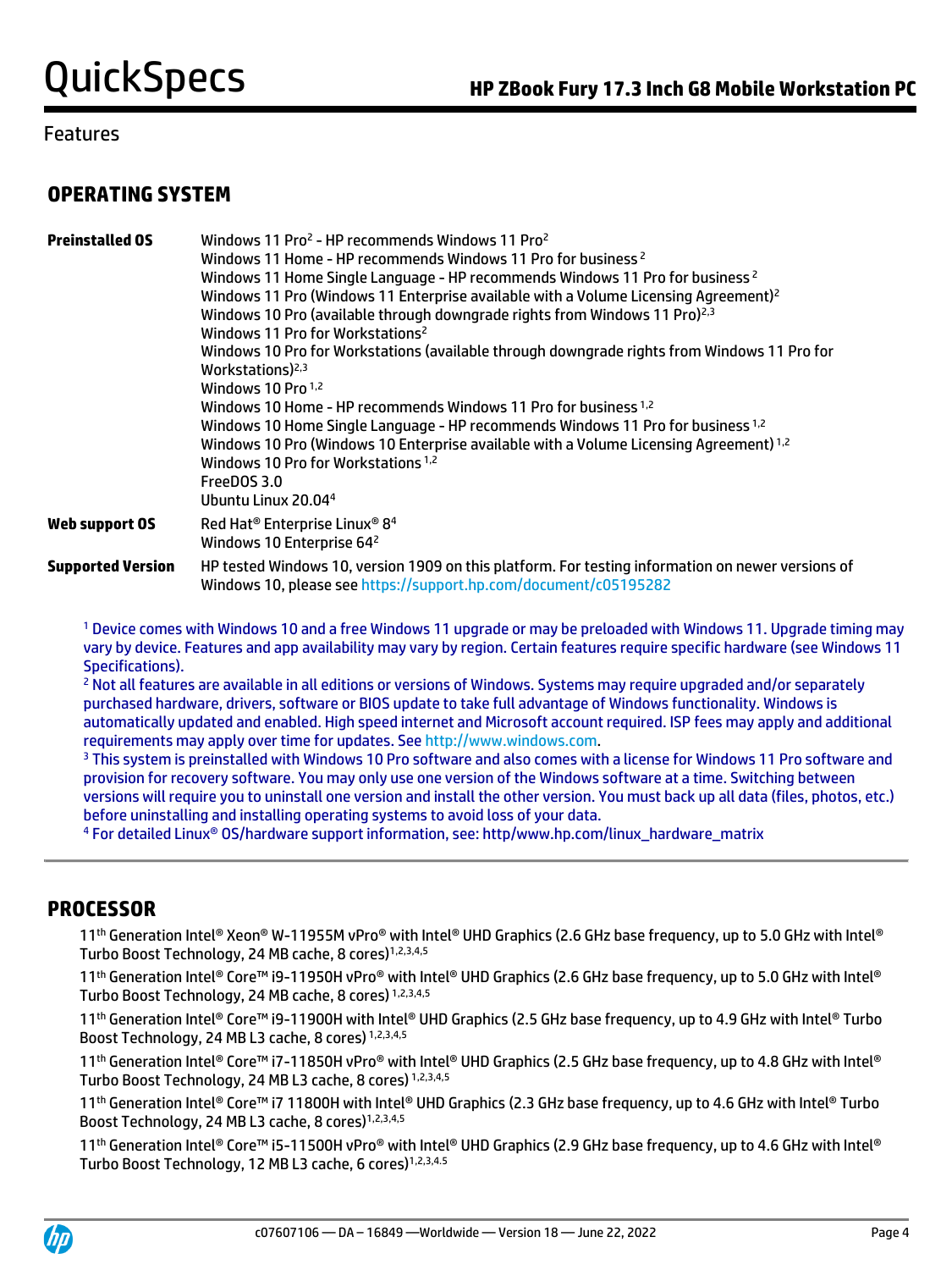<sup>1</sup> Multicore is designed to improve performance of certain software products. Not all customers or software applications will necessarily benefit from use of this technology. Performance and clock frequency will vary depending on application workload and your hardware and software configurations. Intel's numbering, branding and/or naming is not a measurement of higher performance.

<sup>2</sup> Processor speed denotes maximum performance mode; processors will run at lower speeds in battery optimization mode. 3 Intel® Turbo Boost performance varies depending on hardware, software and overall system configuration. Energy Efficient Turbo is a power management feature that can lower the maximum core ratio (frequency), if the CPU thinks it can achieve about the same performance as with the maximum turbo frequency. Energy Efficient Turbo feature is disabled in Comet Lake H in order to prioritize performance in DC mode. It can be changed in F10 BIOS settings. See www.intel.com/technology/turboboost for more information.

4 In accordance with Microsoft's support policy, HP does not support the Windows 8 or Windows 7 operating system on products configured with Intel and AMD 7th generation and forward processors or provide any Windows 8 or Windows 7 drivers on [http://www.support.hp.com.](http://www.support.hp.com/)

<sup>5</sup> For full Intel® vPro® functionality, Windows 10 Pro 64 bit, a vPro supported processor, vPro enabled chipset, vPro enabled wired LAN and/or WLAN card and TPM 2.0 are required. Some functionality requires additional 3rd party software in order to run. Se[e http://intel.com/vpro](http://intel.com/vpro)

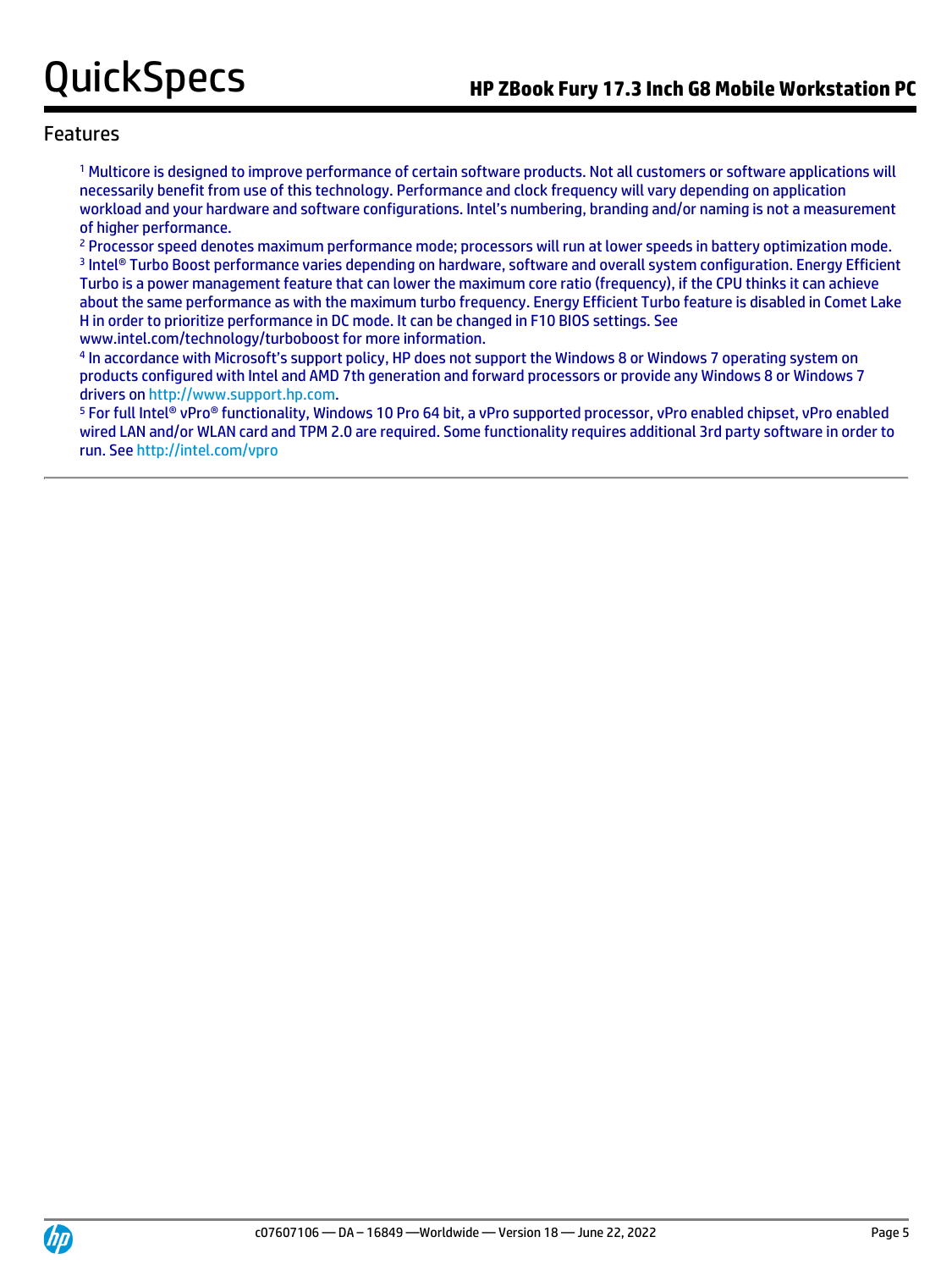## **CHIPSET**

Mobile Intel® TigerLake PCH-H WM 590

# **INTEL® CORE™ I5 WITH VPRO/CORE I7 WITH VPRO/XEON® WITH VPRO TECHNOLOGY CAPABLE**

Intel® Core™ i5 with vPro®, Core™ i7 with vPro®, Core™ i9 with vPro® and Xeon® with vPro® technology is a selectable feature that is available on units configured with select processors, a qualified Intel® WLAN module and a preinstalled Windows® operating system. It provides advances in remote manageability, security, energy efficient performance, and wireless connectivity. Intel® Active Management Technology (iAMT) offers built-in manageability and proactive security for networked mobile workstations, even when they are powered off\* or when the operating system is inoperable. It can help identify threats before they reach the network, isolate infected systems, and update regardless of their power state. <sup>1,2</sup>

<sup>1</sup> Requires a Windows operating system, network hardware and software, connection with a power source, and a direct (non-VPN) corporate network connection which is either cable or wireless LAN.

<sup>2</sup> For full Intel® vPro® functionality, Windows 10 Pro 64 bit, a vPro supported processor, vPro enabled chipset, vPro enabled wired LAN and/or WLAN card and TPM 2.0 are required. Some functionality requires additional 3rd party software in order to run. Se[e http://intel.com/vpro](http://intel.com/vpro)

## **GRAPHICS**

**Integrated** Intel<sup>®</sup> UHD Graphics<sup>1,2,3,4,5</sup> **Discrete** NVIDIA Graphic options: NVIDIA RTX™ A5000 (16 GB GDDR6 dedicated)1,2,3,4,5,7 NVIDIA RTX™ A4000 (8 GB GDDR6 dedicated)1,2,3,4,5,7 NVIDIA RTX™ A3000 (6 GB GDDR6 dedicated)1,2,3,4,5,7 NVIDIA RTX™ A2000 (4 GB GDDR6 dedicated)1,2,3,4,5 NVIDIA® T1200 (4 GB GDDR6 dedicated) 1,2,3,4,5

AMD Graphic options: AMD Radeon Pro W6600M (8 GB GDDR6 dedicated) 1,2,3,4,5,7

<sup>1</sup> UHD content required to view UHD images.

<sup>2</sup> Support HD decode, DX11, DX12, HDMI 2.0b, HDCP 2.3 via DP up to 4K @ 60Hz and via HDMI up to 4K @ 60Hz (NVIDIA RTX™ A5000, RTX A4000, RTX A3000, RTX A2000, AMD Radeon Pro W6600M support HDMI 2.1 with FRL)

<sup>3</sup> HDMI cable Sold Separately

<sup>4</sup> Shared video memory (UMA) uses part of the total system memory for video performance. System memory dedicated to video performance is not available for other use by other programs.

<sup>5</sup>miniDP cable sold separately.

<sup>6</sup>GPU configurations may be limited to specific panel options

<sup>7</sup> The HP custom vapor chamber (Z VaporForce) is only available on configurations with NVIDIA® RTX™ A3000 graphics and greater or AMD Radeon graphics

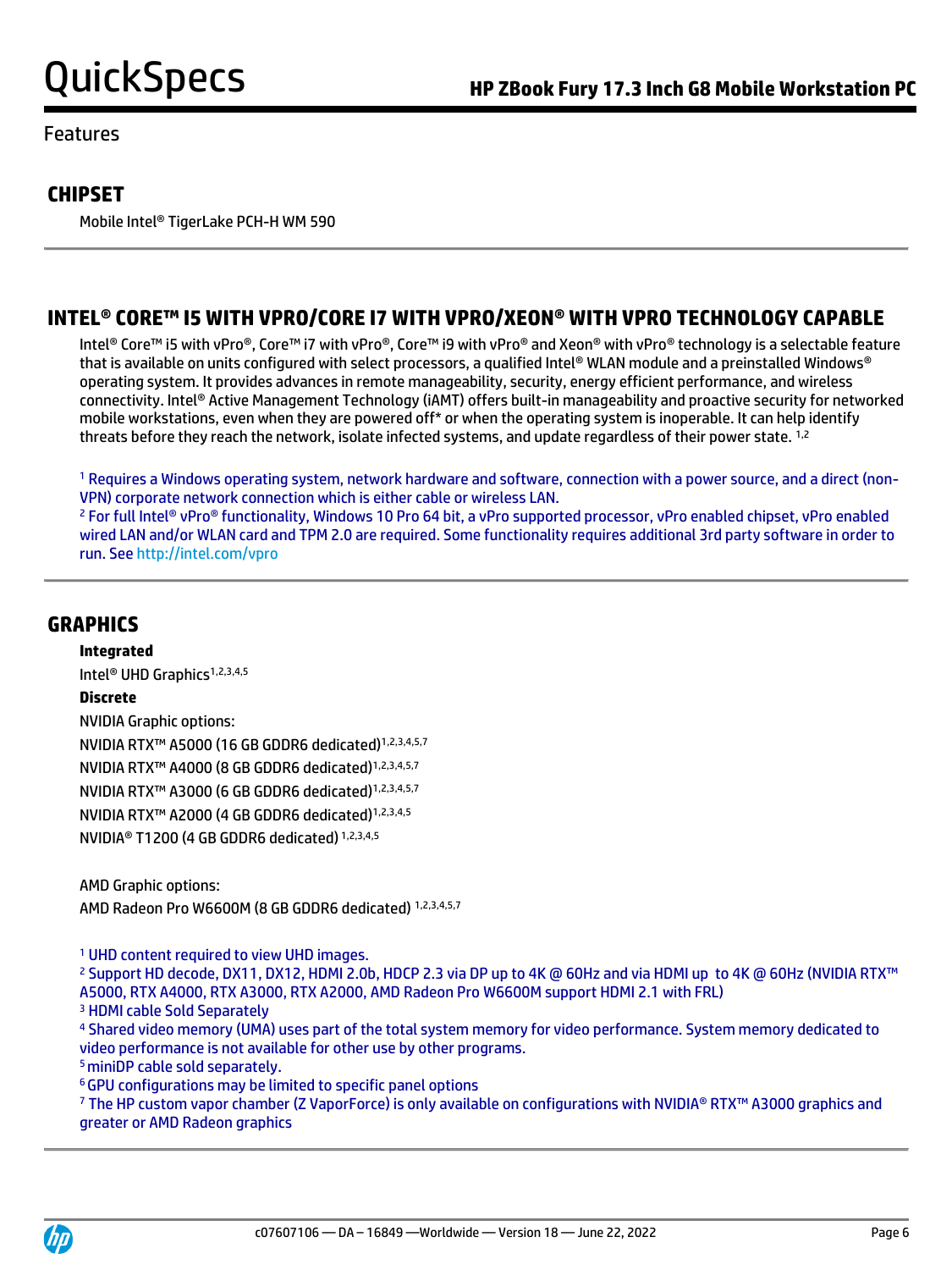# **Multi Display Support**

### **Without HP Thunderbolt™ Dock G2**

UMA Graphics: Unit supports up to 4 independent displays. Any combination of displays outputs may be used except one of Thunderbolt™ 4 and HDMI.

Hybrid Graphics: Unit supports up 5 simultaneous displays (4 from dGPU + 1 from iGPU). Any combination of displays outputs may be used except when using one USBC and HDMI are exclusive

NOTE: If Thunderbolt™ only port on the dock is connected, then the three external displays will not function.

#### **With HP Thunderbolt™ Dock G2**

UMA Graphics: Unit supports up to 4 simultaneous displays. Any combination of displays outputs may be used except one of Thunderbolt™ 4 and HDMI.

Hybrid Graphics (NVIDIA): Unit supports up to 5 simultaneous displays (4 from dGPU + 1 from iGPU). Any combination of displays outputs may be used except when using one USBC and HDMI are exclusive

Hybrid Graphics (AMD): Unit supports up to 5 simultaneous displays (5 from dGPU + 1 from iGPU). Any combination of displays outputs may be used except when using one USBC and HDMI are exclusive

NOTE: Resolutions are dependent upon monitor capability and resolution and color depth settings.

## **DISPLAY**

#### **Non-touch**

- 17.3" diagonal FHD (1920 x 1080) IPS eDP anti-glare WLED-backlit and ambient light sensor 300 nits 72% NTSC1,2
- 17.3" diagonal UHD (3840 x 2160) IPS eDP1.4 + PSR2 anti-glare WLED-backlit and ambient light sensor 550 nits 100% DCI-P31,2,3,4
- 17.3" diagonal UHD (3840 x 2160)IPS HDR 400 eDP1.4 + PSR2 anti-glare WLED-backlit and ambient light sensor 550 nits 100% DCI-P3 Next Gen HP Dream Color display1,2,3,4

#### **Touch**

• 17.3" diagonal UHD (3840 x 2160) IPS HDR 400 eDP1.4 + PSR2 WLED-backlit touch screen with Corning® Gorilla® Glass 5 and ambient light sensor 550 nits 100% DCI-P31,2,3,4,6

#### **HP Virtual Reality Headset (sold separately)**

- HP Reverb
- HP Reverb G2

<sup>1</sup> UHD content required to view UHD images.

- <sup>2</sup> Resolutions are dependent upon monitor capability, and resolution and color depth settings.
- <sup>3</sup>Display options may be limited to specific GPU Configurations.
- <sup>4</sup>VESA DisplayHDR 400 certifications are pending.
- <sup>5</sup> Virtual Reality content is required to view Virtual Reality images
- 6 Actual brightness will be lower with touchscreen.

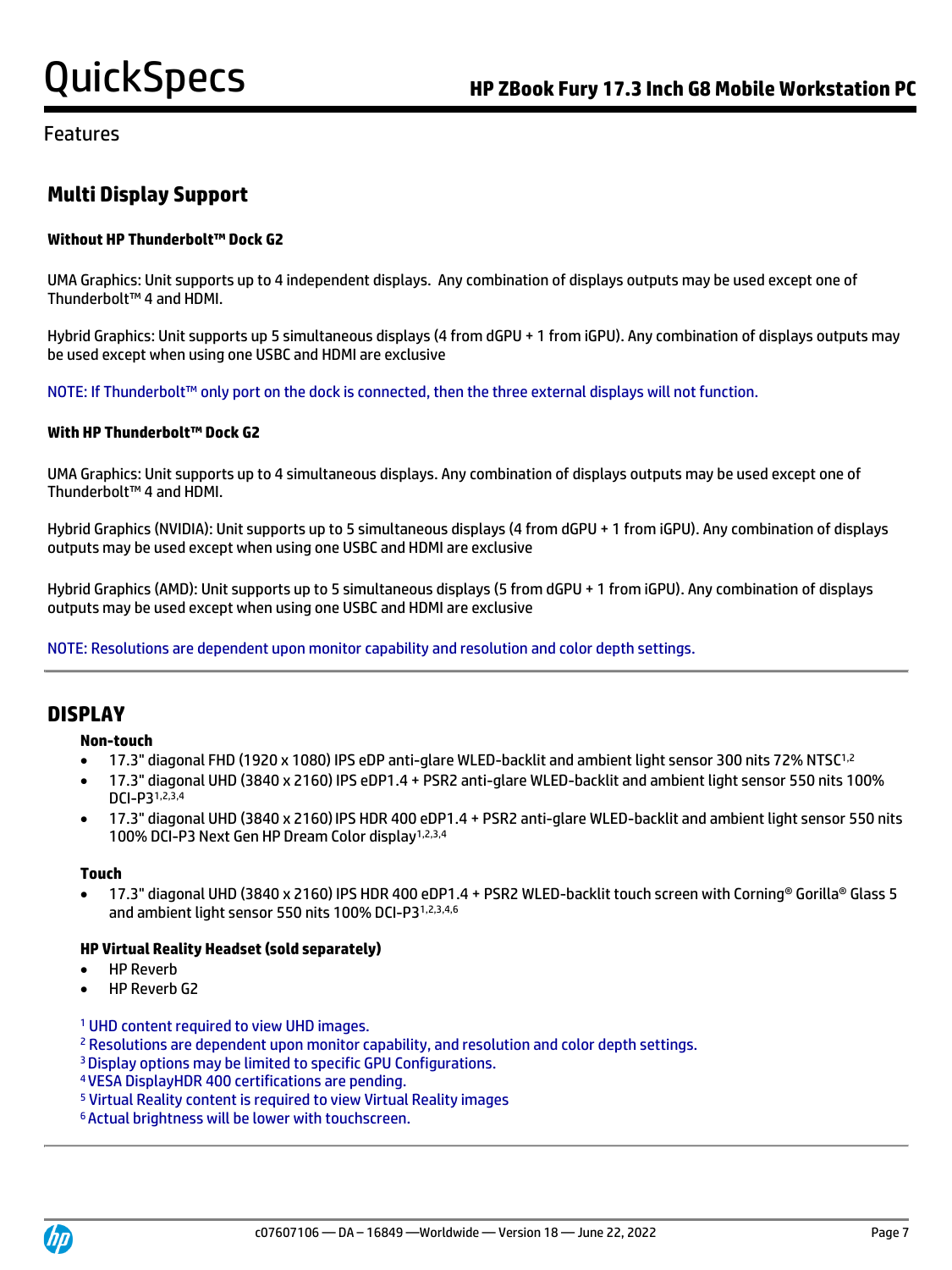## **STORAGE AND DRIVES\***

#### **Max Storage**

8TB through four M.2 NVMe drives 6TB through two M.2 NVMe drives and one 2.5" SATA drive

### **(up to 1) HDD Storage (SATA 3.2)2,4**

500 GB 7200 rpm SATA FIPS 140-2 SED HDD 500 GB 7200 rpm SATA HDD 1 TB 7200 rpm SATA HDD 2 TB 5400 rpm SATA HDD

### **(up to 4) M.2 Storage (NVMe™ PCIe SSD)<sup>2</sup>**

256 GB PCIe (NVMe™) TLC Solid State Drive 256 GB PCIe (NVMe™) TLC Self Encrypting (SED) Solid State Drive 512 GB PCIe (NVMe™) TLC Solid State Drive 512 GB PCIe (NVMe™) TLC Self Encrypting (SED) Solid State Drive 1 TB PCIe (NVMe™) TLC Solid State Drive<sup>3</sup> 1 TB PCIe (NVMe™) TLC Self Encrypting (SED) Solid State Drive 2 TB PCIe (NVMe™) TLC Solid State Drive<sup>3</sup> 2 TB PCIe (NVMe™) TLC Self Encrypting (SED) Solid State Drive

256 GB PCIe Gen4 (NVMe™) TLC Solid State Drive5,\*\* 256 GB PCIe Gen4 (NVMe™) TLC Self Encrypting (SED) OPAL2 Solid State Drive<sup>5,\*\*</sup> GB PCIe Gen4 (NVMe™) TLC Solid State Drive5,\*\* GB PCIe Gen4 (NVMe™) TLC Self Encrypting (SED) OPAL2 Solid State Drive5,\*\* TB PCIe Gen4 (NVMe™) TLC Solid State Drive5,\*\* TB PCIe Gen4 (NVMe™) TLC Solid State Drive5,\*\*

Storage slot 1-4 can support NVMe protocol Storage slot 1, 3 and 4 can support SATA protocol Only storage slots 1-3 can support RAID System is preset to Modern Standby Disconnected with factory preinstall image PCIe Gen4 drives will only work at PCIe Gen3 speed.

\* For storage drives, GB = 1 billion bytes. TB = 1 trillion bytes. Actual formatted capacity is less.Up to 35GB of disk is reserved for system recovery software. \*\* Available late September 2021.

## **DRIVE CONTROLLERS**

RAID: RAID: RAID 1 support<sup>1</sup>

M.2 Storage Bay (PCIe NVMe) PCIe Gen 3 x 4 lanes NVMe Solid State Drive

<sup>1</sup> Support only available with 1TB + 1TB M.2 storage or 2TB + 2TB M.2 storage combinations

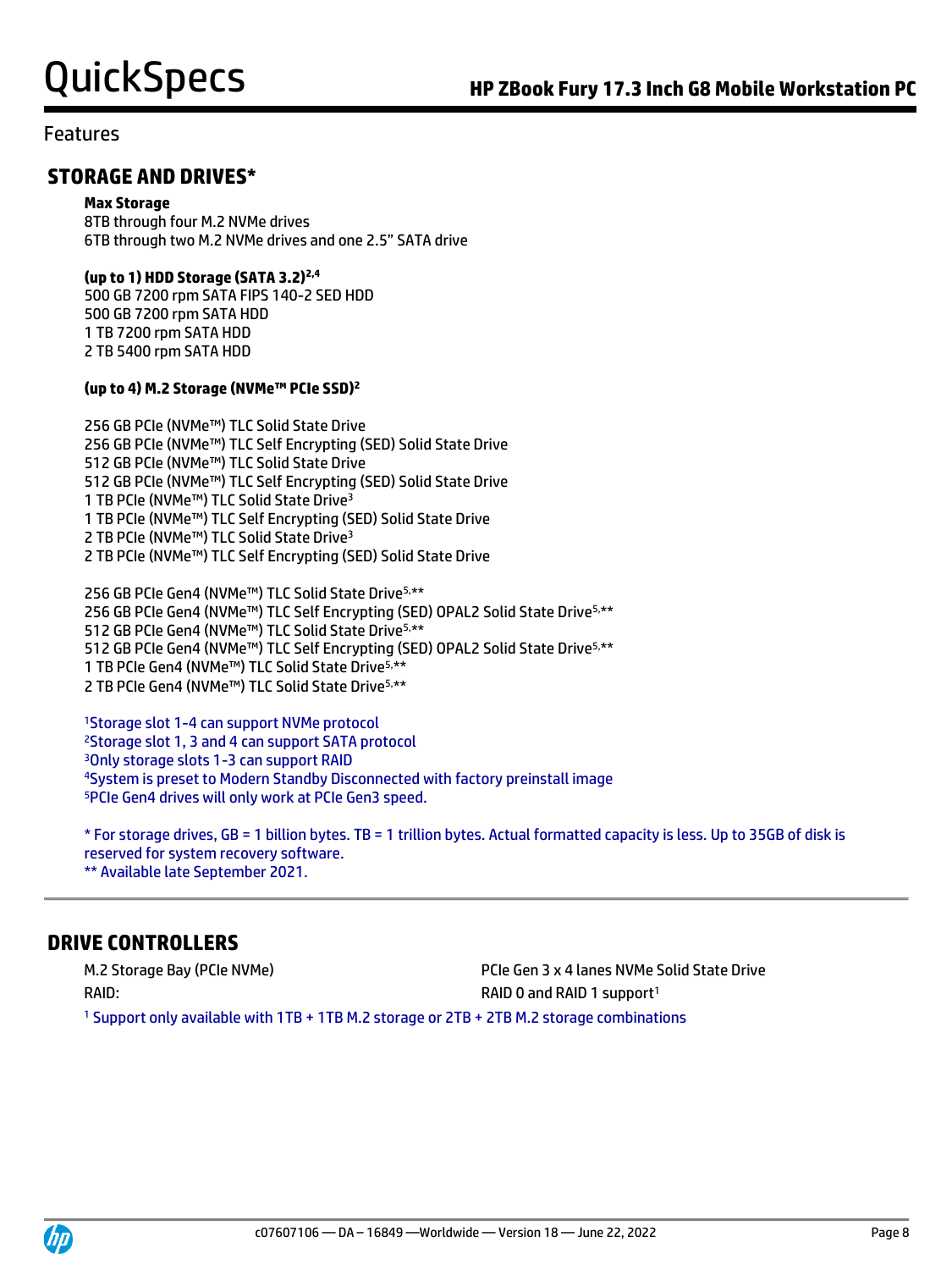## **MEMORY**

**Maximum Memory2,3,5** 128 GB DDR4-3200 non-ECC SDRAM 128 GB DDR4-3200 ECC SDRAM 4 DDR4 SODIMMS<sup>4</sup> Supports Dual Channel Memory<sup>1</sup> Memory must be populated in the following order: DIMM1, DIMM3, DIMM2, DIMM4 Slots are customer accessible / upgradeable

<sup>1</sup>Maximized dual-channel performance requires SODIMMs of the same size and speed in both memory channels. <sup>2</sup> Due to the non-industry standard nature of some third-party memory modules, we recommend HP branded memory to ensure compatibility. If you mix memory speeds, the system will perform at the lower memory speed. <sup>3</sup>Transfer rates up to 3200 MT/s for nECC and ECC memory combinations when memory suppliers are consistent. If suppliers are not consistent, speeds may drop to 2933 MT/s for nECC and 2933 MT/s for ECC memory combinations. A custom configuration including part number AY104AV can be used to lock in a consistent vendor. 4 Intel® allows architectures designed with four DIMM slots to run at 3200 MT/s <sup>5</sup>Maximum memory capacities assume Windows 64-bit operating systems. With Windows 32-bit operating systems, memory above 3 GB may not all be available due to system resource requirements.

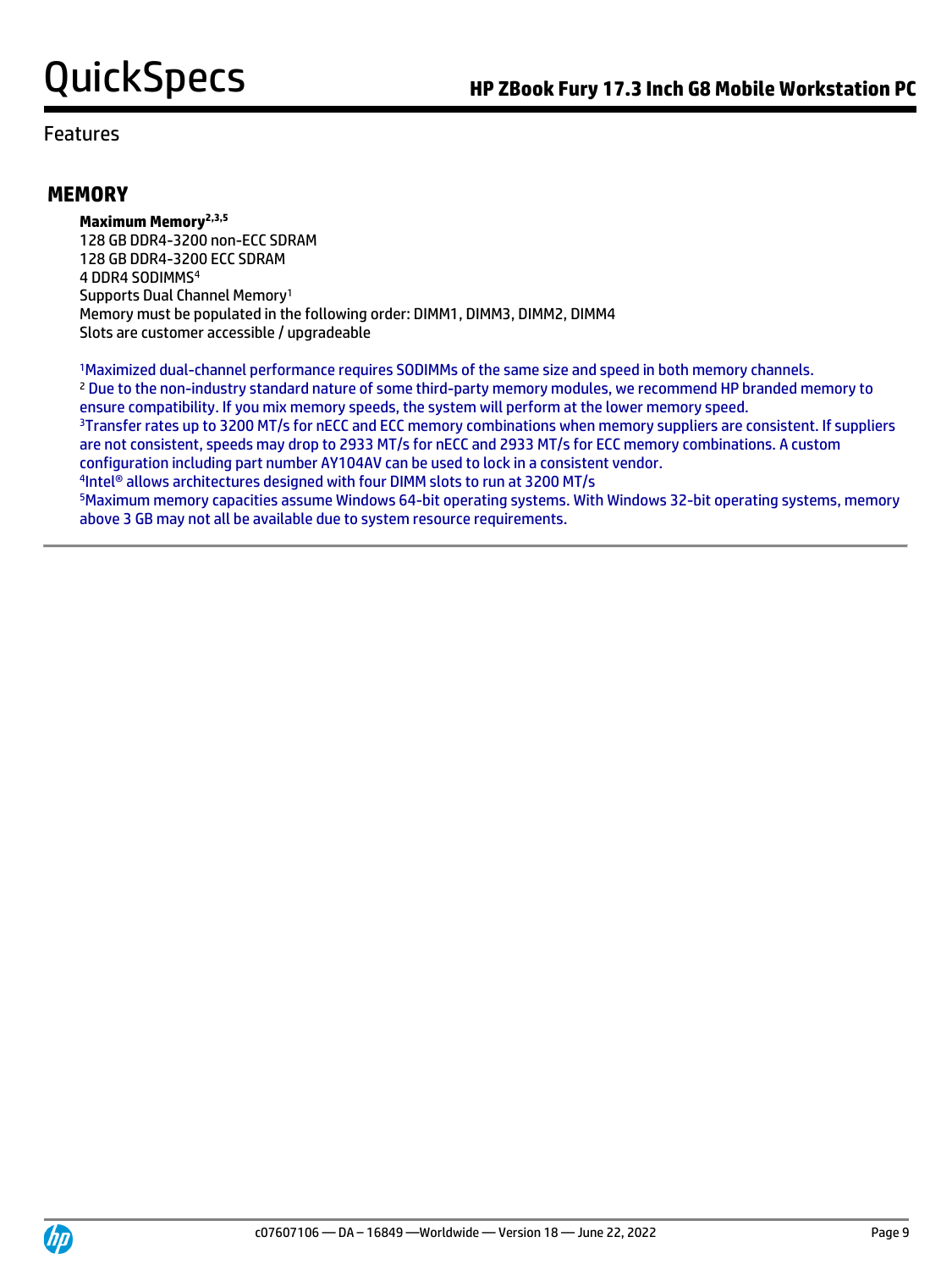## **NETWORKING/COMMUNICATIONS**

#### **LAN**

Intel® I219-LM GbE, vPro® 1 Intel® I219-V GbE, non-vPro® 1

<sup>1</sup>GbE - The term "10/100/1000" or "Gigabit" Ethernet indicates compatibility with IEEE standard 802.3ab for Gigabit Ethernet, and does not connote actual operating speed of 1 Gb/s. For high-speed transmission, connection to a Gigabit Ethernet server and network infrastructure is required.

#### **WLAN**

Intel® Wi-Fi 6 AX201 (2x2) and Bluetooth® 5.2 combo, vPro® 1 Intel® Wi-Fi 6 AX201 (2x2) and Bluetooth® 5.2 combo, non-vPro® 1,2

<sup>1</sup> Wireless access point and Internet service required and sold separately. Availability of public wireless access points limited. Wi-Fi 6 (802.11ax) is backwards compatible with prior 802.11 specs.

<sup>2</sup> Wireless access point and Internet service required and sold separately. Availability of public wireless access points limited. Wi-Fi 6 (802.11ax) is backwards compatible with prior 802.11 specs. The specifications for Wi-Fi 6 are draft specifications and are not final. If the final specifications differ from the draft specifications, it may affect the ability of the notebook to communicate with other 802.11ax WLAN devices. Only available in countries where 802.11ax is supported.

#### **WWAN<sup>1</sup>**

Intel® XMM™ 7360 LTE Advanced CAT 9<sup>3</sup>

Nano SIM card slot<sup>2,3</sup>

A removable SIM is an orderable option for selected 4G LTE notebooks. The removable physical eSIM is placed on the SIM tray on the notebook like a standard SIM card. The removable eSIM is programmable and is not limited to a single carrier. You must add eSIM profile to connect to the internet using cellular data.

<sup>1</sup> WWAN use requires separately purchased service contract. Check with service provider for coverage and availability in your area. Connection speeds will vary due to location, environment, network conditions, and other factors. 4G LTE not available on all products, and in all regions.

<sup>2</sup> All units have an internal SIM card slot but 'For WWAN' base units ship with antennas. <sup>3</sup> Works with Windows 10 only.

#### **Optional Near Field Communication (NFC) module**

### **AUDIO/MULTIMEDIA**

#### **Audio**

Audio by Bang & Olufsen, dual stereo speakers, HP World Facing Microphone dual array digital microphone<sup>1</sup>, functions keys for volume up and down, combo microphone/headphone jack, HD audio

<sup>1</sup>Dual-microphone array when equipped with optional webcam and optional world facing microphone.

**Camera1, 2, 3** 720p HD webcam with IR 720p HD webcam

<sup>1</sup> FHD and HD content required to view HD images respectively.

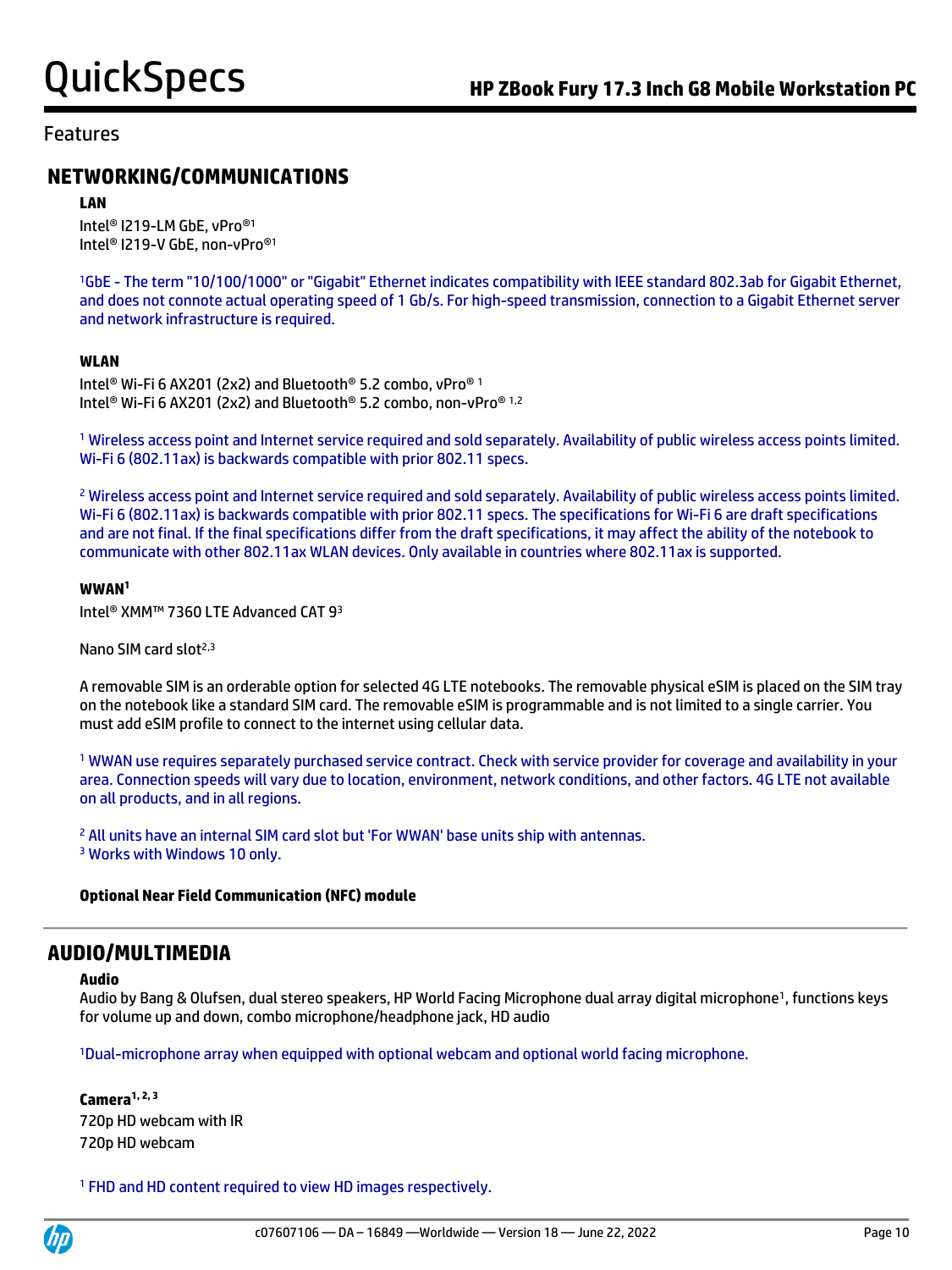<sup>2</sup> Windows Hello face authentication utilizes a camera specially configured for near infrared (IR) imaging to authenticate and unlock Windows devices as well as unlock your Microsoft Passport. <sup>3</sup>Camera-configured options come with a Privacy Shutter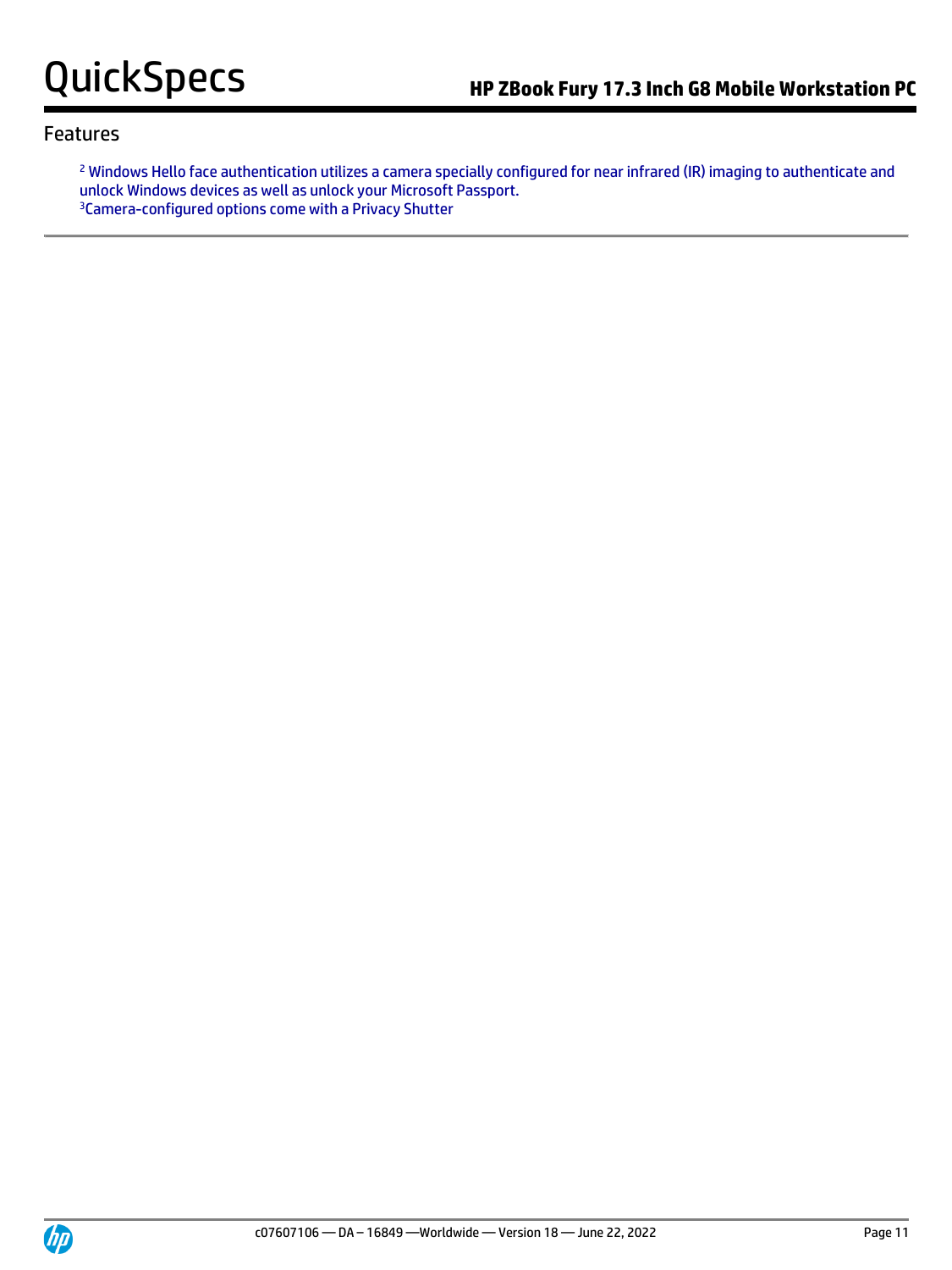## **KEYBOARDS/POINTING DEVICES/BUTTONS & FUNCTION KEYS**

#### **Keyboard**

HP Premium Quiet Keyboard, full-size, spill-resistant, backlit, a Programmable Key, with separate numeric keypad, HP DuraKey, touchpad with glass surface, multi-touch gestures and taps enabled

### **Pointing Devices**

Dual pointstick; Touchpad with multi-touch gestures enabled, taps enabled as default; Microsoft Precision Touchpad Default Gestures Support

## **SOFTWARE AND SECURITY**

#### **Workstation ISV Certifications**

See the latest list of certifications at[: http://www.hp.com/go/isv](http://www.hp.com/go/isv)

#### **HP ZCENTRAL REMOTE BOOST SOFTWARE**

The remote desktop solution for serious workstation users and their most demanding applications. Download at: http://www.hp.com/go/RGS

#### **HP Performance Advisor**

HP Performance Advisor enables optimal configuration of HP Mobile Workstations delivering stability and best performance. HP Performance Advisor will guide your system setup allowing a "custom" configuration that best matches the workstation to user requirements. Download at: http://www.hp.com/go/performanceadvisor

#### **Software**

Adobe Creative Cloud Bundle Bing search for IE11 Buy Office Data Science Stack HP Admin HP Connection Optimizer<sup>20,9</sup> HP Cloud Recovery<sup>21</sup> HP Easy Clean HP PC Hardware Diagnostics HP Privacy Settings HP Hotkey Support HP JumpStart HP Noise Cancellation Software HP Performance Advisor<sup>8</sup> HP OuickDrop<sup>22</sup> HP Recovery Manager HP Remote Graphics Software HP Smart Support<sup>19</sup> HP Support Assistant<sup>1</sup> HP ZCentral Remote Boost 2020 Software for Z workstation<sup>23,2</sup> Native Miracast support Tile Application

#### **Security Management**

Absolute persistence module32,6 HP BIOSphere Gen6 30,5 HP Client Security Suite Gen7<sup>16</sup> HP Device Access Manager HP FingerPrint Sensor HP Manageability Integration Kit<sup>24,11</sup> HP Power On Authentication

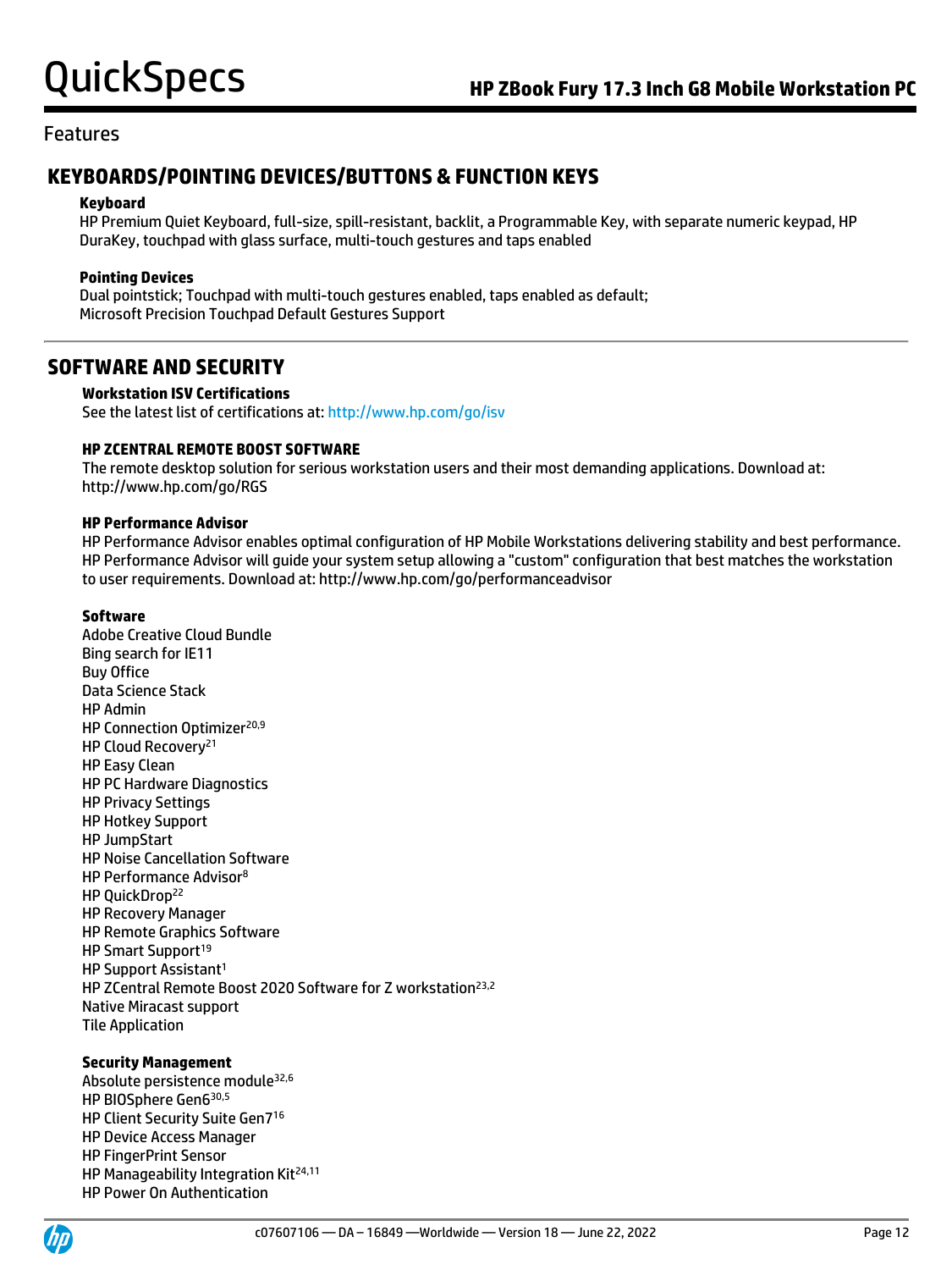HP Secure Erase<sup>31</sup> HP Security Manager HP Secure Platform HP Sure Click<sup>26</sup> HP Sure Recover Gen4 28,13 HP Sure Run<sup>27</sup> HP Sure Sense<sup>25,17</sup> HP Sure Start Gen6 29,14 HP Tamper Lock Master Boot Record security Microsoft Defender<sup>10</sup> Pre-boot authentication Nano security lock slot<sup>12</sup> Smartcard Reader - Alcor AU9560 (FIPS 201 Compliant) Trusted Platform Module TPM 2.0 Embedded Security Chip with Windows 10 (Common Criteria EAL4+ Certified)(FIPS 140-2 Level 2 Certified)<sup>33</sup> Windows Secured Core

#### **BIOS Version**

ISO/IEC 19678: 2015 (formerly NIST 800-147) compliant UEFI version: 2.7

### **Security**

**TPM** Model: Infineon SLB9670 Version: 7.85 Revision: TPM 2.0 FIPS 140-2 Compliant: Yes

### **Smartcard Reader**

Model Number: Alcor AU9560 FIPS 201 Compliant: Yes

### **For more information on HP Client Security Software Suite, refer to** http://www.hp.com/go/clientsecurity**.**

<sup>1</sup> HP Support Assistant - Requires Windows and Internet Access.

<sup>2</sup> HP ZCentral Remote Boost Sender does not come preinstalled on Z Workstations but can be downloaded and run on all Z desktop and laptops without license purchase through 2022. With non-Z sender devices, purchase of perpetual individual license or perpetual floating license per simultaneously executing versions and purchase of ZCentral Remote Boost Software Support is required. ZCentral Remote Boost Sender for non-Z Hardware requires a license and Windows 10, RHEL/CentOS (7 or 8), or UBUNTU 18.04 or 20.04 LTS operating systems. macOS (10.14 or newer) operating system and ThinPro 7.2 are only supported on the receiver side. Requires network access. The software is available for download at hp.com/ZCentralRemoteBoost.

<sup>4</sup> Miracast is a wireless technology your PC can use to project your screen to TVs, projectors, and streaming media players that also support Miracast. You can use Miracast to share what you're doing on your PC and present a slide show. For more information: http://windows.microsoft.com/en-us/windows-8/project-wireless-screen-miracast.

<sup>5</sup> HP BIOSphere Gen6 is available on select HP Pro, Elite and ZBook PCs. See product specifications for details. Features may vary depending on the platform and configurations.

<sup>6</sup> Absolute agent is shipped turned off, and will be activated when customers activate a purchased subscription. Subscriptions can be purchased for terms ranging multiple years. Service is limited, check with Absolute for availability outside the U.S. The Absolute Recovery Guarantee is a limited warranty. Certain conditions apply. For full details visit:

http://www.absolute.com/company/legal/agreements/computrace-agreement. Data Delete is an optional service provided by Absolute Software. If utilized, the Recovery Guarantee is null and void. In order to use the Data Delete service, customers must first sign a Pre-Authorization Agreement and either obtain a PIN or purchase one or more RSA SecurID tokens from Absolute Software.

<sup>8</sup> HP Performance Advisor Software - HP Performance Advisor is ready and waiting to help you get the most out of your HP Workstation from day one—and every day after. Learn more or download at: https://www8.hp.com/us/en/workstations/performance-advisor.html <sup>9</sup> HP Connection Optimizer requires Windows 10.

<sup>10</sup> Microsoft Defender Opt in and internet connection required for updates.

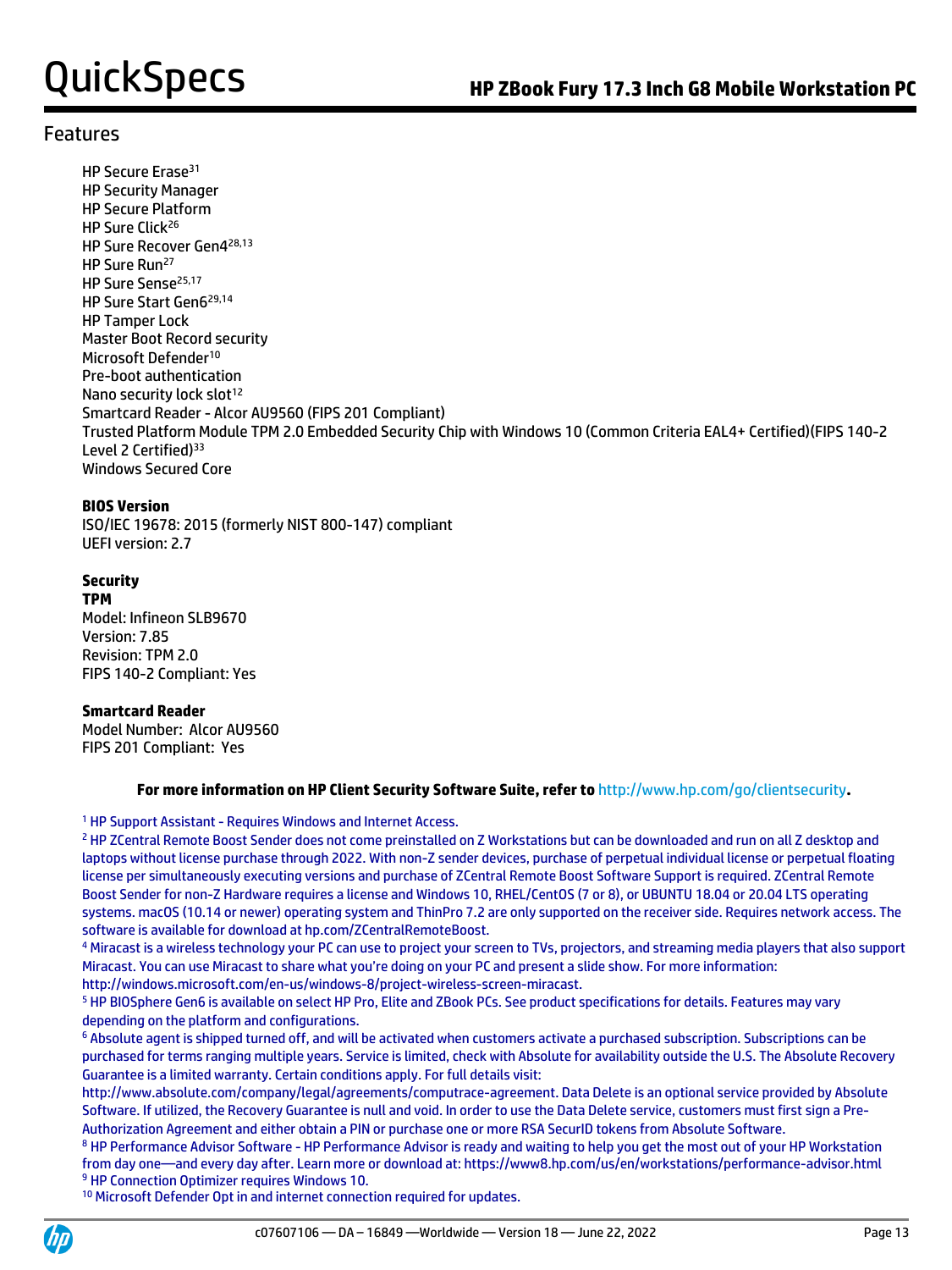<sup>11</sup> HP Manageability Integration Kit can be downloaded from http://www.hp.com/go/clientmanagement.

<sup>12</sup> Nano Security lock slot is Lock sold separately.

<sup>13</sup> HP Sure Recover Gen4: See product specifications for availability. Requires an open, wired network connection. You must back up important files, data, photos, videos, etc. before using HP Sure Recover to avoid loss of data. HP Sure Recover (Gen1) does not support platforms with Intel® Optane™.

<sup>14</sup> HP Sure Start Gen6 is available on select HP PCs with Intel processors. See product specifications for availability.

<sup>15</sup> For the methods outlined in the National Institute of Standards and Technology Special Publication 800-88 "Clear" sanitation method. HP Secure Erase does not support platforms with Intel® Optane™.

<sup>16</sup> HP Client Security Manager Gen7 requires Windows and is available on select HP Pro, Elite and ZBook PCs. See product specifications for details.

<sup>17</sup> HP Sure Sense requires Windows 10. See product specifications for availability.

<sup>18</sup> Wireless access point and Internet service required and sold separately. Availability of public wireless access points limited.

<sup>19</sup> HP Smart Support is available to commercial customers through your HP Service Representative and HP Factory Configuration Services; or it can be downloaded at: http://www.hp.com/smart-support. HP Smart Support automatically collects the telemetry necessary upon initial boot of the product to deliver device-level configuration data and health insights.

<sup>20</sup> HP Connection Optimizer requires Windows 10.

21 HP Cloud Recovery is available for Z by HP, HP Elite and Pro desktops and laptops PCs with Intel® or AMD processors and requires an open, wired network connection. Note: You must back up important files, data, photos, videos, etc. before use to avoid loss of data. Detail please refer to: <https://support.hp.com/us-en/document/c05115630>

<sup>22</sup> HP QuickDrop requires Internet access and Windows 10 PC preinstalled with HP QuickDrop app and either an Android device (phone or tablet) running Android 7 or higher with the Android HP QuickDrop app, and /or an iOS device (phone or tablet) running iOS 12 or higher with the iOS HP QuickDrop app.

<sup>23</sup> HP ZCentral Remote Boost Sender does not come preinstalled on Z Workstations but can be downloaded and run on all Z desktop and laptops without license purchase through 2022. With non-Z sender devices, purchase of perpetual individual license or perpetual floating license per simultaneously executing versions and purchase of ZCentral Remote Boost Software Support is required. ZCentral Remote Boost Sender for non-Z Hardware requires a license and Windows 10, RHEL/CentOS (7 or 8), or UBUNTU 18.04 or 20.04 LTS operating systems. macOS (10.14 or newer) operating system and ThinPro 7.2 are only supported on the receiver side. Requires network access. The software is available for download at hp.com/ZCentralRemoteBoost.

<sup>24</sup> HP Manageability Integration Kit can be downloaded from <http://www.hp.com/go/clientmanagement>.

<sup>25</sup> HP Sure Sense is available on select HP PCs and is not available with Windows10 Home.

<sup>26</sup> HP Sure Click requires Windows 10. See https://bit.ly/2PrLT6A\_SureClick for complete details.

<sup>27</sup> HP Sure Run is available on select HP PCs and requires Windows 10.

<sup>28</sup> HP Sure Recover Gen4 is available on select HP PCs and requires Windows 10 and an open network connection. You must back up important files, data, photos, videos, etc. before using HP Sure Recover to avoid loss of data. Network based recovery using Wi-Fi is only available on PCs with Intel Wi-Fi Module.

<sup>29</sup> HP Sure Start Gen6 is available on select HP PCs.

<sup>30</sup> HP BIOSphere Gen6 features may vary depending on the platform and configuration.

<sup>31</sup> For the methods outlined in the National Institute of Standards and Technology Special Publication 800-88 "Clear" sanitation method. HP Secure Erase does not support platforms with Intel® Optane™.

32 Absolute firmware module is shipped turned off and can only be activated with the purchase a license subscription and full activation of the software agent. License subscriptions can be purchased for terms ranging multiple years. Service is limited, check with Absolute for availability outside the U.S. Certain conditions apply. For full details visit:

<https://www.absolute.com/about/legal/agreements/absolute/>.

<sup>33</sup> TPM 2.0 is limited on HP ThinPro/HP Smart Zero, and functionality is dependent upon use of a customer-enabled application that can locate the TPM chip.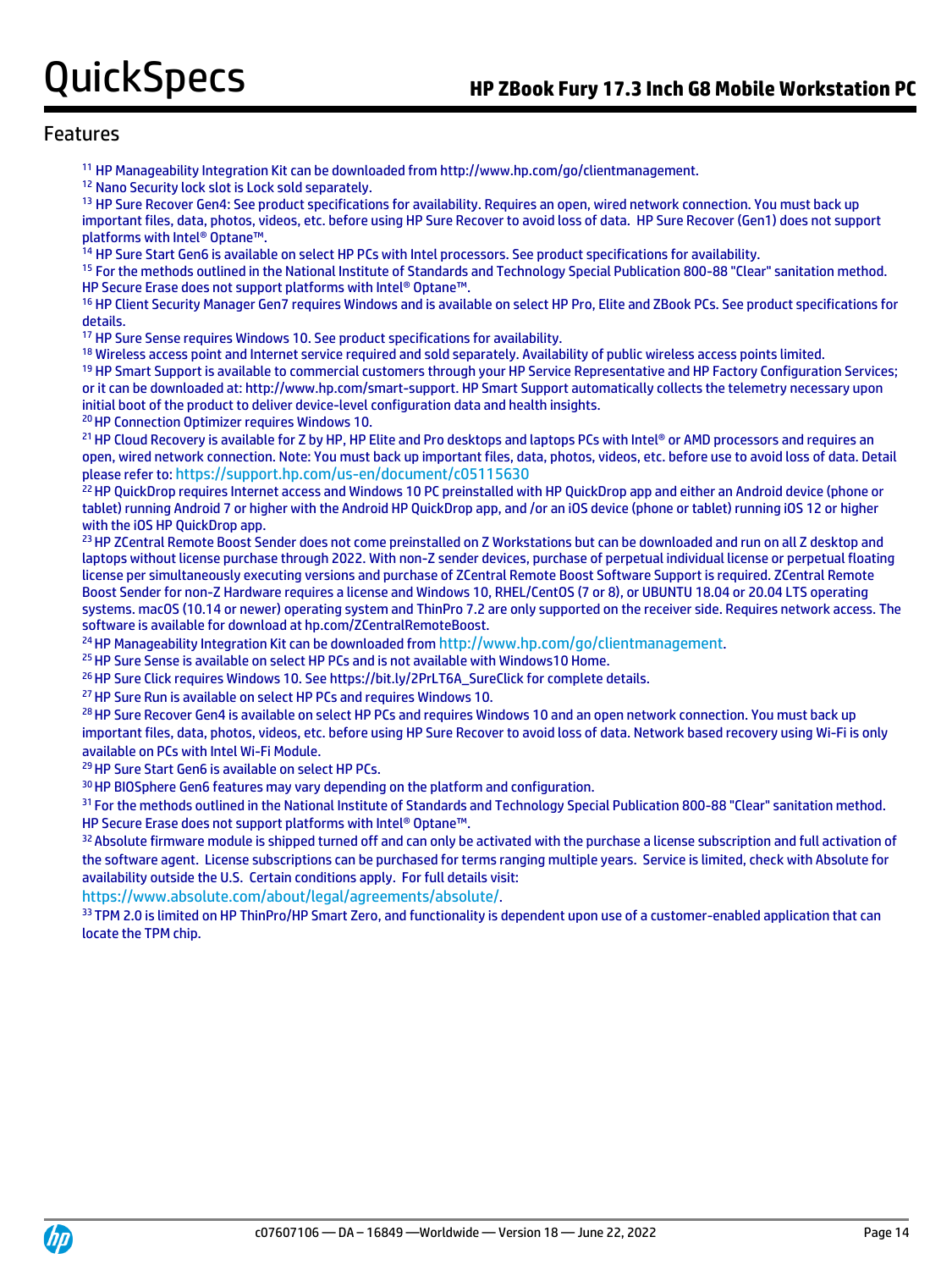## **POWER**

### **Power Supply**

120 W Slim Smart external AC power adapter 150 W Slim Smart external AC power adapter 200 W UltraSlim Smart external AC power adapter

**Primary Battery**

HP Long Life 8-cell, 94 Wh Li-ion polymer<sup>2,4</sup>

**Battery life<sup>1</sup>** MM18: Up to 10 hours and 12 minutes

120 W power adapter is configurable with Intel UMA graphics 150 W power adapter is configurable with NVIDIA® T1200 and RTX A2000 configurations 200 W power adapter is configurable with NVIDIA RTX A3000<sup>3</sup> or higher and AMD configurations

#### **Power to System**

Up to 100 W via USB-C® (up to 75 W on non HP machines) Separate AC power needed for HP ZBooks that require more than 100 W power delivered via USB-C® alt mode.

<sup>1</sup>Battery life will vary depending on the product model, configuration, loaded applications, features, use, wireless functionality and power management settings. The maximum capacity of the battery will naturally decrease with time and usage. See MobileMark18 battery benchmark https://bapco.com/products/mobilemark-2018/ for additional details. <sup>2</sup>Batteries have a default one year limited warranty except for Long Life batteries which will have same 1-year or 3-year limited warranty as the platform. Refer to http://www.hp.com/support/batterywarranty/ for additional battery information. <sup>3</sup>The HP custom vapor chamber (Z VaporForce) is only available on configurations with NVIDIA® RTX™ A3000 graphics and greater or AMD Radeon graphics

<sup>4</sup>Actual battery Watt-hours (Wh) will vary from design capacity. Battery capacity will naturally decrease with shelf life, time, usage, environment, temperature, system configuration, loaded apps, features, power management settings and other factors.

## **ENVIRONMENTAL**

ENERGY STAR® certified and EPEAT® registered where applicable. <sup>1</sup>

Low halogen<sup>2</sup>

<sup>1</sup> Based on US EPEAT® registration according to IEEE 1680.1-2018 EPEAT®. Status varies by country. Visit www.epeat.net for more information.

<sup>2</sup> External power supplies, power cords, cables and peripherals are not low halogen. Service parts obtained after purchase may not be low halogen.

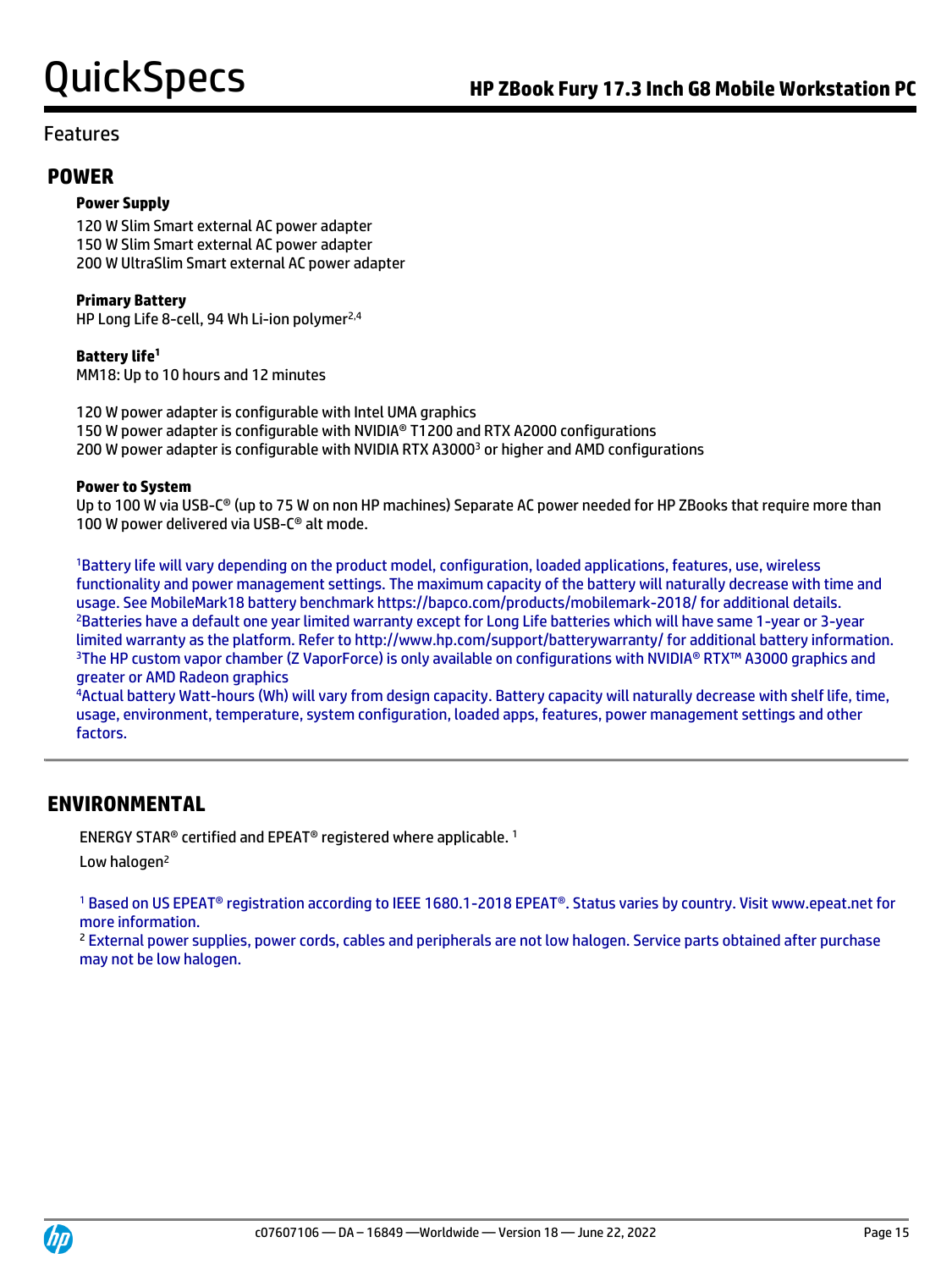## **WEIGHTS & DIMENSIONS**

#### **Dimensions (w x d x h)**

39.84 x 26.71 x 2.695 cm 15.69 x 10.52 x 1.061 in

#### **Max. hinge open angle on:** 180°

### **Weights**

Starting at 2.76kg (6.08 lb) Weight varies by configuration and components.

A deck: Anodized Aluminum + plastic antenna cover + magnesium inner structure B deck: Plastic bezel; Touch has Corning® Gorilla ® Glass 5 (option) C deck: Anodized Aluminum + magnesium inner structure D deck: Magnesium Die Cast E door: Magnesium Die Cast Metal Alloy Hinges

### **Note:**

 $A = Top$ B = Panel Area C = Keyboard/Touchpad surface D = Bottom

# **PORTS/SLOTS**

### **Left side<sup>6</sup>**

1 RJ-45

- 1 SuperSpeed USB Type-A 5Gbps signaling rate (charging) [USB 3.1 Gen 1 Type A charging]
- 1 SuperSpeed USB Type-A 5Gbps signaling rate [USB 3.1 Gen 1 Type A]
- 1 headphone/microphone combo
- 1 smart card reader

### **Right side<sup>6</sup>**

1 power connector

2 USB Type-C® (Thunderbolt™ 48, pass through support DisplayPort™ 1.42, USB 4, with BC 1.2)

1 Mini DisplayPort<sup>™</sup> 1.4 with Discrete Graphics<sup>2</sup>

1 HDMI 2.0b or HDMI 2.1 (depends on graphics selection)<sup>1,3,4,5,7</sup>

1 SD 7.0 Media Card Reader<sup>9</sup>

<sup>1</sup> HDMI port-cable not included.

<sup>2</sup> Mini DisplayPort™ 1.4 with discrete, 1.2 with UMA.

<sup>3</sup> HDMI 2.0b with NVIDIA T1200 and UMA (NVIDIA RTX™ A5000, RTX A4000, RTX A3000, RTX A2000, AMD Radeon Pro W6600M support HDMI 2.1 with FRL)

<sup>4</sup>When both USB Type-C® are in use, HDMI cannot be detected

<sup>5</sup>When one USB Type-C® is in use, HDMI can be detected if USB Type-C® in use is assigned to different channel

<sup>6</sup>When product is under heavy power loading, performance may be reduced to prevent battery drain. Disconnecting USB devices will restore system performance

<sup>7</sup>HDMI 2.1 not supported with T1200/UMA GPU

8 SuperSpeed USB 20Gbps is not available with Thunderbolt™ 4.

<sup>9</sup>SD4.0 cards will run at SD3 speed for any SD 7.0 host. This is the SD 7.0 standard.

## **SERVICE AND SUPPORT**

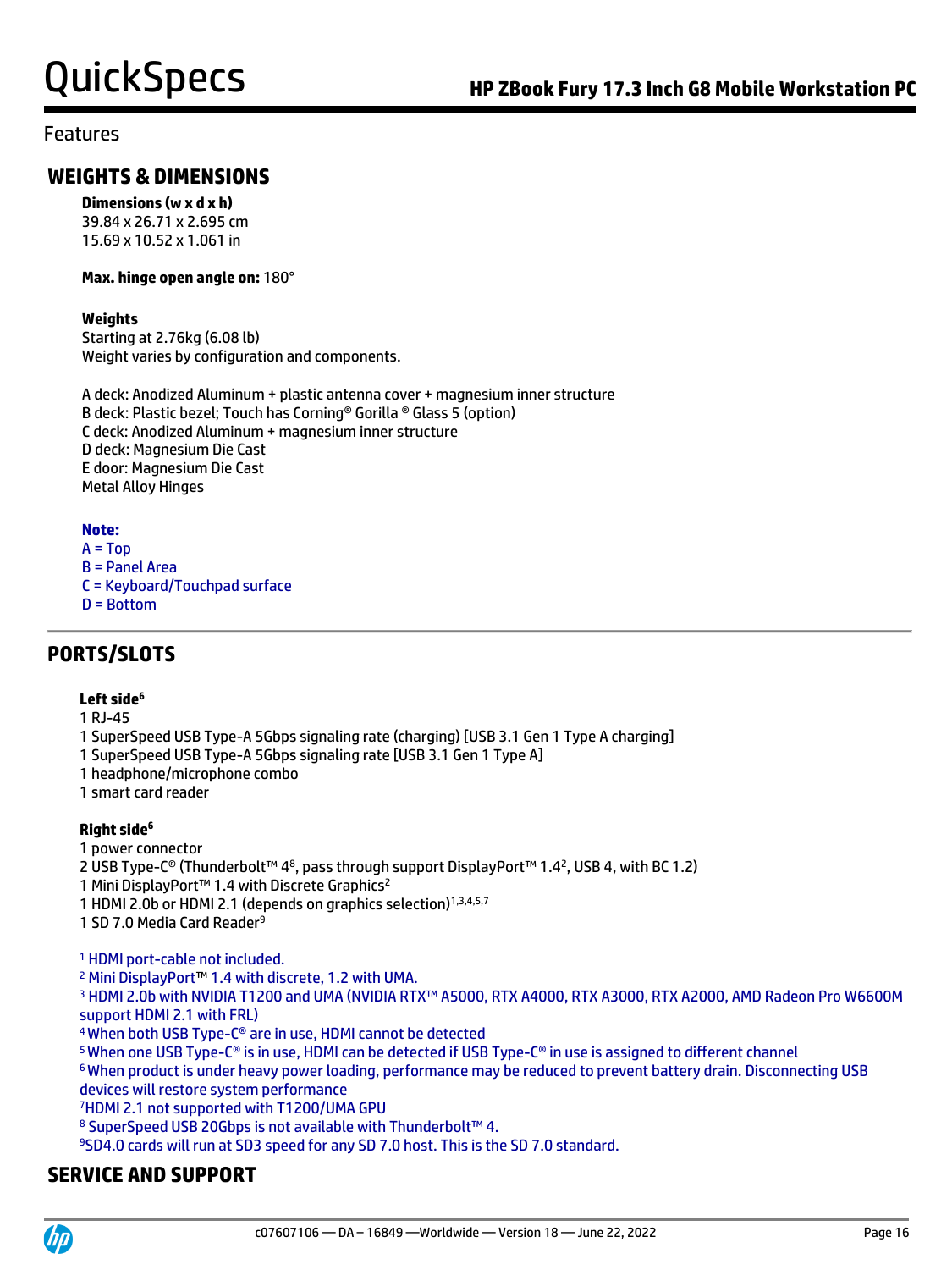HP Services offers 3-year and 1-year limited warranties and 90 day software limited warranty options depending on country. Batteries have a default one year limited warranty except for Long Life batteries which will have same 1-year or 3-year limited warranty as the platform. Refer to http://www.hp.com/support/batterywarranty/ for additional battery information. On-site service and extended coverage is also available. HP Care Pack Services are optional extended service contracts that go beyond the standard limited warranties. To choose the right level of service for your HP product, use the HP Care Pack Services Lookup Tool at: http://www.hp.com/go/cpc.

<sup>1</sup>Sold separately or as an optional feature. Service levels and response times for HP Care Packs may vary depending on your geographic location. Service starts on date of hardware purchase. Restrictions and limitations apply. HP services are governed by the applicable HP terms and conditions of service provided or indicated to Customer at the time of purchase. Customer may have additional statutory rights according to applicable local laws, and such rights are not in any way affected by the HP terms and conditions of service or the HP Limited Warranty provided with your HP Product. Consult your local HP Customer Support Center for details.

## **CERTIFICATION AND COMPLIANCE**

Energy Efficiency Compliance ENERGY STAR® certified Energy Efficiency Compliance EPEAT<sup>®</sup> GOLD

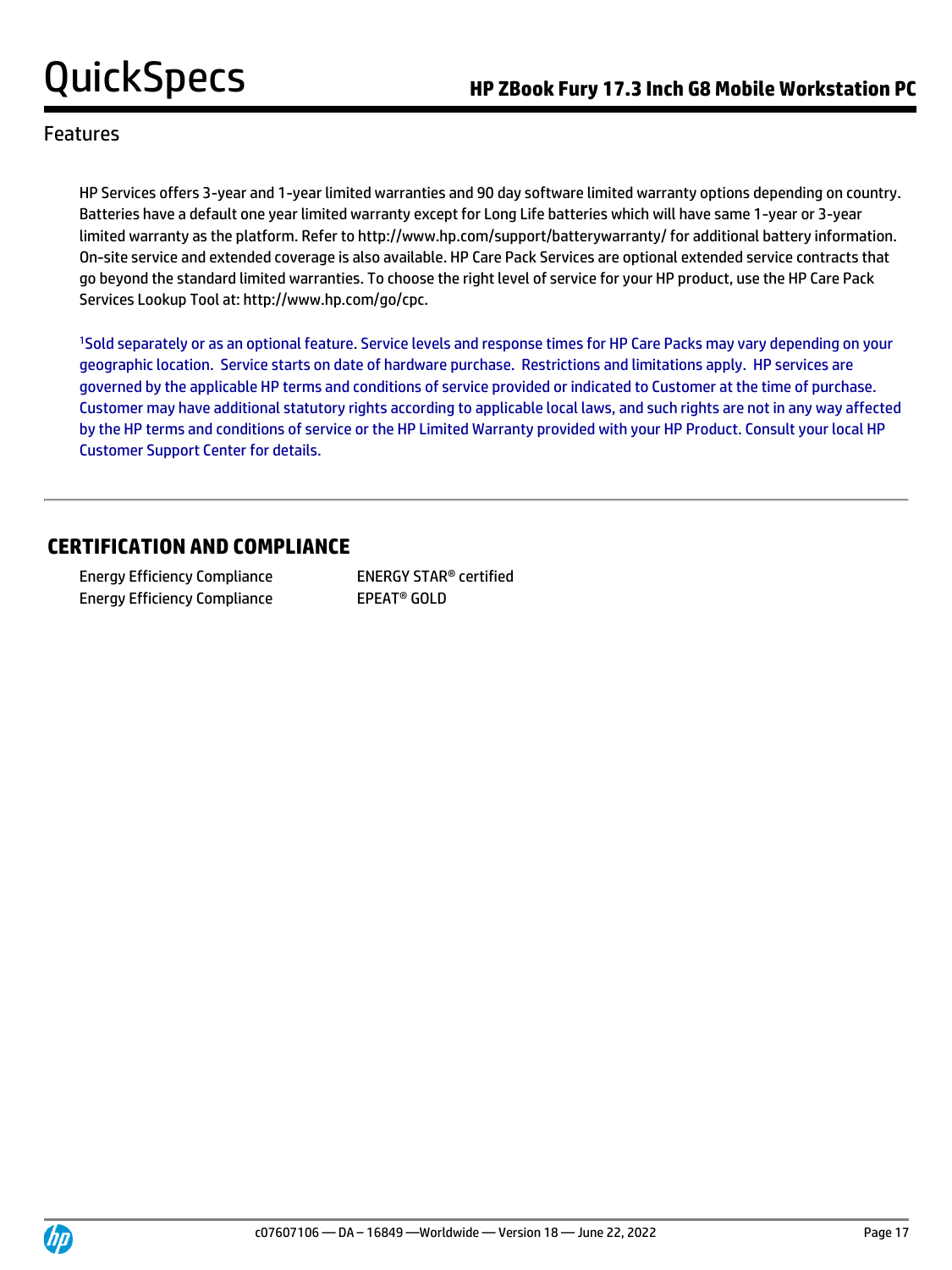# Technical Specifications – System Unit

## **SYSTEM UNIT**

| <b>Stand-Alone Power</b><br><b>Requirements (AC Power)</b> | <b>Nominal Operating</b><br><b>Voltage</b>        | 19.5V                                                                          |
|------------------------------------------------------------|---------------------------------------------------|--------------------------------------------------------------------------------|
|                                                            | <b>Average Operating</b><br>Power(idle)           | System in idle mode + max panel Adapter Safety test condition<br>brightness    |
|                                                            | <b>Discrete Graphics</b>                          | 80W                                                                            |
|                                                            | <b>Max Operating Power</b>                        | <200W                                                                          |
| <b>Temperature</b>                                         | <b>Operating</b>                                  | 32° to 95° F (0° to 35° C) (No sustained direct exposure to sunlight)          |
|                                                            | <b>Non-operating</b>                              | -4° to 140° F (-20° to 60° C)                                                  |
| <b>Relative Humidity</b>                                   | <b>Operating</b>                                  | 10% to 90%, non-condensing                                                     |
|                                                            | <b>Non-operating</b>                              | 5% to 95%, 101.6° F (38.7° C) maximum wet bulb temperature, non-<br>condensing |
| <b>Shock</b>                                               | <b>Operating</b>                                  | 40 G, 2 ms, half-sine                                                          |
|                                                            | <b>Non-operating</b>                              | 200 G, 2 ms, half-sine                                                         |
| <b>Random Vibration</b>                                    | <b>Operating</b>                                  | $0.75$ grms                                                                    |
|                                                            | <b>Non-operating</b>                              | 1.50 grms                                                                      |
| <b>Maximum Altitude</b>                                    | <b>Operating</b>                                  | 10,000 ft. (3,048 m)                                                           |
| (unpressurized)                                            | <b>Non-operating</b>                              | 40,000 ft. (12,192 m)                                                          |
| <b>Temperature Derating with</b><br><b>Altitude</b>        | <b>Operating</b>                                  | 1.8°F / 1000 ft (1°C / 304.8 m)                                                |
| <b>Planned Industry Standard</b>                           | UL                                                | Yes                                                                            |
| <b>Certifications</b>                                      | <b>CSA</b>                                        | <b>Yes</b>                                                                     |
|                                                            | <b>FCC Compliance</b>                             | <b>Yes</b>                                                                     |
|                                                            | <b>ENERGY STAR®</b>                               | Yes                                                                            |
|                                                            | <b>EPEAT<sup>®</sup></b>                          | <b>Yes</b>                                                                     |
|                                                            | <b>ICES</b>                                       | Yes                                                                            |
|                                                            | <b>Australia / NZ A-Tick</b><br><b>Compliance</b> | Yes                                                                            |
|                                                            | <b>CCC</b>                                        | Yes                                                                            |
|                                                            | Japan VCCI Compliance Yes                         |                                                                                |
|                                                            | KCC                                               | Yes                                                                            |
|                                                            | <b>BSMI</b>                                       | Yes                                                                            |
|                                                            | <b>CE Marking Compliance Yes</b>                  |                                                                                |
|                                                            | MIL STD 810H                                      | Yes                                                                            |
|                                                            | <b>BNCI or BELUS</b>                              | Yes                                                                            |
|                                                            | <b>GOST</b>                                       | Yes                                                                            |
|                                                            | Saudi Arabian<br><b>Compliance (ICCP)</b>         | Yes                                                                            |
|                                                            | <b>UKRSERTCOMPUTER</b>                            | Yes                                                                            |
|                                                            |                                                   | CO that are ENEDCY CTAD® analified are ide                                     |

<sup>1</sup>Configurations of the HP ZBook Fury 17.3 Inch G8 that are ENERGY STAR® qualified are identified as HP ZBook Fury 17.3 Inch G8 ENERGY STAR on HP websites and o[n http://www.energystar.gov.](http://www.energystar.gov/)

<sup>2</sup> EPEAT® registered where applicable. EPEAT registration varies by country. See http://www.epeat.net for registration status by country. Search keyword generator on HP's 3rd party option store for solar generator accessories at www.hp.com/go/options.

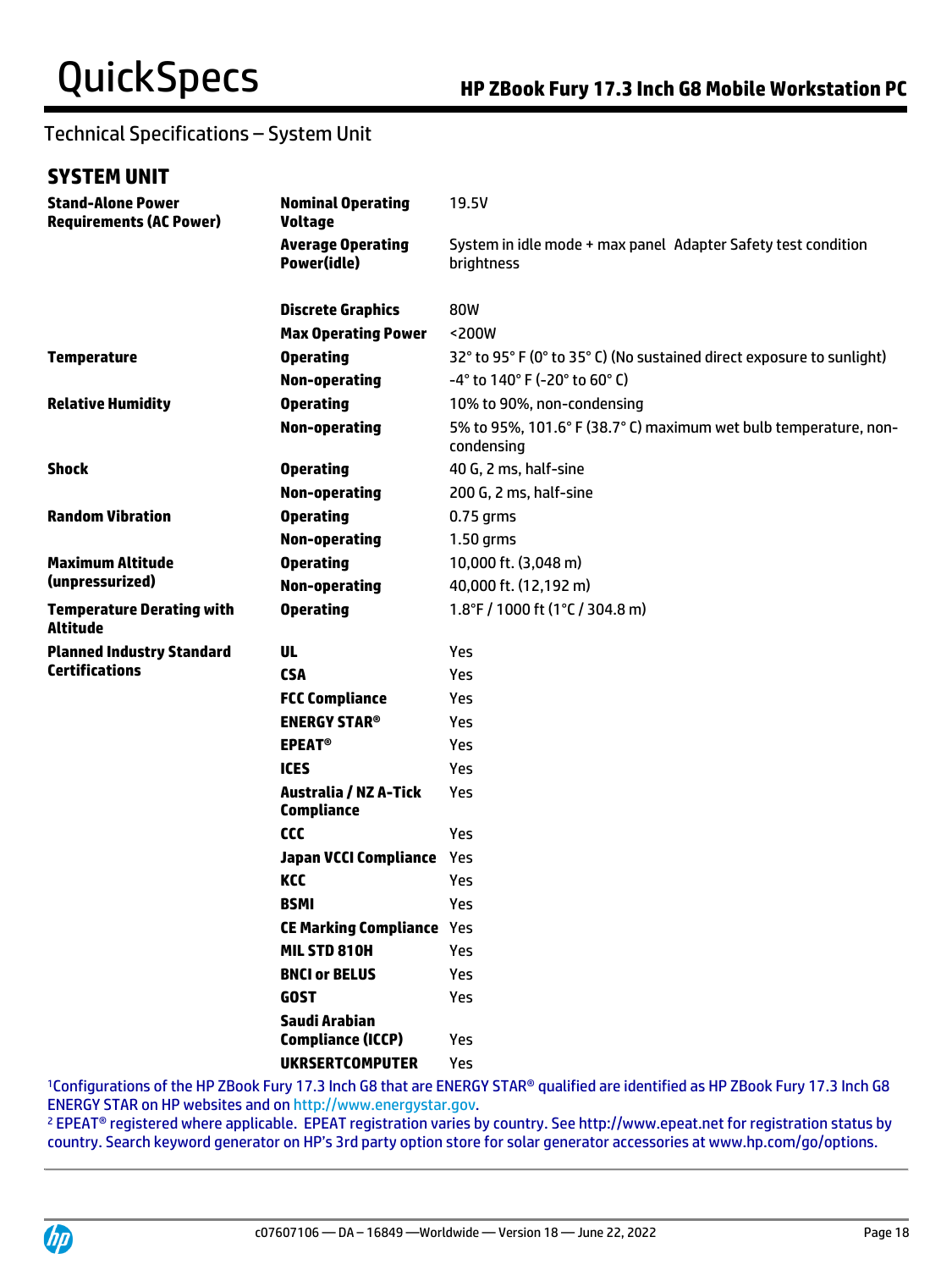# Technical Specifications – Displays

## **DISPLAYS**

| 17.3" diagonal FHD IPS<br>eDP1.2 anti-glare WLED-<br>backlit and ambient light<br>sensor 300 nits 72% | <b>Outline Dimensions (W x H)</b> | 390.19 x 238.81mm (max) |                   |
|-------------------------------------------------------------------------------------------------------|-----------------------------------|-------------------------|-------------------|
|                                                                                                       | <b>Active Area</b>                | 381.89 x 214.81 mm      |                   |
|                                                                                                       | Weight                            | 500 g (max)             |                   |
| NTSC (1920 x 1080)                                                                                    | Diagonal Size                     | $17.3$ inch             |                   |
|                                                                                                       | Thickness                         | $3.5$ mm (max)          |                   |
|                                                                                                       | <b>Interface</b>                  | eDP 1.2                 |                   |
|                                                                                                       | <b>Panel Technology</b>           | IPS.                    |                   |
|                                                                                                       | <b>Surface Treatment</b>          | Anti-Glare              |                   |
|                                                                                                       | <b>Touch Enabled</b>              | No                      |                   |
|                                                                                                       | <b>Contrast Ratio</b>             | 800:1 (typ.)            |                   |
|                                                                                                       | <b>Refresh Rate</b>               | 60 hrz                  |                   |
|                                                                                                       | <b>Brightness</b>                 | 300 nits                |                   |
|                                                                                                       | <b>Pixel Resolution</b>           | <b>Format</b>           | 1920 x 1080 (FHD) |
|                                                                                                       |                                   | <b>Configuration</b>    | <b>RGB</b>        |
|                                                                                                       | <b>Backlight</b>                  | <b>LED</b>              |                   |
|                                                                                                       | <b>PPI</b>                        | 127                     |                   |
|                                                                                                       | <b>Color Gamut Coverage</b>       | 72% NTSC                |                   |
|                                                                                                       | <b>Color Depth</b>                | 6 bits + Hi FRC         |                   |
|                                                                                                       | Viewing Angle                     | UWVA 85/85/85/85        |                   |

All specifications represent the typical specifications provided by HP's component manufacturers; actual performance may vary either higher or lower.

| 17.3" diagonal UHD IPS                                                                                                                | <b>Outline Dimensions (W x H)</b> | 390.19 x 238.81mm (max)  |                   |
|---------------------------------------------------------------------------------------------------------------------------------------|-----------------------------------|--------------------------|-------------------|
| eDP1.4 + PSR2 anti-glare Active Area<br><b>WLED-backlit and</b><br>ambient light sensor 550<br>nits 100% DCI-P3 (3840 x Diagonal Size |                                   | 381.89 x 214.81 mm       |                   |
|                                                                                                                                       | Weight                            | 510 g (max)              |                   |
|                                                                                                                                       |                                   | 17.3 inch                |                   |
| 2160)                                                                                                                                 | <b>Thickness</b>                  | $3.5 \, \text{mm}$ (max) |                   |
|                                                                                                                                       | <b>Interface</b>                  | eDP 1.4 + PSR2           |                   |
|                                                                                                                                       | <b>Panel Technology</b>           | <b>IPS</b>               |                   |
|                                                                                                                                       | <b>Surface Treatment</b>          | Anti-Glare               |                   |
|                                                                                                                                       | <b>Touch Enabled</b>              | <b>Yes</b>               |                   |
|                                                                                                                                       | <b>Contrast Ratio</b>             | 1200:1 (typ.)            |                   |
|                                                                                                                                       | <b>Refresh Rate</b>               | 60 hrz                   |                   |
|                                                                                                                                       | <b>Brightness</b>                 | 550 nits                 |                   |
|                                                                                                                                       | <b>Pixel Resolution</b>           | <b>Format</b>            | 3840 x 2160 (UHD) |
|                                                                                                                                       |                                   | <b>Configuration</b>     | <b>RGB</b>        |
|                                                                                                                                       | <b>Backlight</b>                  | LED                      |                   |
|                                                                                                                                       | <b>PPI</b>                        | 255                      |                   |
|                                                                                                                                       | <b>Color Gamut Coverage</b>       | 100% DCI-P3              |                   |
|                                                                                                                                       | <b>Color Depth</b>                | 8 bits + 2FRC            |                   |
|                                                                                                                                       | <b>Viewing Angle</b>              | UWVA 85/85/85/85         |                   |
|                                                                                                                                       |                                   |                          |                   |

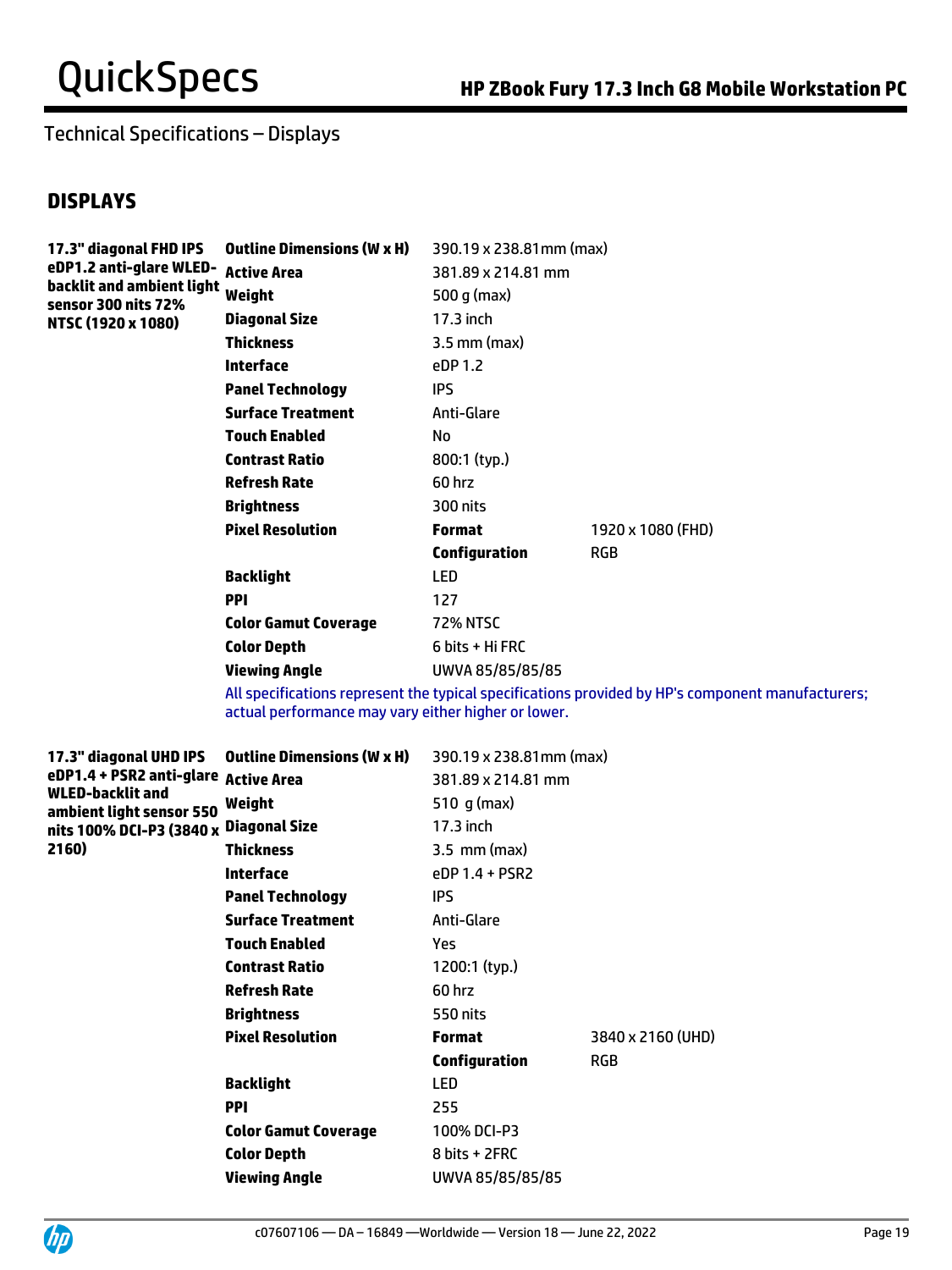

## Technical Specifications – Displays

All specifications represent the typical specifications provided by HP's component manufacturers; actual performance may vary either higher or lower.

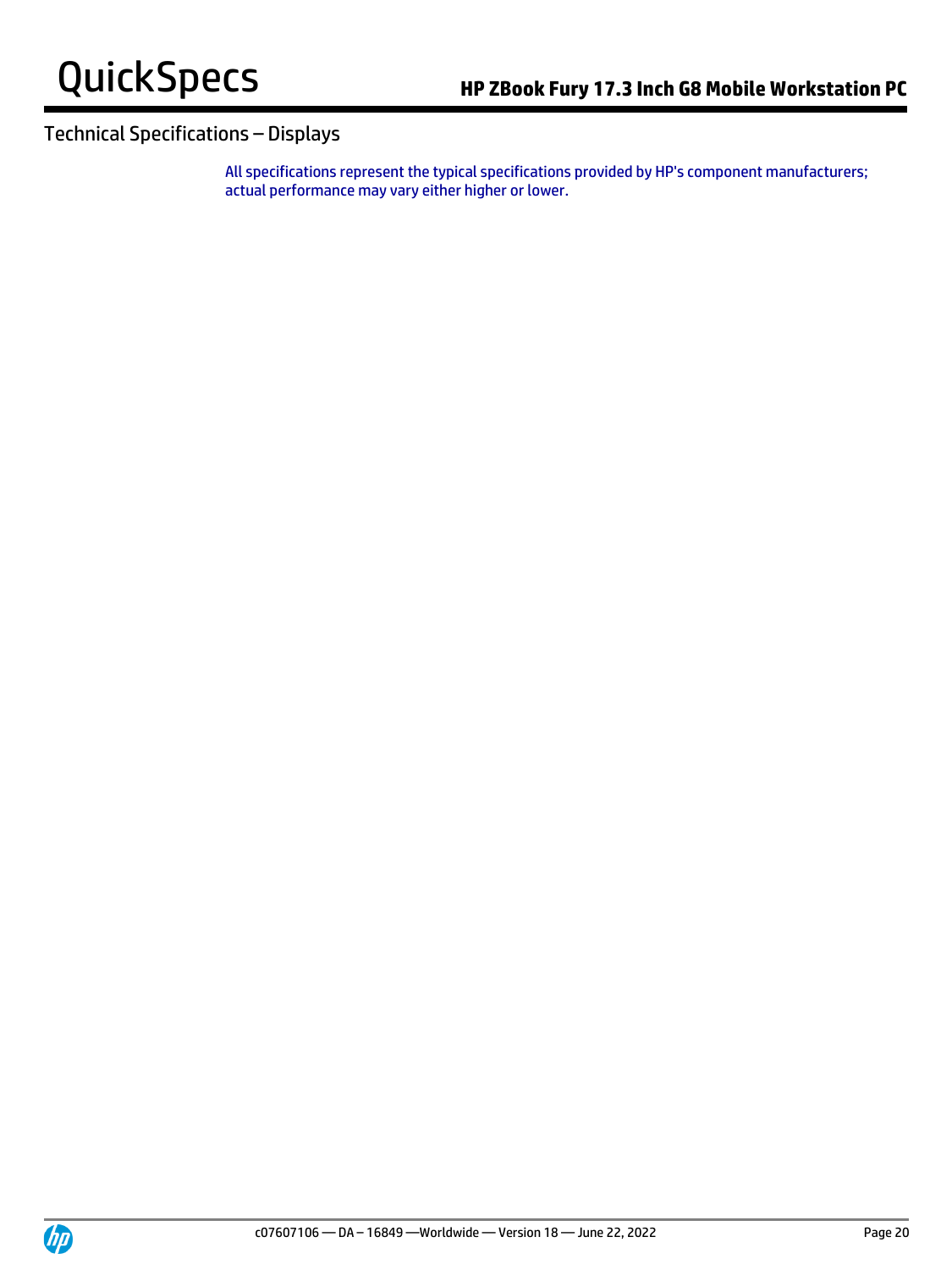## **STORAGE AND DRIVES**

| 256GB PCIe NVMe TLC M.2 Form Factor         |                              | M.2 2280                                                                                                                                                                                      |                                                                                                                                                                  |  |
|---------------------------------------------|------------------------------|-----------------------------------------------------------------------------------------------------------------------------------------------------------------------------------------------|------------------------------------------------------------------------------------------------------------------------------------------------------------------|--|
| <b>2280 Solid State Drive</b>               | <b>Drive Weight</b>          | $0.02$ lb $(10q)$                                                                                                                                                                             |                                                                                                                                                                  |  |
|                                             | <b>Capacity</b>              | 256GB                                                                                                                                                                                         |                                                                                                                                                                  |  |
|                                             | <b>NAND Type</b>             | <b>TLC</b>                                                                                                                                                                                    |                                                                                                                                                                  |  |
|                                             | <b>Height</b>                | 2.3 mm Max                                                                                                                                                                                    |                                                                                                                                                                  |  |
|                                             | <b>Width</b>                 | $0.87$ in (22 mm)                                                                                                                                                                             |                                                                                                                                                                  |  |
|                                             | Interface                    | PCIe® Gen3 x4 NVMe™                                                                                                                                                                           |                                                                                                                                                                  |  |
|                                             | <b>Performance</b>           | <b>Maximum Sequential Read</b>                                                                                                                                                                | <b>Maximum Sequential Write</b>                                                                                                                                  |  |
|                                             |                              | 2580 MB/s~ 2600 MB/s                                                                                                                                                                          | 1000 MB/s~1100 MB/s                                                                                                                                              |  |
|                                             | <b>Logical Blocks</b>        | 500,118,192                                                                                                                                                                                   |                                                                                                                                                                  |  |
|                                             | <b>Operating Temperature</b> | 32° to 158°F (0° to 70°C) [ambient temp]                                                                                                                                                      |                                                                                                                                                                  |  |
|                                             | <b>Features</b>              | ATA Security, TRIM; L1.2                                                                                                                                                                      |                                                                                                                                                                  |  |
|                                             |                              | system recovery software.                                                                                                                                                                     | <b>Note:</b> For storage drives, GB = 1 billion bytes. TB = 1 trillion bytes. Actual<br>formatted capacity is less. Up to 35 GB (for Windows 10) is reserved for |  |
| 256GB PCIe NVMe TLC M.2 Form Factor         |                              | M.2 2280                                                                                                                                                                                      |                                                                                                                                                                  |  |
| 2280 SED Opal 2 Solid<br><b>State Drive</b> | <b>Drive Weight</b>          | $0.02$ lb $(10 g)$                                                                                                                                                                            |                                                                                                                                                                  |  |
|                                             | <b>Capacity</b>              | 256GB                                                                                                                                                                                         |                                                                                                                                                                  |  |
|                                             | <b>NAND Type</b>             | <b>TLC</b>                                                                                                                                                                                    |                                                                                                                                                                  |  |
|                                             | <b>Height</b>                | 2.3 mm Max                                                                                                                                                                                    |                                                                                                                                                                  |  |
|                                             | <b>Width</b>                 | $0.87$ in (22 mm)                                                                                                                                                                             |                                                                                                                                                                  |  |
|                                             | <b>Interface</b>             | PCIe® Gen3 x4 NVMe™                                                                                                                                                                           |                                                                                                                                                                  |  |
|                                             | <b>Performance</b>           | <b>Maximum Sequential Read</b>                                                                                                                                                                | <b>Maximum Sequential Write</b>                                                                                                                                  |  |
|                                             |                              | 2580 MB/s~ 2600 MB/s                                                                                                                                                                          | 1000 MB/s~ 1100 MB/s                                                                                                                                             |  |
|                                             | <b>Logical Blocks</b>        | 500,118,192                                                                                                                                                                                   |                                                                                                                                                                  |  |
|                                             | <b>Operating Temperature</b> | 32° to 158°F (0° to 70°C) [ambient temp]                                                                                                                                                      |                                                                                                                                                                  |  |
|                                             | <b>Features</b>              | ATA Security (Option); TCG Opal 2.0; TRIM; L1.2                                                                                                                                               |                                                                                                                                                                  |  |
|                                             |                              | <b>Note:</b> For storage drives, GB = 1 billion bytes. TB = 1 trillion bytes. Actual<br>formatted capacity is less. Up to 35 GB (for Windows 10) is reserved for<br>system recovery software. |                                                                                                                                                                  |  |
| 512GB PCIe NVMe TLC M.2 Form Factor         |                              | M.2 2280                                                                                                                                                                                      |                                                                                                                                                                  |  |
| 2280 Solid State Drive                      | <b>Drive Weight</b>          | $0.02$ lb $(10 g)$                                                                                                                                                                            |                                                                                                                                                                  |  |
|                                             | <b>Capacity</b>              | 512GB                                                                                                                                                                                         |                                                                                                                                                                  |  |
|                                             | <b>NAND Type</b>             | <b>TLC</b>                                                                                                                                                                                    |                                                                                                                                                                  |  |
|                                             | <b>Height</b>                | 2.3 mm Max                                                                                                                                                                                    |                                                                                                                                                                  |  |
|                                             | <b>Width</b>                 | $0.87$ in (22 mm)                                                                                                                                                                             |                                                                                                                                                                  |  |
|                                             | <b>Interface</b>             | PCIe® Gen3 x4 NVMe™                                                                                                                                                                           |                                                                                                                                                                  |  |
|                                             | <b>Performance</b>           | <b>Maximum Sequential Read</b>                                                                                                                                                                | <b>Maximum Sequential Write</b>                                                                                                                                  |  |
|                                             |                              | 3400 MB/s                                                                                                                                                                                     | 2956 MB/s                                                                                                                                                        |  |
|                                             | <b>Logical Blocks</b>        | 1,000,215,216                                                                                                                                                                                 |                                                                                                                                                                  |  |
|                                             | <b>Operating Temperature</b> | 32° to 158°F (0° to 70°C) [ambient temp]                                                                                                                                                      |                                                                                                                                                                  |  |
|                                             | <b>Features</b>              | ATA Security, TRIM; L1.2                                                                                                                                                                      |                                                                                                                                                                  |  |

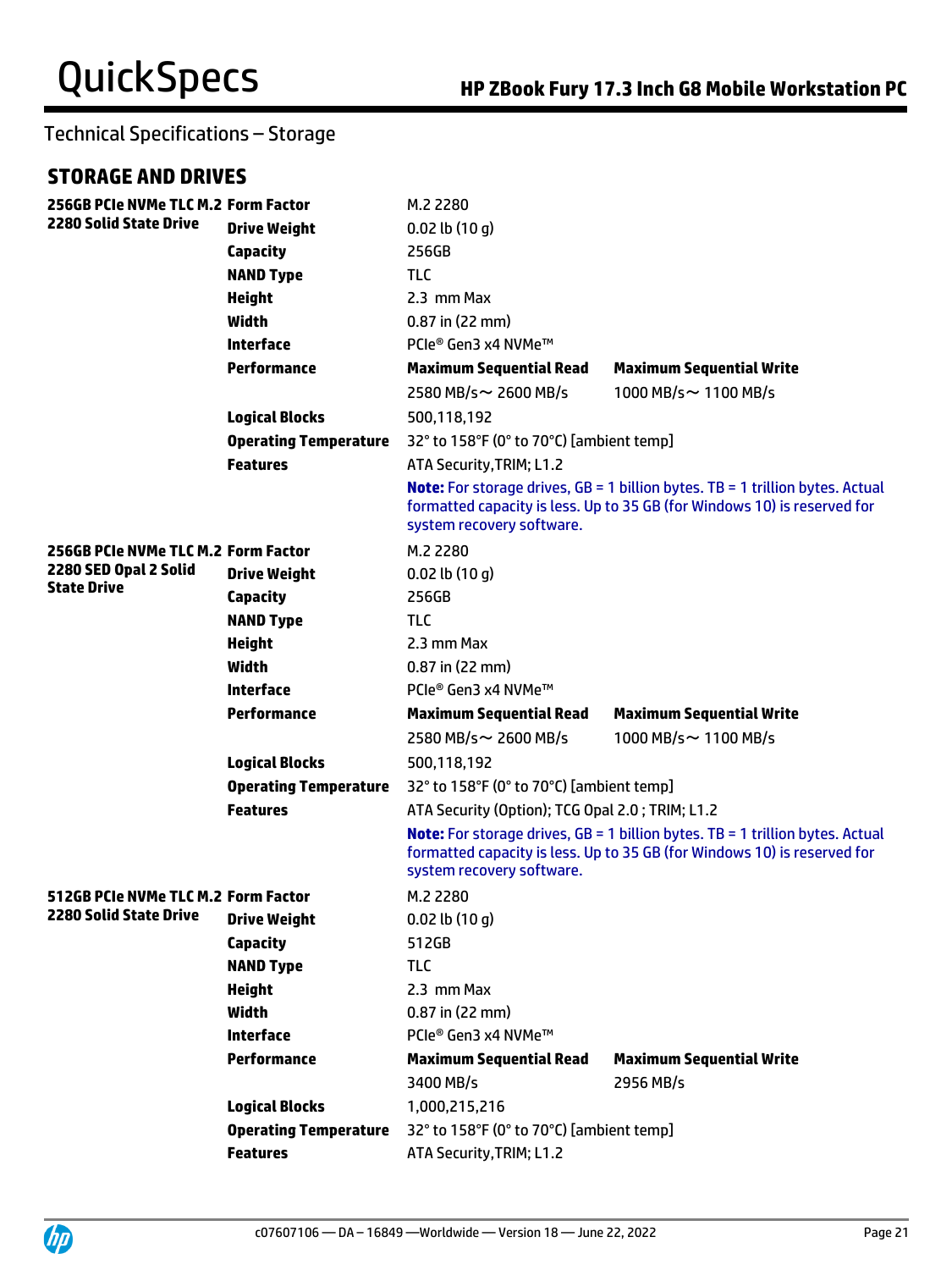|                                     |                                       | system recovery software.                       | <b>Note:</b> For storage drives, $GB = 1$ billion bytes. TB = 1 trillion bytes. Actual<br>formatted capacity is less. Up to 35 GB (for Windows 10) is reserved for |
|-------------------------------------|---------------------------------------|-------------------------------------------------|--------------------------------------------------------------------------------------------------------------------------------------------------------------------|
| 512TB PCIe NVMe TLC M.2 Form Factor |                                       | M.2 2280                                        |                                                                                                                                                                    |
| 2280 SED Opal 2 Solid               | <b>Drive Weight</b>                   | $0.02$ lb $(10 g)$                              |                                                                                                                                                                    |
| <b>State Drive</b>                  | <b>Capacity</b>                       | 512GB                                           |                                                                                                                                                                    |
|                                     | <b>NAND Type</b>                      | <b>TLC</b>                                      |                                                                                                                                                                    |
|                                     | <b>Height</b>                         | 2.3 mm Max                                      |                                                                                                                                                                    |
|                                     | Width                                 | 0.87 in (22 mm)                                 |                                                                                                                                                                    |
|                                     | <b>Interface</b>                      | PCIe® Gen3 x4 NVMe™                             |                                                                                                                                                                    |
|                                     | <b>Performance</b>                    | <b>Maximum Sequential Read</b>                  | <b>Maximum Sequential Write</b>                                                                                                                                    |
|                                     |                                       | 3400 MB/s                                       | 2500 MB/s                                                                                                                                                          |
|                                     | <b>Logical Blocks</b>                 | 1,000,215,216                                   |                                                                                                                                                                    |
|                                     | <b>Operating Temperature</b>          | 32° to 158°F (0° to 70°C) [ambient temp]        |                                                                                                                                                                    |
|                                     | <b>Features</b>                       | ATA Security (Option); TCG Opal 2.0; TRIM; L1.2 |                                                                                                                                                                    |
|                                     |                                       | system recovery software.                       | <b>Note:</b> For storage drives, GB = 1 billion bytes. TB = 1 trillion bytes. Actual<br>formatted capacity is less. Up to 35 GB (for Windows 10) is reserved for   |
| <b>1TB PCIe NVMe TLC M.2</b>        | <b>Form Factor</b>                    | M.2 2280                                        |                                                                                                                                                                    |
| <b>2280 Solid State Drive</b>       | <b>Drive Weight</b>                   | $0.02$ lb $(10 g)$                              |                                                                                                                                                                    |
|                                     | <b>Capacity</b>                       | 1TB                                             |                                                                                                                                                                    |
|                                     | <b>NAND Type</b>                      | <b>TLC</b>                                      |                                                                                                                                                                    |
|                                     | <b>Height</b>                         | 2.3 mm Max                                      |                                                                                                                                                                    |
|                                     | Width                                 | $0.87$ in (22 mm)                               |                                                                                                                                                                    |
|                                     | <b>Interface</b>                      | PCIe® Gen3 x4 NVMe™                             |                                                                                                                                                                    |
|                                     | <b>Performance</b>                    | <b>Maximum Sequential Read</b>                  | <b>Maximum Sequential Write</b>                                                                                                                                    |
|                                     |                                       | 3480 MB/s                                       | 2800 MB/s                                                                                                                                                          |
|                                     | <b>Logical Blocks</b>                 | 2,000,409,264                                   |                                                                                                                                                                    |
|                                     | <b>Operating Temperature</b>          | 32° to 158°F (0° to 70°C) [ambient temp]        |                                                                                                                                                                    |
|                                     | <b>Features</b>                       | ATA Security, TRIM; L1.2                        |                                                                                                                                                                    |
|                                     | <b>Available in RAID 1 config Yes</b> |                                                 |                                                                                                                                                                    |
|                                     |                                       | system recovery software.                       | <b>Note:</b> For storage drives, GB = 1 billion bytes. TB = 1 trillion bytes. Actual<br>formatted capacity is less. Up to 35 GB (for Windows 10) is reserved for   |
| 2TB PCIe NVMe TLC M.2               | <b>Form Factor</b>                    | M.2 2280                                        |                                                                                                                                                                    |
| <b>2280 Solid State Drive</b>       | <b>Drive Weight</b>                   | $0.02$ lb $(10q)$                               |                                                                                                                                                                    |
|                                     | <b>Capacity</b>                       | 2TB                                             |                                                                                                                                                                    |
|                                     | <b>NAND Type</b>                      | <b>TLC</b>                                      |                                                                                                                                                                    |
|                                     | <b>Height</b>                         | 2.3 mm Max                                      |                                                                                                                                                                    |
|                                     | <b>Width</b>                          | $0.87$ in (22 mm)                               |                                                                                                                                                                    |
|                                     | <b>Interface</b>                      | PCIe® Gen3 x4 NVMe™                             |                                                                                                                                                                    |
|                                     | <b>Performance</b>                    | <b>Maximum Sequential Read</b>                  | <b>Maximum Sequential Write</b>                                                                                                                                    |
|                                     |                                       | 3180 MB/s                                       | 2920 MB/s                                                                                                                                                          |
|                                     | <b>Logical Blocks</b>                 | 3,907,029,168                                   |                                                                                                                                                                    |
|                                     | <b>Operating Temperature</b>          | 32° to 158°F (0° to 70°C) [ambient temp]        |                                                                                                                                                                    |

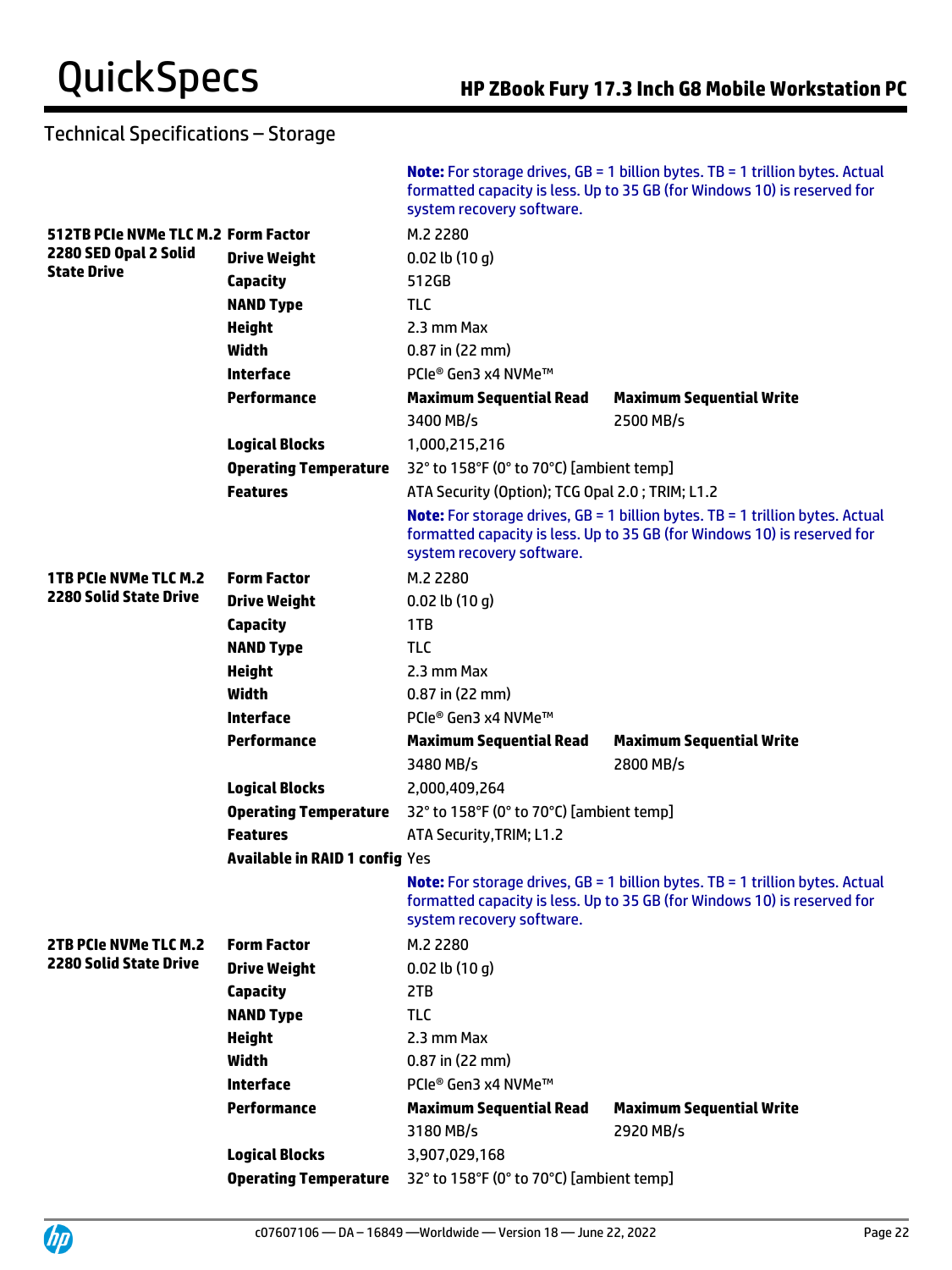|                            | <b>Features</b>                       | ATA Security, TRIM; L1.2                             |                                                                                                                                                                     |  |
|----------------------------|---------------------------------------|------------------------------------------------------|---------------------------------------------------------------------------------------------------------------------------------------------------------------------|--|
|                            | <b>Available in RAID 1 config Yes</b> |                                                      |                                                                                                                                                                     |  |
|                            |                                       | system recovery software.                            | <b>Note:</b> For storage drives, $GB = 1$ billion bytes. TB = 1 trillion bytes. Actual<br>formatted capacity is less. Up to 35 GB (for Windows 10) is reserved for  |  |
| <b>500GB SATA 2.5" HDD</b> | <b>Form Factor</b>                    | 2.5"                                                 |                                                                                                                                                                     |  |
|                            | <b>Drive Weight</b>                   | $0.21$ lbs (95 g)                                    |                                                                                                                                                                     |  |
|                            | <b>Capacity</b>                       | 500GB                                                |                                                                                                                                                                     |  |
|                            | <b>Height</b>                         | $0.28$ in $(7 \text{ mm})$                           |                                                                                                                                                                     |  |
|                            | Width                                 | 2.75 in (69.85 mm)                                   |                                                                                                                                                                     |  |
|                            | <b>Interface</b>                      | ATA-8, SATA 3.0                                      |                                                                                                                                                                     |  |
|                            | <b>Performance</b>                    | <b>Maximum Sequential Read</b>                       | <b>Maximum Sequential Write</b>                                                                                                                                     |  |
|                            |                                       | 120MB/s                                              | 120MB/s                                                                                                                                                             |  |
|                            | <b>Logical Blocks</b>                 | 976,773,168                                          |                                                                                                                                                                     |  |
|                            | <b>Operating Temperature</b>          | 32° to 140° F (0° to 60° C) [case temp]              |                                                                                                                                                                     |  |
|                            | <b>Features</b>                       | ATA Security; S.M.A.R.T., NCQ, Ultra DMA, DIPM, HIPM |                                                                                                                                                                     |  |
|                            |                                       | system recovery software.                            | <b>Notes:</b> For storage drives, GB = 1 billion bytes. TB = 1 trillion bytes. Actual<br>formatted capacity is less. Up to 35 GB (for Windows 10) is reserved for   |  |
| <b>500GB SATA 2.5" SED</b> | <b>Form Factor</b>                    | 2.5"                                                 |                                                                                                                                                                     |  |
| <b>HDD - FIPS-140-2</b>    | <b>Drive Weight</b>                   | $0.21$ lbs (95 g)                                    |                                                                                                                                                                     |  |
|                            | <b>Capacity</b>                       | 500GB                                                |                                                                                                                                                                     |  |
|                            | <b>Height</b>                         | $0.28$ in $(7 \text{ mm})$                           |                                                                                                                                                                     |  |
|                            | Width                                 | 2.75 in (69.85 mm)                                   |                                                                                                                                                                     |  |
|                            | <b>Interface</b>                      | ATA-8, SATA 3.0                                      |                                                                                                                                                                     |  |
|                            | <b>Performance</b>                    | <b>Maximum Sequential Read</b>                       | <b>Maximum Sequential Write</b>                                                                                                                                     |  |
|                            |                                       | 120MB/s                                              | 120MB/s                                                                                                                                                             |  |
|                            | <b>Logical Blocks</b>                 | 976,773,168                                          |                                                                                                                                                                     |  |
|                            | <b>Operating Temperature</b>          | 32° to 140° F (0° to 60° C) [case temp]              |                                                                                                                                                                     |  |
|                            | <b>Features</b>                       | ATA Security; S.M.A.R.T., NCQ, Ultra DMA, DIPM, HIPM |                                                                                                                                                                     |  |
|                            |                                       | system recovery software.                            | <b>Notes:</b> For storage drives, $GB = 1$ billion bytes. TB = 1 trillion bytes. Actual<br>formatted capacity is less. Up to 35 GB (for Windows 10) is reserved for |  |
| <b>1TB SATA 2.5" HDD</b>   | <b>Form Factor</b>                    | 2.5"                                                 |                                                                                                                                                                     |  |
|                            | <b>Drive Weight</b>                   | $0.21$ lbs (95 g)                                    |                                                                                                                                                                     |  |
|                            | <b>Capacity</b>                       | 1TB                                                  |                                                                                                                                                                     |  |
|                            | <b>Height</b>                         | $0.28$ in $(7$ mm $)$                                |                                                                                                                                                                     |  |
|                            | <b>Width</b>                          | 2.75 in (69.85 mm)                                   |                                                                                                                                                                     |  |
|                            | <b>Interface</b>                      | ATA-8, SATA 3.0                                      |                                                                                                                                                                     |  |
|                            | <b>Performance</b>                    | <b>Maximum Sequential Read</b>                       | <b>Maximum Sequential Write</b>                                                                                                                                     |  |
|                            |                                       | 120MB/s                                              | 120MB/s                                                                                                                                                             |  |
|                            | <b>Logical Blocks</b>                 | 1,953,525,168                                        |                                                                                                                                                                     |  |
|                            | <b>Operating Temperature</b>          | 32° to 140° F (0° to 60° C) [case temp]              |                                                                                                                                                                     |  |
|                            | <b>Features</b>                       | ATA Security; S.M.A.R.T., NCQ, Ultra DMA, DIPM, HIPM |                                                                                                                                                                     |  |

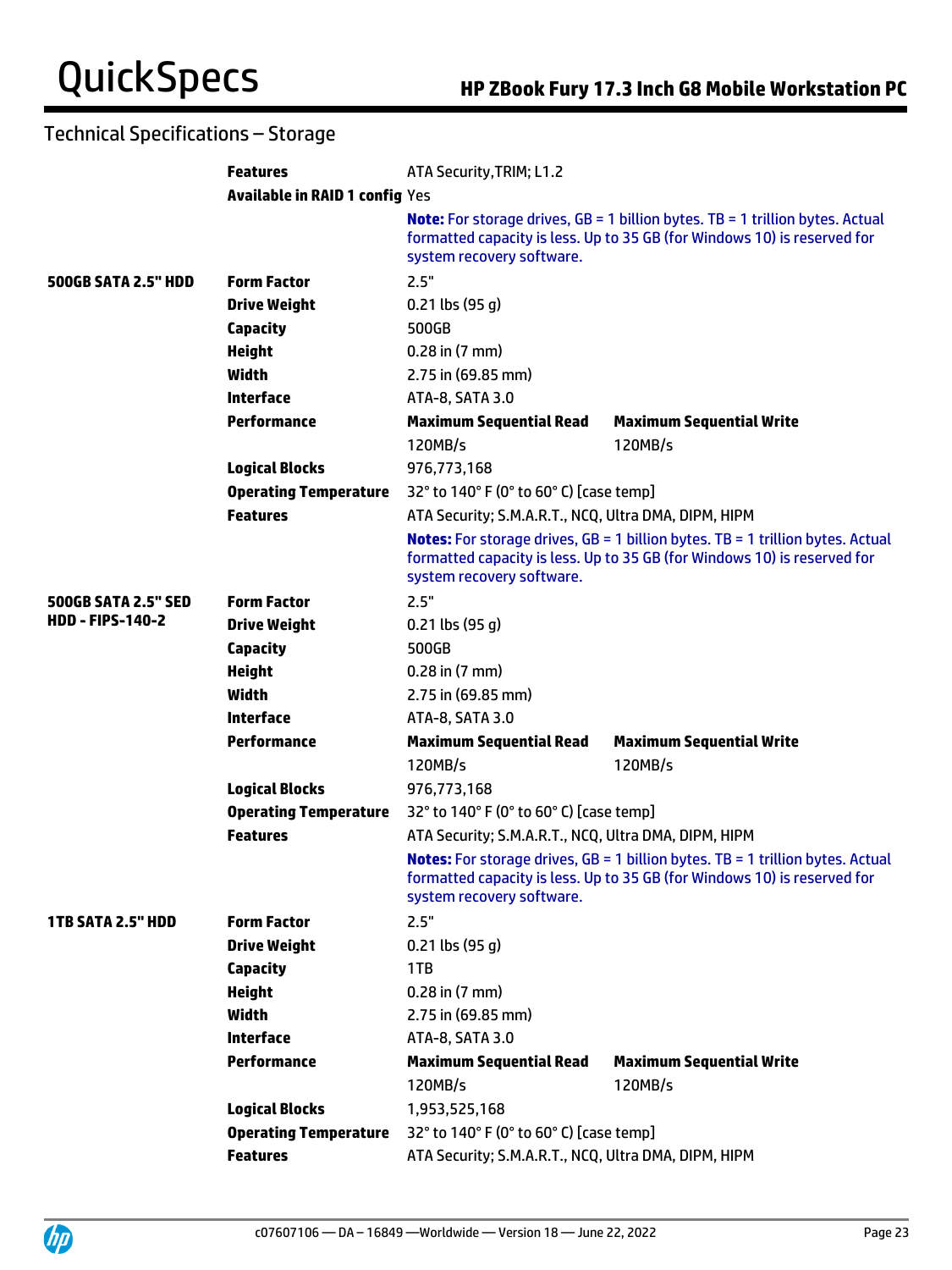|                              |                              | system recovery software.                            | <b>Notes:</b> For storage drives, $GB = 1$ billion bytes. TB = 1 trillion bytes. Actual<br>formatted capacity is less. Up to 35 GB (for Windows 10) is reserved for |
|------------------------------|------------------------------|------------------------------------------------------|---------------------------------------------------------------------------------------------------------------------------------------------------------------------|
| 2TB SATA 2.5" HDD            | <b>Form Factor</b>           | 2.5"                                                 |                                                                                                                                                                     |
|                              | <b>Drive Weight</b>          | $0.21$ lbs (95 g)                                    |                                                                                                                                                                     |
|                              | <b>Capacity</b>              | 2TB                                                  |                                                                                                                                                                     |
|                              | <b>Height</b>                | $0.28$ in $(7 \text{ mm})$                           |                                                                                                                                                                     |
|                              | <b>Width</b>                 | 2.75 in (69.85 mm)                                   |                                                                                                                                                                     |
|                              | <b>Interface</b>             | ATA-8, SATA 3.0                                      |                                                                                                                                                                     |
|                              | <b>Performance</b>           | <b>Maximum Sequential Read</b>                       | <b>Maximum Sequential Write</b>                                                                                                                                     |
|                              |                              | 100MB/s                                              | 100MB/s                                                                                                                                                             |
|                              | <b>Logical Blocks</b>        | 3,907,029,168                                        |                                                                                                                                                                     |
|                              | <b>Operating Temperature</b> | 32° to 140° F (0° to 60° C) [case temp]              |                                                                                                                                                                     |
|                              | <b>Features</b>              | ATA Security; S.M.A.R.T., NCQ, Ultra DMA, DIPM, HIPM |                                                                                                                                                                     |
|                              |                              | system recovery software.                            | <b>Notes:</b> For storage drives, $GB = 1$ billion bytes. TB = 1 trillion bytes. Actual<br>formatted capacity is less. Up to 35 GB (for Windows 10) is reserved for |
| <b>1TB PCIe NVMe TLC M.2</b> | <b>Form Factor</b>           | M.2 2280                                             |                                                                                                                                                                     |
| 2280 SED Opal 2 Solid        | <b>Drive Weight</b>          | $0.02$ lb $(10 g)$                                   |                                                                                                                                                                     |
| <b>State Drive</b>           | <b>Capacity</b>              | 1TB                                                  |                                                                                                                                                                     |
|                              | <b>NAND Type</b>             | <b>TLC</b>                                           |                                                                                                                                                                     |
|                              | <b>Height</b>                | $0.09$ in $(2.3$ mm)                                 |                                                                                                                                                                     |
|                              | Width                        | $0.87$ in (22 mm)                                    |                                                                                                                                                                     |
|                              | <b>Interface</b>             | PCIe® Gen3 x4 NVMe™                                  |                                                                                                                                                                     |
|                              | <b>Performance</b>           | <b>Maximum Sequential Read</b>                       | <b>Maximum Sequential Write</b>                                                                                                                                     |
|                              |                              | Up to 3500 MB/s                                      | Up to 3000 MB/s                                                                                                                                                     |
|                              | <b>Logical Blocks</b>        | 2,000,409,264                                        |                                                                                                                                                                     |
|                              | <b>Operating Temperature</b> | 32° to 158°F (0° to 70°C) [ambient temp]             |                                                                                                                                                                     |
|                              | <b>Features</b>              | ATA Security (Option); TCG Opal 2.0; TRIM; L1.2;     |                                                                                                                                                                     |
|                              |                              | system recovery software.                            | <b>Notes:</b> For storage drives, $GB = 1$ billion bytes. TB = 1 trillion bytes. Actual<br>formatted capacity is less. Up to 35 GB (for Windows 10) is reserved for |
| 2TB PCIe NVMe TLC M.2        | <b>Form Factor</b>           | M.2 2280                                             |                                                                                                                                                                     |
| 2280 SED Opal 2 Solid        | <b>Drive Weight</b>          | $0.02$ lb $(10q)$                                    |                                                                                                                                                                     |
| <b>State Drive</b>           | <b>Capacity</b>              | 2TB                                                  |                                                                                                                                                                     |
|                              | <b>NAND Type</b>             | <b>TLC</b>                                           |                                                                                                                                                                     |
|                              | <b>Height</b>                | $0.09$ in $(2.3$ mm)                                 |                                                                                                                                                                     |
|                              | Width                        | $0.87$ in (22 mm)                                    |                                                                                                                                                                     |
|                              | <b>Interface</b>             | PCIe® Gen3 x4 NVMe™                                  |                                                                                                                                                                     |
|                              | Performance                  | <b>Maximum Sequential Read</b>                       | <b>Maximum Sequential Write</b>                                                                                                                                     |
|                              |                              | Up to 3500 MB/s                                      | Up to 3000 MB/s                                                                                                                                                     |
|                              | <b>Logical Blocks</b>        | 4,000,797,360                                        |                                                                                                                                                                     |
|                              |                              |                                                      |                                                                                                                                                                     |

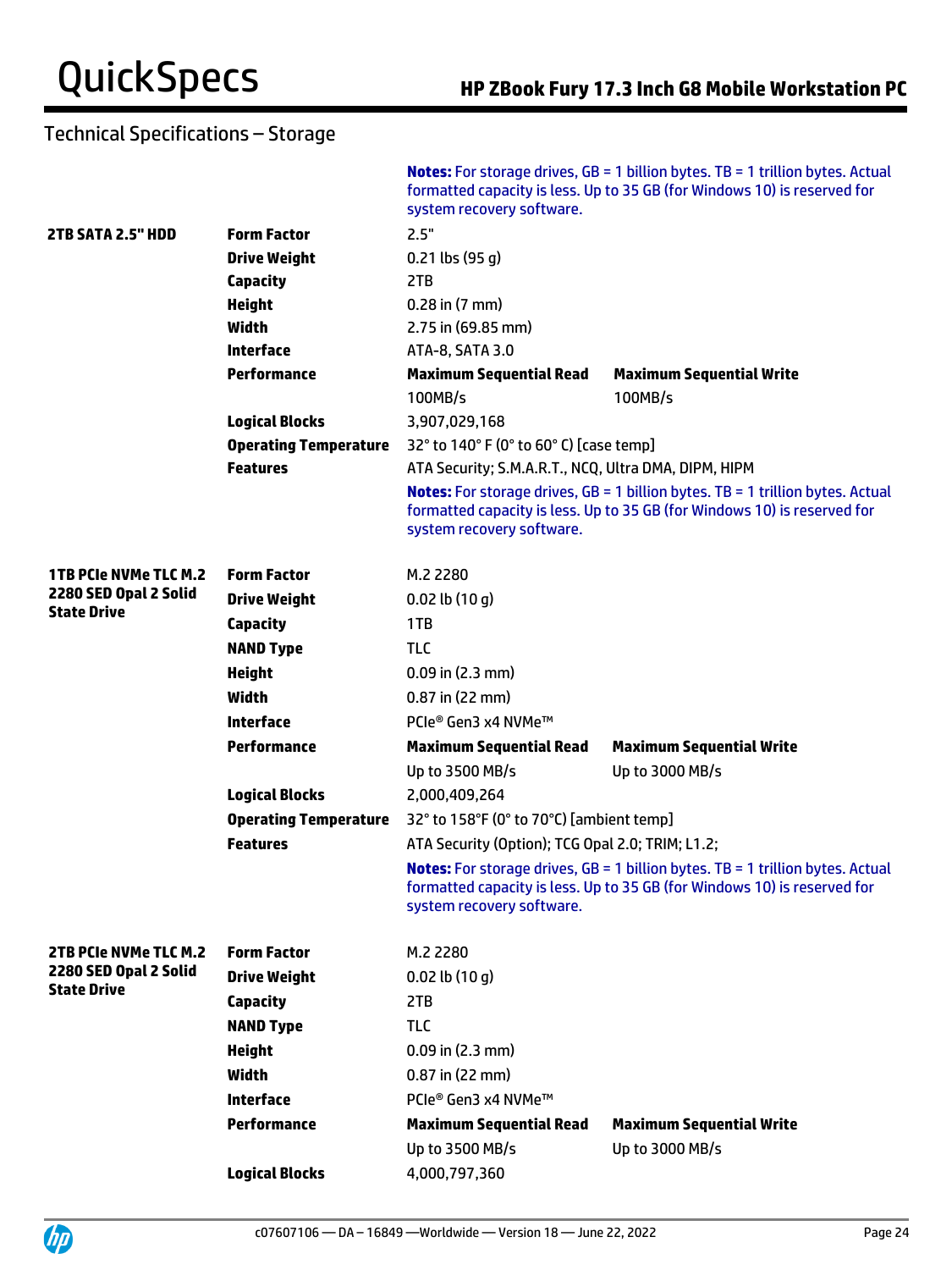|                                     |                              | <b>Operating Temperature</b> 32° to 158°F (0° to 70°C) [ambient temp] |                                                                                                                                                                     |  |
|-------------------------------------|------------------------------|-----------------------------------------------------------------------|---------------------------------------------------------------------------------------------------------------------------------------------------------------------|--|
|                                     | <b>Features</b>              | ATA Security (Option); TCG Opal 2.0; TRIM; L1.2;                      |                                                                                                                                                                     |  |
|                                     |                              | system recovery software.                                             | <b>Notes:</b> For storage drives, $GB = 1$ billion bytes. TB = 1 trillion bytes. Actual<br>formatted capacity is less. Up to 35 GB (for Windows 10) is reserved for |  |
| SSD 256GB 2280 PCIe-4x4 Form Factor |                              | M.2 2280                                                              |                                                                                                                                                                     |  |
| <b>NVMe Three Layer Cell</b>        | <b>Capacity</b>              | 256 GB                                                                |                                                                                                                                                                     |  |
|                                     | <b>NAND Type</b>             | <b>TLC</b>                                                            |                                                                                                                                                                     |  |
|                                     | <b>Height</b>                | $0.09$ in (2.3 mm)                                                    |                                                                                                                                                                     |  |
|                                     | Width                        | $0.87$ in (22 mm)                                                     |                                                                                                                                                                     |  |
|                                     | Weight                       | 0.02 lb $($ <10 g)                                                    |                                                                                                                                                                     |  |
|                                     | <b>Interface</b>             | PCIe® Gen4 x4 NVMe™                                                   |                                                                                                                                                                     |  |
|                                     | <b>Performance</b>           | <b>Maximum Sequential Read</b>                                        | <b>Maximum Sequential Write</b>                                                                                                                                     |  |
|                                     |                              | Up to 6,400 MB/s                                                      | Up to 2,700 MB/s                                                                                                                                                    |  |
|                                     | <b>Logical Blocks</b>        | 500,118,192                                                           |                                                                                                                                                                     |  |
|                                     | <b>Operating Temperature</b> | 32° to 158°F (0° to 70°C) [ambient temp]                              |                                                                                                                                                                     |  |
|                                     | <b>Features</b>              | Pyrite 2.0; TRIM; L1.2;                                               |                                                                                                                                                                     |  |
|                                     |                              | system recovery software.                                             | <b>Note:</b> For storage drives, $GB = 1$ billion bytes. TB = 1 trillion bytes. Actual<br>formatted capacity is less. Up to 35 GB (for Windows 10) is reserved for  |  |
| SSD 512GB 2280 PCIe-4x4 Form Factor |                              | M.2 2280                                                              |                                                                                                                                                                     |  |
| <b>NVMe Three Layer Cell</b>        | <b>Capacity</b>              | 512 GB                                                                |                                                                                                                                                                     |  |
|                                     | <b>NAND Type</b>             | <b>TLC</b>                                                            |                                                                                                                                                                     |  |
|                                     | <b>Height</b>                | $0.09$ in (2.3 mm)                                                    |                                                                                                                                                                     |  |
|                                     | Width                        | 0.87 in (22 mm)                                                       |                                                                                                                                                                     |  |
|                                     | Weight                       | 0.02 lb $($ <10 g)                                                    |                                                                                                                                                                     |  |
|                                     | <b>Interface</b>             | PCIe® Gen4 x4 NVMe™                                                   |                                                                                                                                                                     |  |
|                                     | <b>Performance</b>           | <b>Maximum Sequential Read</b><br>Up to 6,600 MB/s                    | <b>Maximum Sequential Write</b><br>Up to 5,100 MB/s                                                                                                                 |  |
|                                     | <b>Logical Blocks</b>        | 1,000,215,216                                                         |                                                                                                                                                                     |  |
|                                     | <b>Operating Temperature</b> | 32° to 158°F (0° to 70°C) [ambient temp]                              |                                                                                                                                                                     |  |
|                                     | <b>Features</b>              | Pyrite 2.0; TRIM; L1.2;                                               |                                                                                                                                                                     |  |
|                                     |                              | system recovery software.                                             | Note: For storage drives, GB = 1 billion bytes. TB = 1 trillion bytes. Actual<br>formatted capacity is less. Up to 35 GB (for Windows 10) is reserved for           |  |
| <b>SSD 1TB 2280 PCIe-4x4</b>        | <b>Form Factor</b>           | M.2 2280                                                              |                                                                                                                                                                     |  |
| <b>NVMe Three Layer Cell</b>        | <b>Capacity</b>              | 1TB                                                                   |                                                                                                                                                                     |  |
|                                     | <b>NAND Type</b>             | <b>TLC</b>                                                            |                                                                                                                                                                     |  |
|                                     | <b>Height</b>                | $0.09$ in (2.3 mm)                                                    |                                                                                                                                                                     |  |
|                                     | <b>Width</b>                 | 0.87 in (22 mm)                                                       |                                                                                                                                                                     |  |
|                                     | Weight                       | $0.02$ lb (<10 g)                                                     |                                                                                                                                                                     |  |

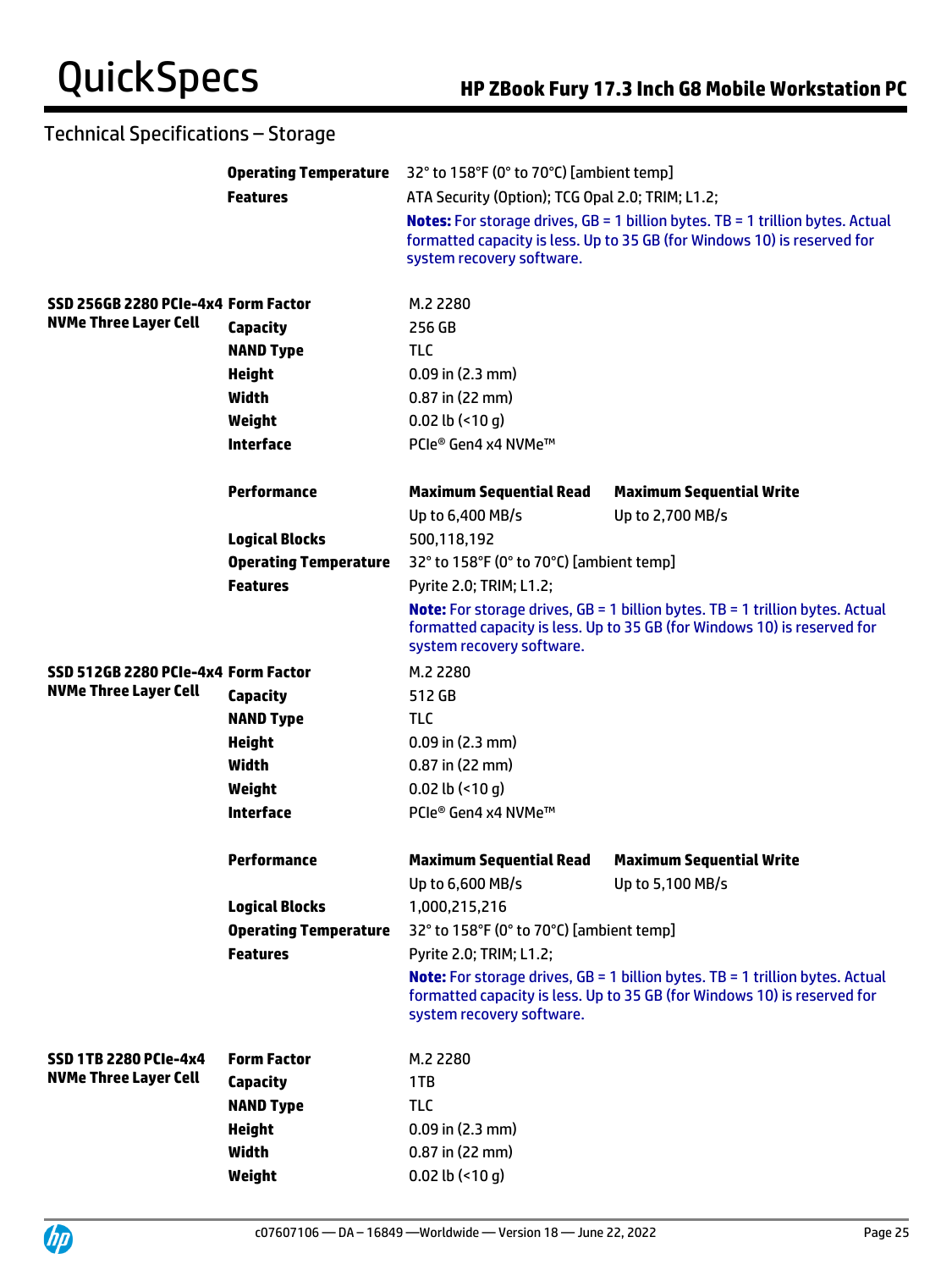|                                                              | <b>Interface</b>             | PCIe® Gen4 x4 NVMe™                                |                                                                                                                                                                    |
|--------------------------------------------------------------|------------------------------|----------------------------------------------------|--------------------------------------------------------------------------------------------------------------------------------------------------------------------|
|                                                              | <b>Performance</b>           | <b>Maximum Sequential Read</b><br>Up to 7,100 MB/s | <b>Maximum Sequential Write</b><br>Up to 5,200 MB/s                                                                                                                |
|                                                              | <b>Logical Blocks</b>        | 2,000,409,264                                      |                                                                                                                                                                    |
|                                                              | <b>Operating Temperature</b> | 32° to 158°F (0° to 70°C) [ambient temp]           |                                                                                                                                                                    |
|                                                              | <b>Features</b>              | Pyrite 2.0; TRIM; L1.2;                            |                                                                                                                                                                    |
|                                                              |                              | system recovery software.                          | <b>Note:</b> For storage drives, GB = 1 billion bytes. TB = 1 trillion bytes. Actual<br>formatted capacity is less. Up to 35 GB (for Windows 10) is reserved for   |
| <b>SSD 2TB 2280 PCIe-4x4</b><br><b>NVMe Three Layer Cell</b> | <b>Form Factor</b>           | M.2 2280                                           |                                                                                                                                                                    |
|                                                              | Capacity                     | 2TB                                                |                                                                                                                                                                    |
|                                                              | <b>NAND Type</b>             | <b>TLC</b>                                         |                                                                                                                                                                    |
|                                                              | <b>Height</b>                | $0.09$ in $(2.3$ mm)                               |                                                                                                                                                                    |
|                                                              | Width                        | $0.87$ in (22 mm)                                  |                                                                                                                                                                    |
|                                                              | Weight                       | 0.02 lb $($ <10 g)                                 |                                                                                                                                                                    |
|                                                              | <b>Interface</b>             | PCIe® Gen4 x4 NVMe™                                |                                                                                                                                                                    |
|                                                              | <b>Performance</b>           | <b>Maximum Sequential Read</b>                     | <b>Maximum Sequential Write</b>                                                                                                                                    |
|                                                              |                              | Up to 7,100 MB/s                                   | Up to 5,200 MB/s                                                                                                                                                   |
|                                                              | <b>Logical Blocks</b>        | 4,000,797,360                                      |                                                                                                                                                                    |
|                                                              | <b>Operating Temperature</b> | 32° to 158°F (0° to 70°C) [ambient temp]           |                                                                                                                                                                    |
|                                                              | <b>Features</b>              | Pyrite 2.0; TRIM; L1.2;                            |                                                                                                                                                                    |
|                                                              |                              | system recovery software.                          | <b>Note:</b> For storage drives, $GB = 1$ billion bytes. TB = 1 trillion bytes. Actual<br>formatted capacity is less. Up to 35 GB (for Windows 10) is reserved for |
| 256GB PCIe-4x4 2280                                          | <b>Form Factor</b>           | M.2 2280                                           |                                                                                                                                                                    |
| <b>NVME Self Encrypted</b>                                   | Capacity                     | 256 GB                                             |                                                                                                                                                                    |
| <b>OPAL2 Three Layer Cell</b><br><b>Solid State Drive</b>    | <b>NAND Type</b>             | <b>TLC</b>                                         |                                                                                                                                                                    |
|                                                              | <b>Height</b>                | 0.09 in (2.3 mm)                                   |                                                                                                                                                                    |
|                                                              | Width                        | $0.87$ in (22 mm)                                  |                                                                                                                                                                    |
|                                                              | Weight                       | $0.02$ lb (<10 g)                                  |                                                                                                                                                                    |
|                                                              | <b>Interface</b>             | PCIe® Gen4 x4 NVMe™                                |                                                                                                                                                                    |
|                                                              | <b>Performance</b>           | <b>Maximum Sequential Read</b>                     | <b>Maximum Sequential Write</b>                                                                                                                                    |
|                                                              |                              | 6,400 MB/s                                         | 2,700 MB/s                                                                                                                                                         |
|                                                              | <b>Logical Blocks</b>        | 500,118,192                                        |                                                                                                                                                                    |
|                                                              | <b>Operating Temperature</b> | 32° to 158°F (0° to 70°C) [ambient temp]           |                                                                                                                                                                    |
|                                                              | <b>Features</b>              | ATA Security (Option); TCG Opal 2.0; TRIM; L1.2;   |                                                                                                                                                                    |
|                                                              |                              | system recovery software.                          | <b>Note:</b> For storage drives, $GB = 1$ billion bytes. TB = 1 trillion bytes. Actual<br>formatted capacity is less. Up to 35 GB (for Windows 10) is reserved for |
|                                                              | <b>Form Factor</b>           | M.2 2280                                           |                                                                                                                                                                    |

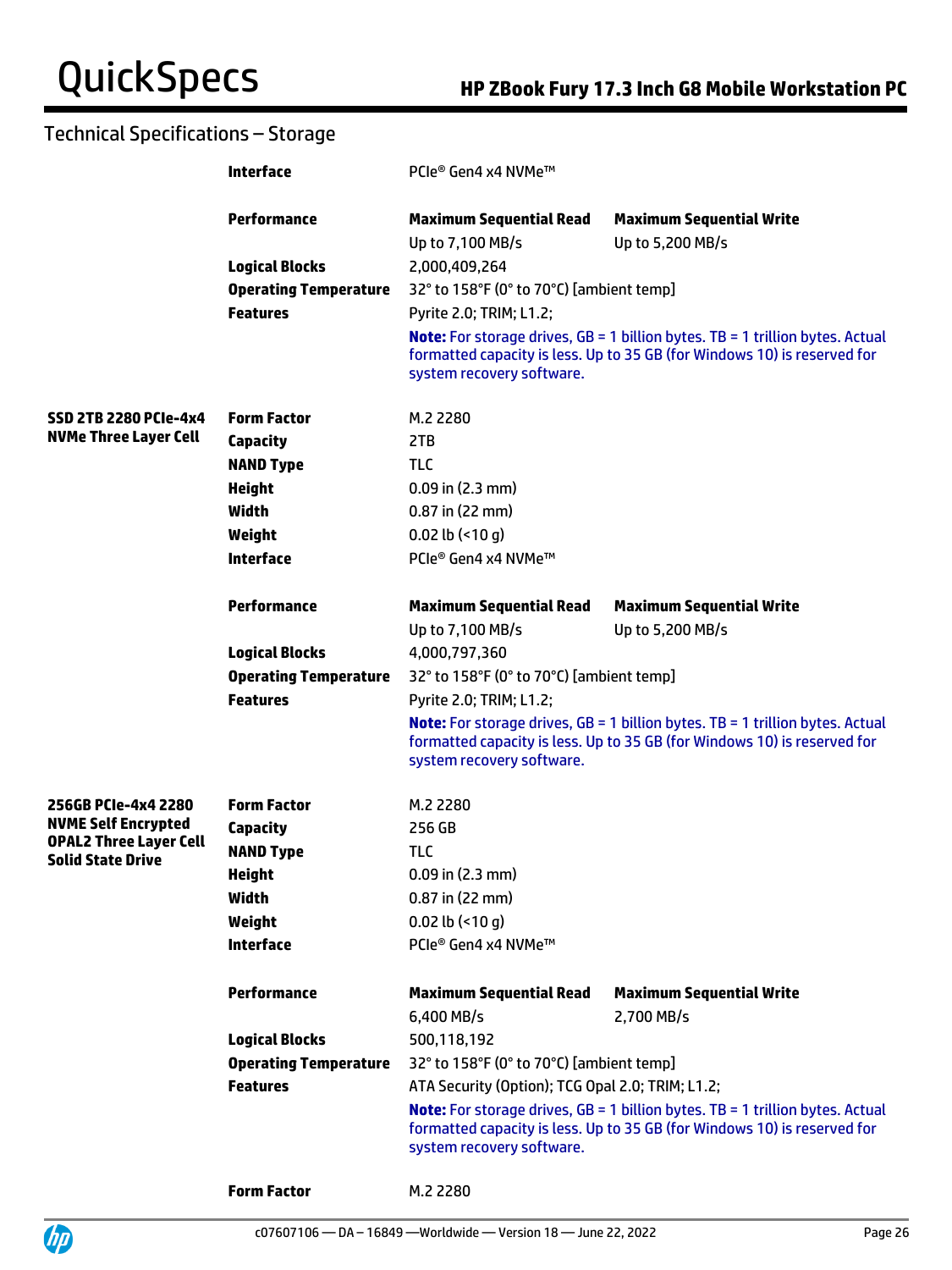| 512GB PCIe-4x4 2280<br><b>NVME Self Encrypted</b>         | Capacity                     | 512 GB                                           |                                                                                                                                                                    |  |
|-----------------------------------------------------------|------------------------------|--------------------------------------------------|--------------------------------------------------------------------------------------------------------------------------------------------------------------------|--|
|                                                           | <b>NAND Type</b>             | TLC.                                             |                                                                                                                                                                    |  |
| <b>OPAL2 Three Layer Cell</b><br><b>Solid State Drive</b> | <b>Height</b>                | $0.09$ in $(2.3$ mm)                             |                                                                                                                                                                    |  |
|                                                           | Width                        | $0.87$ in (22 mm)                                |                                                                                                                                                                    |  |
|                                                           | Weight                       | $0.02$ lb $($ <10 q)                             |                                                                                                                                                                    |  |
|                                                           | Interface                    | PCle® Gen4 x4 NVMe™                              |                                                                                                                                                                    |  |
|                                                           | Performance                  | <b>Maximum Sequential Read</b>                   | <b>Maximum Sequential Write</b>                                                                                                                                    |  |
|                                                           |                              | $6,600$ MB/s                                     | 5,100 MB/s                                                                                                                                                         |  |
|                                                           | <b>Logical Blocks</b>        | 1,000,215,216                                    |                                                                                                                                                                    |  |
|                                                           | <b>Operating Temperature</b> | 32° to 158°F (0° to 70°C) [ambient temp]         |                                                                                                                                                                    |  |
|                                                           | <b>Features</b>              | ATA Security (Option); TCG Opal 2.0; TRIM; L1.2; |                                                                                                                                                                    |  |
|                                                           |                              | system recovery software.                        | <b>Note:</b> For storage drives, $GB = 1$ billion bytes. TB = 1 trillion bytes. Actual<br>formatted capacity is less. Up to 35 GB (for Windows 10) is reserved for |  |

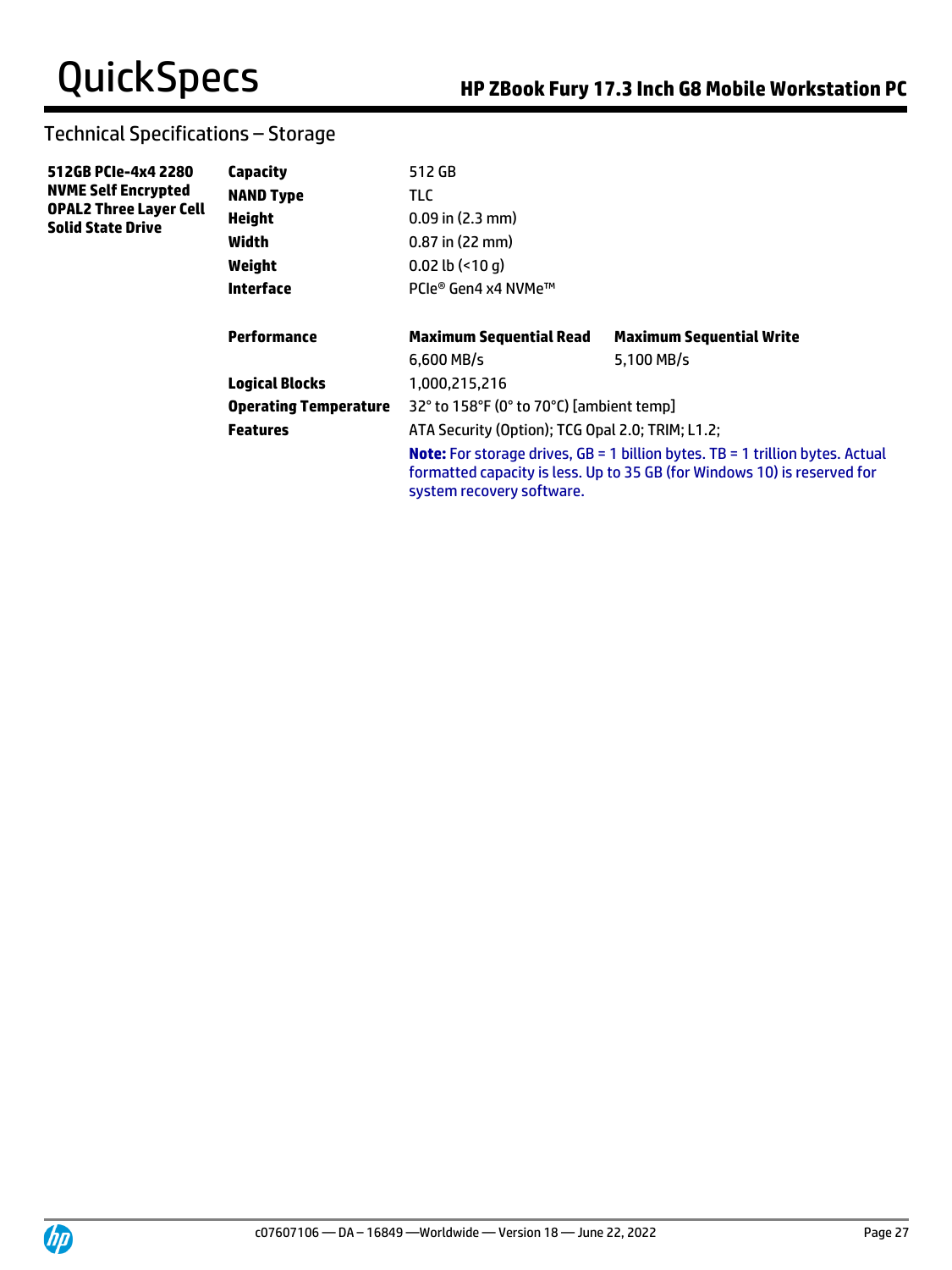## **NETWORKING/COMMUNICATION**

| Intel i219LM                                    | <b>Connector</b>                  | <b>RJ-45</b>                                                                                                                                                                                                                                                                                                                                                                      |
|-------------------------------------------------|-----------------------------------|-----------------------------------------------------------------------------------------------------------------------------------------------------------------------------------------------------------------------------------------------------------------------------------------------------------------------------------------------------------------------------------|
| 10/100/1000 Integrated<br>NIC vPro <sup>®</sup> | <b>System Interface</b>           | PCI(Intel proprietary) + SMBus                                                                                                                                                                                                                                                                                                                                                    |
|                                                 | <b>Data rates supported</b>       | 10 Mbit/s operation (10BASE-T; IEEE 802.3i; IEEE 802.3 clauses 13-14)<br>100 Mbit/s operation (100BASE-TX; IEEE 802.3u; IEEE 802.3 clauses 21-30)<br>1000 Mbit/s operation (1000BASE-T; IEEE 802.3ab; IEEE 8023 clauses 40)<br><b>Auto-Negotiation (Automatic Speed Selection)</b><br>Full Duplex Operation at all Speeds, Half Duplex operation at 10 and 100<br>Mbit/s          |
|                                                 | <b>IEEE Compliance</b>            | IEEE 802.1p QoS (Quality of Service) Support<br>IEEE 802.1q VLAN support<br>IEEE 802.3x Flow Control (IEEE 802.3 clauses 31-32; configurable)<br>IEEE 802.3az EEE (Energy Efficient Ethernet)                                                                                                                                                                                     |
|                                                 | Performance                       | TCP/IP/UDP Checksum Offload (configurable)<br>Protocol Offload (ARP & NS)<br>Large send offload and Giant send offload<br>Receiving Side Scaling (Hash Mode only)<br>Jumbo Frame 9K                                                                                                                                                                                               |
|                                                 | <b>Power consumption</b>          | <b>Cable Disconnection: 25mW</b><br>100Mbps Full Run: 450mW<br>1000bp Full Run: 1000mW<br>WoL Enable(S3/S4/S5): 50mW<br>WoL Disable(S3/S4/S5): 25mW                                                                                                                                                                                                                               |
|                                                 | <b>Power</b><br><b>Management</b> | ACPI compliant - multiple power modes<br>Situation-sensitive features reduce power consumption<br>Advanced link down power saving for reducing link down power<br>consumption                                                                                                                                                                                                     |
|                                                 | <b>Management Interface</b>       | Auto MDI/MDIX Crossover cable detection                                                                                                                                                                                                                                                                                                                                           |
|                                                 | <b>IT Manageability</b>           | Wake-on-LAN from modern standby or sleep state (Magic Packet and<br>Microsoft Wake-Up Frame); Wake-on-LAN from off (Magic Packet only)<br><b>PXE 2.1 Remote Boot</b><br>Statistics Gathering (SNMP MIB II, Ethernet-like MIB, Ethernet MIB (802.3x,<br>clause 30))<br>Comprehensive diagnostic and configuration software suite<br>Virtual Cable Doctor for Ethernet cable status |
|                                                 |                                   | Security & Manageability Intel® vPro™ support with appropriate Intel® chipset components                                                                                                                                                                                                                                                                                          |
|                                                 |                                   |                                                                                                                                                                                                                                                                                                                                                                                   |

| Intel i219v 10/100/1000 Connector<br>Integrated NIC non-vPro <sup>®</sup> System Interface | Data rates supported   | RJ-45<br>PCI(Intel proprietary) + SMBus<br>10 Mbit/s operation (10BASE-T; IEEE 802.3i; IEEE 802.3 clauses 13-14)<br>100 Mbit/s operation (100BASE-TX; IEEE 802.3u; IEEE 802.3 clauses 21-30)<br>1000 Mbit/s operation (1000BASE-T; IEEE 802.3ab; IEEE 8023 clauses 40)<br><b>Auto-Negotiation (Automatic Speed Selection)</b><br>Full Duplex Operation at all Speeds, Half Duplex operation at 10, 100 &<br>1000 Mbit/s |
|--------------------------------------------------------------------------------------------|------------------------|-------------------------------------------------------------------------------------------------------------------------------------------------------------------------------------------------------------------------------------------------------------------------------------------------------------------------------------------------------------------------------------------------------------------------|
|                                                                                            | <b>IEEE Compliance</b> | IEEE 802.1p QoS (Quality of Service) Support<br>IEEE 802.1g VLAN support                                                                                                                                                                                                                                                                                                                                                |

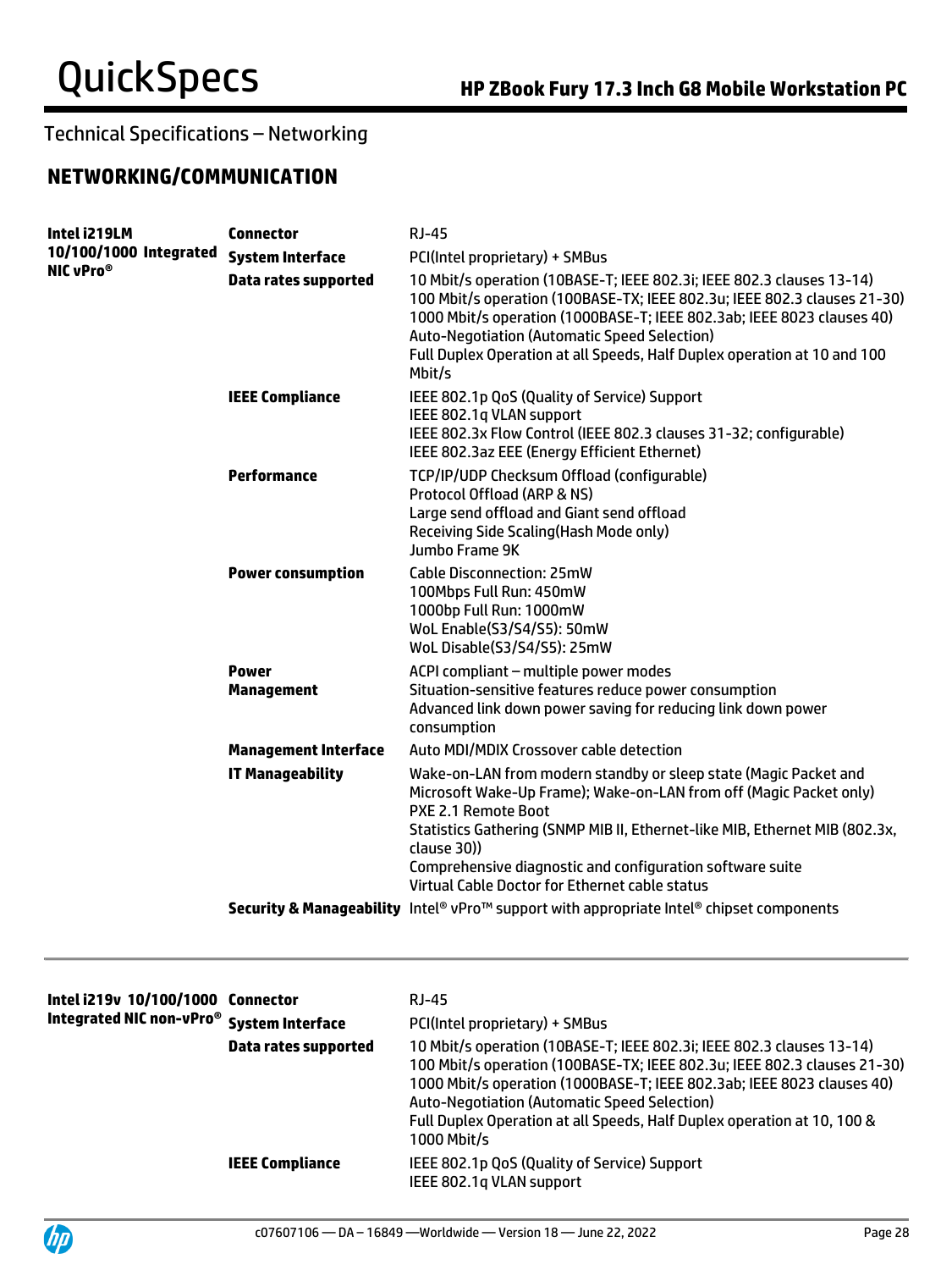| IEEE 802.3x Flow Control (IEEE 802.3 clauses 31-32; configurable)<br>IEEE 802.3az EEE (Energy Efficient Ethernet)<br><b>IEEE 802.3i 10BASE-T</b><br>IEEE 802.3u 100BASE-TX<br>IEEE 802.3ab 1000BAE-T<br>IEEE 802.3bz 2.5GBASE-T                                                                                                                                           |
|---------------------------------------------------------------------------------------------------------------------------------------------------------------------------------------------------------------------------------------------------------------------------------------------------------------------------------------------------------------------------|
| TCP/IP/UDP Checksum Offload (configurable)<br>Protocol Offload (ARP & NS)<br>Large send offload and Giant send offload<br>Receiving Side Scaling (Hash Mode only)<br>Jumbo Frame 9K                                                                                                                                                                                       |
| Cable Disconnetion: 25mW<br>100Mbps Full Run: 450mW<br>1000bp Full Run: 1000mW<br>WoL Enable(S3/S4/S5): 50mW<br>WoL Disable(S3/S4/S5): 25mW                                                                                                                                                                                                                               |
| ACPI compliant - multiple power modes<br>Situation-sensitive features reduce power consumption<br>Advanced link down power saving for reducing link down power<br>consumption                                                                                                                                                                                             |
| Auto MDI/MDIX Crossover cable detection                                                                                                                                                                                                                                                                                                                                   |
| Wake-on-LAN from modem standby or sleep state (Magic Packet and<br>Microsoft Wake-Up Frame); Wake-on-LAN from off (Magic Packet only)<br>PXE 2.1 Remote Boot<br>Statistics Gathering (SNMP MIB II, Ethernet-like MIB, Ethernet MIB (802.3x,<br>clause 30))<br>Comprehensive diagnostic and configuration software suite<br>Virtual Cable Doctor for Ethernet cable status |
|                                                                                                                                                                                                                                                                                                                                                                           |

### **NFC (Near Field Communication) module (optional)**

| <b>Dimensions (L x W</b>                    |                                                                                                                                                            |  |  |
|---------------------------------------------|------------------------------------------------------------------------------------------------------------------------------------------------------------|--|--|
| x H)                                        | Module 50 mm by 23 mm by 2.89 mm                                                                                                                           |  |  |
| Chipset                                     | SiM3U156+SiM3U154+AMS3911                                                                                                                                  |  |  |
| System interface                            | <b>USB 2.0</b>                                                                                                                                             |  |  |
|                                             | <b>System interface (I/O)</b> Audio signal output on card read                                                                                             |  |  |
| <b>NFC RF standards</b><br>(In reading CSN) | <b>ISO/IEC 14443 A</b><br><b>ISO/IEC 14443 B</b><br>ISO/IEC 15693<br><b>ISO/IEC 18092</b><br>ECMA-340 NFCIP-1                                              |  |  |
| <b>NFC Forum Support</b>                    | Tag Type 1, Type 2, Type3 and Type 4 in reading CSN                                                                                                        |  |  |
| <b>Reader Mode</b>                          | 13.56MHz:<br>ISO/IEC 14443 A<br>ISO/IEC 14443 B<br>ISO/IEC 15693<br><b>MIFARE 1K</b><br><b>MIFARE 4K</b><br><b>MIFARE DESFire</b><br>FeliCa<br>Topaz cards |  |  |

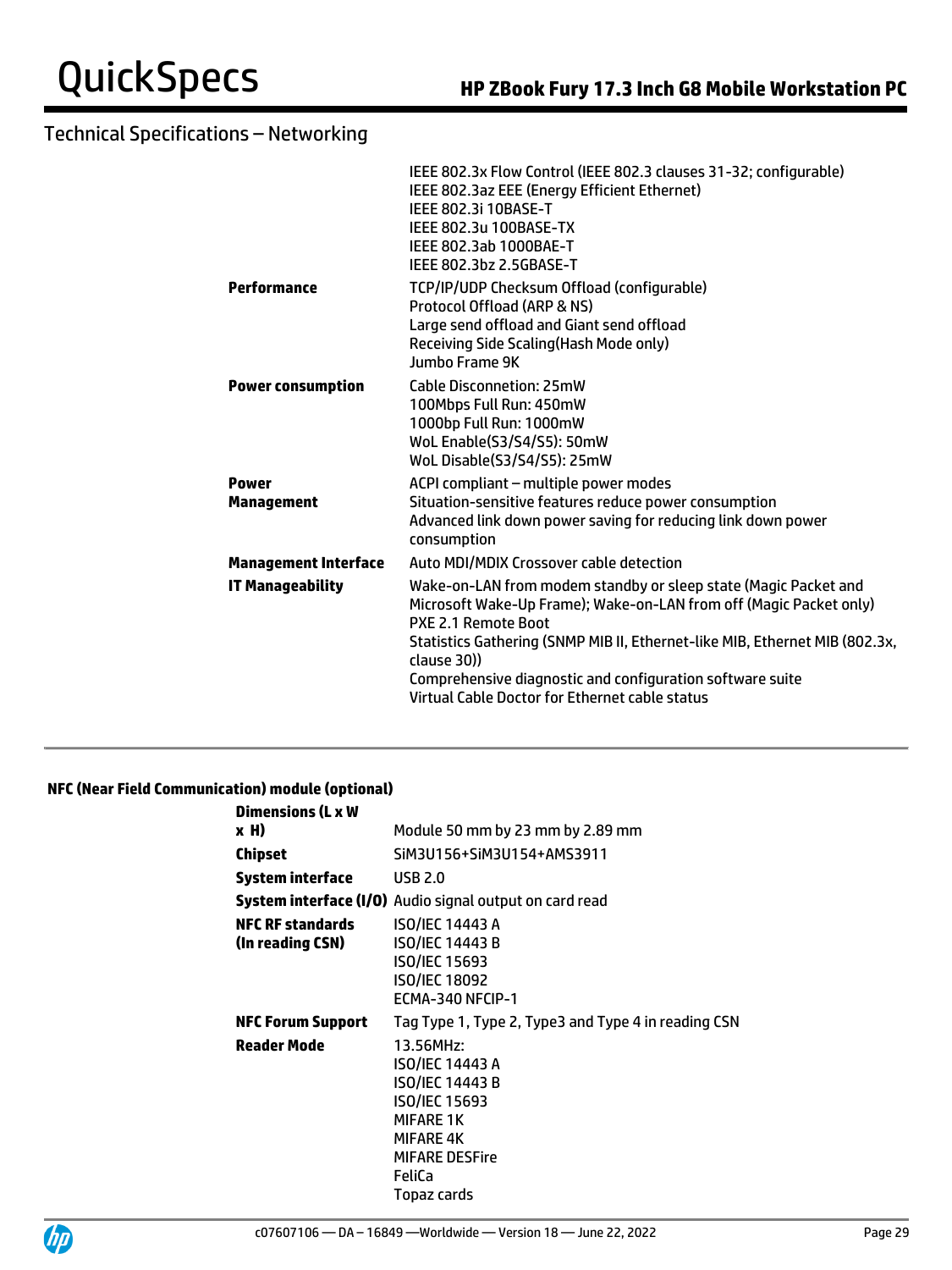|                                                                                                                          |                                            | HID iClass ISO<br>125kHz:<br><b>HID Prox UID</b><br>AWID UID<br><b>CASI-RUSCO UID</b><br>EM 410x UID<br>Indana ASP/ASP+ UID                                                                                                  |                                                                                                                                                            |
|--------------------------------------------------------------------------------------------------------------------------|--------------------------------------------|------------------------------------------------------------------------------------------------------------------------------------------------------------------------------------------------------------------------------|------------------------------------------------------------------------------------------------------------------------------------------------------------|
|                                                                                                                          | <b>Frequency</b>                           | 13.56MHz and 125kHz                                                                                                                                                                                                          |                                                                                                                                                            |
|                                                                                                                          | <b>NFC Modes Supported Reader</b>          |                                                                                                                                                                                                                              |                                                                                                                                                            |
|                                                                                                                          | <b>Raw RF Data Rates</b>                   | 106, 212 kbps                                                                                                                                                                                                                |                                                                                                                                                            |
|                                                                                                                          | <b>Operating</b><br>temperature            | $-30^{\circ}$ C to 70 $^{\circ}$ C                                                                                                                                                                                           |                                                                                                                                                            |
|                                                                                                                          | Storage temperature -40°C to 80°C          |                                                                                                                                                                                                                              |                                                                                                                                                            |
|                                                                                                                          | <b>Humidity</b>                            | 10-90% operating<br>5-95% non-operating                                                                                                                                                                                      |                                                                                                                                                            |
|                                                                                                                          | <b>Supply Operating</b><br>voltage         | 4.35 to 5.25 Volts                                                                                                                                                                                                           |                                                                                                                                                            |
|                                                                                                                          | <b>Power Consumption</b>                   | Mode                                                                                                                                                                                                                         | <b>Power Consumption, Typical</b>                                                                                                                          |
|                                                                                                                          |                                            | <b>Polling</b>                                                                                                                                                                                                               | 75 <sub>m</sub> A                                                                                                                                          |
|                                                                                                                          |                                            | <b>Communication</b>                                                                                                                                                                                                         | 85mA                                                                                                                                                       |
|                                                                                                                          | Antenna                                    | connector FPC.                                                                                                                                                                                                               | 13.56MHz/125kHz combo antenna. Antenna connector, 0.5mm pitch, 16pin                                                                                       |
| Intel Wi-Fi 6 AX201 +<br>BT5.2 (802.11ax 2x2,<br>non-vPro®, supporting<br>gigabit data rate*)**<br>non-vPro <sup>®</sup> | <b>Wireless LAN Standards</b>              | IEEE 802.11a<br>IEEE 802.11b<br>IEEE 802.11g<br>IEEE 802.11n<br>IEEE 802.11ac<br><b>IEEE 802.11ax</b><br>IEEE 802.11d<br>IEEE 802.11e<br>IEEE 802.11h<br><b>IEEE 802.11i</b><br>IEEE 802.11k<br>IEEE 802.11r<br>IEEE 802.11v |                                                                                                                                                            |
|                                                                                                                          | <b>Interoperability</b>                    | Wi-Fi certified                                                                                                                                                                                                              |                                                                                                                                                            |
|                                                                                                                          | <b>Frequency Band</b><br><b>Data Rates</b> | 802.11b/g/n/ax<br>• 2.402 - 2.482 GHz<br>802.11a/n/ac/ax<br>$• 5.15 - 5.25$ GHz<br>$• 5.25 - 5.35$ GHz<br>$• 5.47 - 5.725$ GHz<br>$• 5.825 - 5.850$ GHz                                                                      | $-4.9 - 4.95$ GHz (Japan)<br>• 802.11b: 1, 2, 5.5, 11 Mbps<br>• 802.11g: 6, 9, 12, 18, 24, 36, 48, 54 Mbps<br>• 802.11a: 6, 9, 12, 18, 24, 36, 48, 54 Mbps |
|                                                                                                                          |                                            | 160MHz)                                                                                                                                                                                                                      | • 802.11n: MCS 0 ~ MCS 15, (20MHz, and 40MHz)<br>• 802.11ac: MCS0 ~ MCS9, (1SS, and 2SS) (20MHz, 40MHz, ,80MHz &                                           |

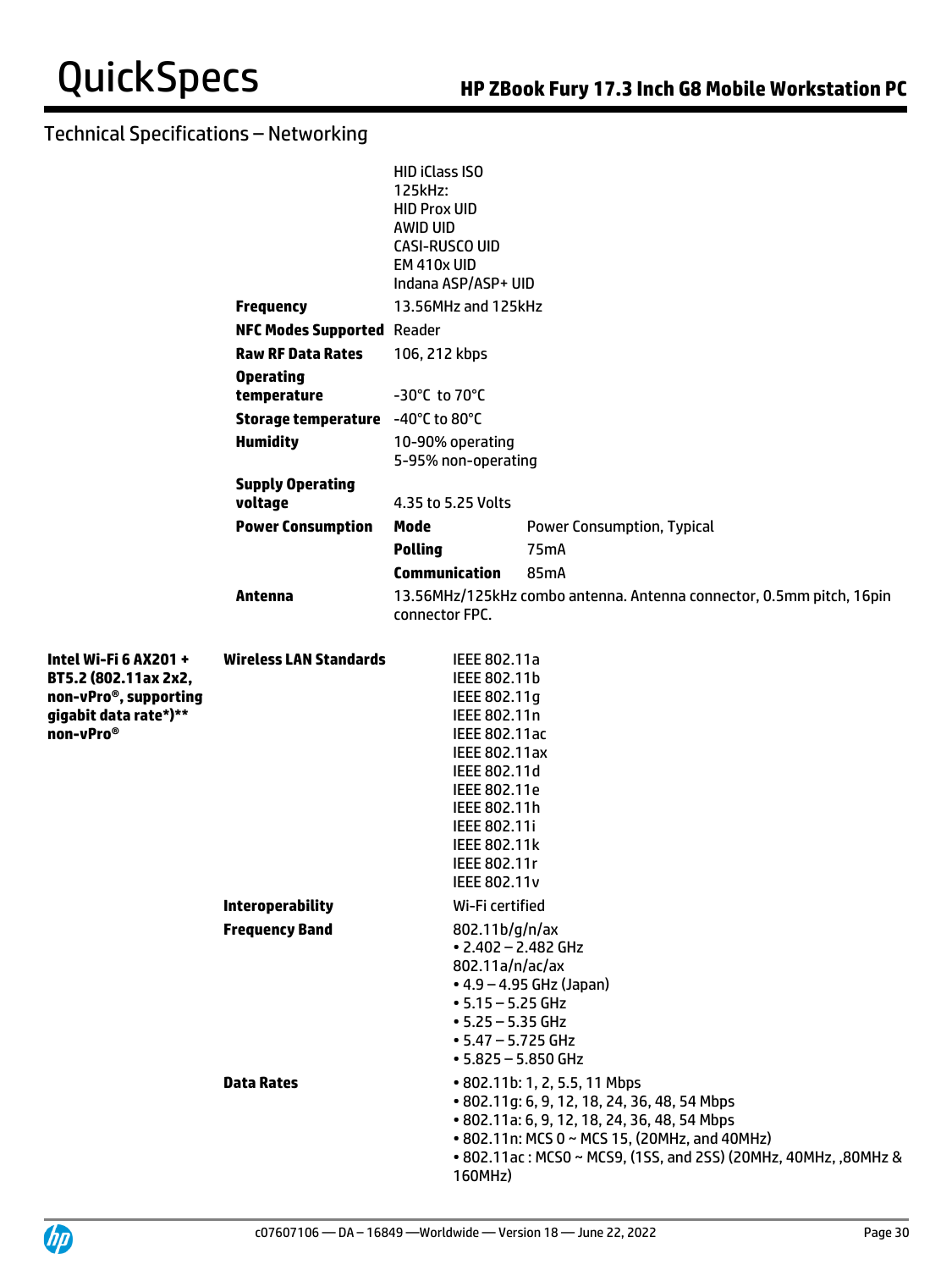|                                   | • 802.11ax: MCS0 ~ MCS11, (1SS and 2SS) (20MHz, 40MHz, ,80MHz<br>& 160MHz)                                                                                                                                                                                                                                                                                                                                                                                  |
|-----------------------------------|-------------------------------------------------------------------------------------------------------------------------------------------------------------------------------------------------------------------------------------------------------------------------------------------------------------------------------------------------------------------------------------------------------------------------------------------------------------|
| <b>Modulation</b>                 | <b>Direct Sequence Spread Spectrum</b><br>OFDM, BPSK, QPSK, CCK, 16-QAM, 64-QAM, 256-QAM<br>, 1024QAM                                                                                                                                                                                                                                                                                                                                                       |
| Security <sup>1</sup>             | . IEEE and WiFi compliant 64 / 128 bit WEP encryption for a/b/g<br>mode only<br>• AES-CCMP: 128 bit in hardware<br>• 802.1x authentication<br>. WPA, WPA2: 802.1x. WPA-PSK, WPA2-PSK, TKIP, and AES.<br>• WPA2 certification<br>• IEEE 802.11i<br>• WAPI                                                                                                                                                                                                    |
| <b>Network Architecture</b>       | Ad-hoc (Peer to Peer)                                                                                                                                                                                                                                                                                                                                                                                                                                       |
| <b>Models</b>                     | Infrastructure (Access Point Required)                                                                                                                                                                                                                                                                                                                                                                                                                      |
| <b>Roaming</b>                    | IEEE 802.11 compliant roaming between access points                                                                                                                                                                                                                                                                                                                                                                                                         |
| Output Power <sup>2</sup>         | $\cdot$ 802.11b : +18.5dBm minimum<br>• 802.11g: +17.5dBm minimum<br>• 802.11a: +18.5dBm minimum<br>• 802.11n HT20(2.4GHz): +15.5dBm minimum<br>• 802.11n HT40(2.4GHz): +14.5dBm minimum<br>• 802.11n HT20(5GHz): +15.5dBm minimum<br>• 802.11n HT40(5GHz): +14.5dBm minimum<br>• 802.11ac VHT80(5GHz): +11.5dBm minimum<br>• 802.11ac VHT160(5GHz): +11.5dBm minimum<br>• 802.11ax HT40(2.4GHz): +10dBm minimum<br>• 802.11ax VHT160(5GHz): +10dBm minimum |
| <b>Power Consumption</b>          | • Transmit mode 2.0 W<br>• Receive mode 1.6 W<br>· Idle mode (PSP) 180 mW (WLAN Associated)<br>• Idle mode 50 mW (WLAN unassociated)<br>• Connected Standby 10mW<br>• Radio disabled 8 mW                                                                                                                                                                                                                                                                   |
| <b>Power Management</b>           | ACPI and PCI Express compliant power management<br>802.11 compliant power saving mode                                                                                                                                                                                                                                                                                                                                                                       |
| Receiver Sensitivity <sup>3</sup> | •802.11b, 1Mbps: -93.5dBm maximum<br>•802.11b, 11Mbps: -84dBm maximum<br>· 802.11a/g, 6Mbps: -86dBm maximum<br>• 802.11a/g, 54Mbps: -72dBm maximum<br>• 802.11n, MCS07: -67dBm maximum<br>• 802.11n, MCS15: -64dBm maximum<br>• 802.11ac, MCS0: -84dBm maximum<br>• 802.11ac, MCS9: -59dBm maximum<br>•802.11ax, MCS11(HT40): -59dBm maximum<br>•802.11ax, MCS11(VHT160): -58.5dBm maximum                                                                  |
| <b>Antenna Type</b>               | High efficiency antenna with spatial diversity, mounted in the<br>display enclosure                                                                                                                                                                                                                                                                                                                                                                         |
|                                   | Two embedded dual band 2.4/5 GHz antennas are provided to the<br>card to support WLAN MIMO communications and Bluetooth<br>communications                                                                                                                                                                                                                                                                                                                   |
| <b>Form Factor</b>                | PCI-Express M.2 MiniCard with CNVi Interface                                                                                                                                                                                                                                                                                                                                                                                                                |

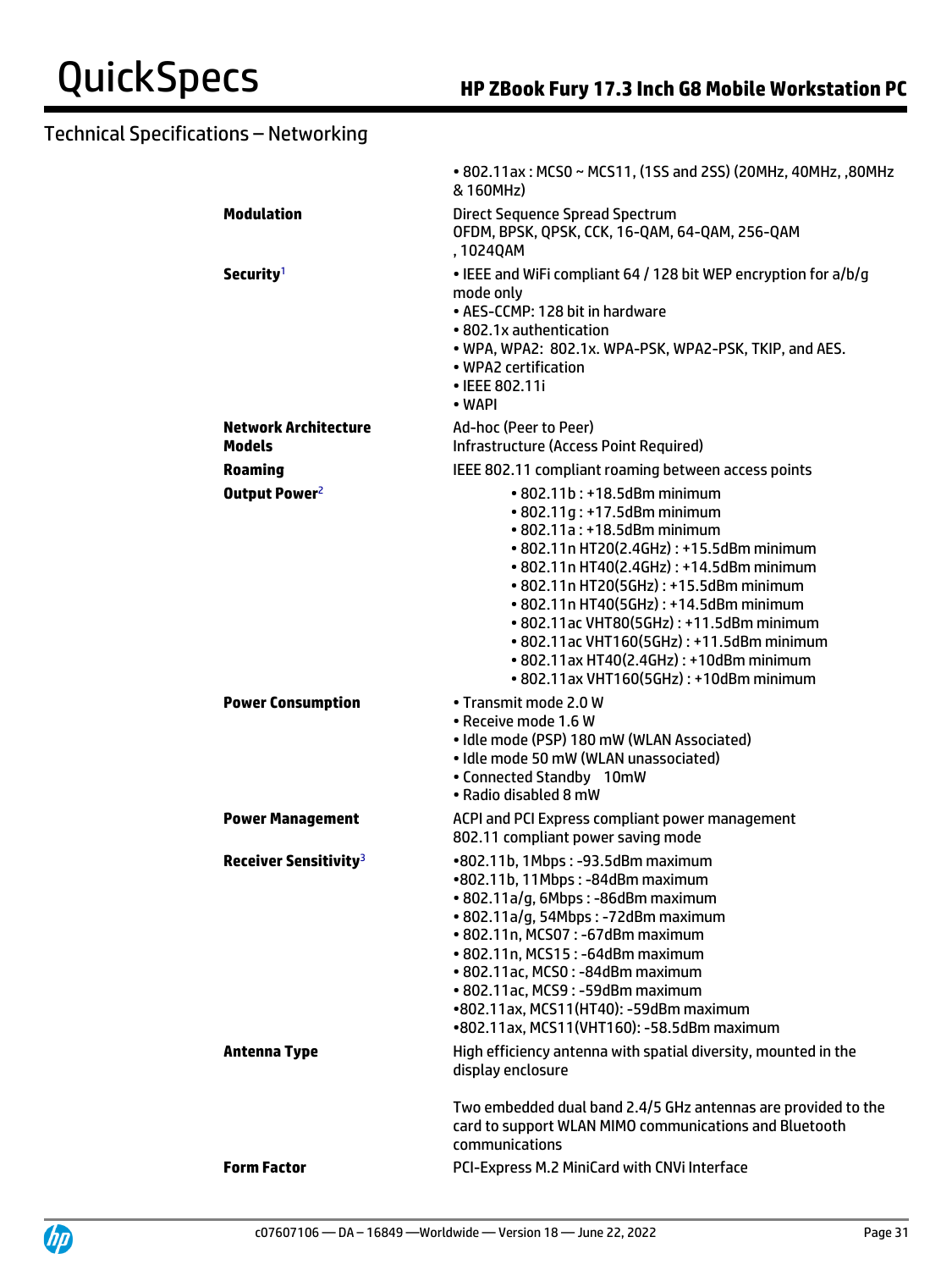| <b>Dimensions</b>                                                               | 1. Type 2230: 2.3 x 22.0 x 30.0 mm<br>2. Type 1216: 1.67 x 12.0 x 16.0 mm                                                                                                                                                                                                                                                                                                                                                                                                                                                    |                                                                 |  |
|---------------------------------------------------------------------------------|------------------------------------------------------------------------------------------------------------------------------------------------------------------------------------------------------------------------------------------------------------------------------------------------------------------------------------------------------------------------------------------------------------------------------------------------------------------------------------------------------------------------------|-----------------------------------------------------------------|--|
| Weight                                                                          | 1. Type 2230: 2.8g<br>2. Type 126: 1.3g                                                                                                                                                                                                                                                                                                                                                                                                                                                                                      |                                                                 |  |
| <b>Operating Voltage</b>                                                        | $3.3v + 1 - 9%$                                                                                                                                                                                                                                                                                                                                                                                                                                                                                                              |                                                                 |  |
| <b>Temperature</b>                                                              | <b>Operating</b><br>Non-operating                                                                                                                                                                                                                                                                                                                                                                                                                                                                                            | 14° to 158° F (-10° to 70° C)<br>-40° to 176° F (-40° to 80° C) |  |
| <b>Humidity</b>                                                                 | <b>Operating</b><br>Non-operating                                                                                                                                                                                                                                                                                                                                                                                                                                                                                            | 10% to 90% (non-condensing)<br>5% to 95% (non-condensing)       |  |
| <b>Altitude</b>                                                                 | <b>Operating Non-</b><br>operating                                                                                                                                                                                                                                                                                                                                                                                                                                                                                           | 0 to 10,000 ft (3,048 m)<br>0 to 50,000 ft (15,240 m)           |  |
| <b>LED Activity</b>                                                             | LED Amber - Radio Off; LED Off - Radio ON                                                                                                                                                                                                                                                                                                                                                                                                                                                                                    |                                                                 |  |
| HP Integrated Module with Bluetooth 4.0/4.1/4.2/5.0/5.1/5.2 Wireless Technology |                                                                                                                                                                                                                                                                                                                                                                                                                                                                                                                              |                                                                 |  |
| <b>Frequency Band</b>                                                           | 2402 to 2480 MHz                                                                                                                                                                                                                                                                                                                                                                                                                                                                                                             |                                                                 |  |
| <b>Number of Available Channels</b>                                             | Legacy: 0~79 (1 MHz/CH)<br>BLE: 0~39 (2 MHz/CH)                                                                                                                                                                                                                                                                                                                                                                                                                                                                              |                                                                 |  |
| <b>Data Rates and Throughput</b>                                                | Legacy: 3 Mbps data rate; throughput up to 2.17 Mbps<br>BLE: 1 Mbps data rate; throughput up to 0.2 Mbps<br>Legacy: Synchronous Connection Oriented links up to 3, 64 kbps,<br>voice channels<br>Legacy: Asynchronous Connection Less links 2178.1 kbps/177.1<br>kbps asymmetric (3-DH5) or 864 kbps symmetric (3-EV5)                                                                                                                                                                                                       |                                                                 |  |
| <b>Transmit Power</b>                                                           | The Bluetooth component shall operate as a Class II Bluetooth<br>device with a maximum transmit power of +9.5 dBm for BR and<br>EDR.                                                                                                                                                                                                                                                                                                                                                                                         |                                                                 |  |
| <b>Power Consumption</b>                                                        | Peak (Tx): 330 mW<br>Peak (Rx): 230 mW<br>Selective Suspend: 17 mW                                                                                                                                                                                                                                                                                                                                                                                                                                                           |                                                                 |  |
| <b>Bluetooth Software Supported</b><br><b>Link Topology</b>                     | Microsoft Windows Bluetooth Software                                                                                                                                                                                                                                                                                                                                                                                                                                                                                         |                                                                 |  |
| <b>Power Management</b>                                                         | Microsoft Windows ACPI, and USB Bus Support                                                                                                                                                                                                                                                                                                                                                                                                                                                                                  |                                                                 |  |
| <b>Certifications</b>                                                           | FCC (47 CFR) Part 15C, Section 15.247 & 15.249                                                                                                                                                                                                                                                                                                                                                                                                                                                                               |                                                                 |  |
| <b>Power Management</b><br><b>Certifications</b>                                | ETS 300 328, ETS 300 826<br>Low Voltage Directive IEC950<br>UL, CSA, and CE Mark                                                                                                                                                                                                                                                                                                                                                                                                                                             |                                                                 |  |
| <b>Bluetooth Profiles Supported</b>                                             | BT4.1-ESR 5/6/7 Compliance<br><b>LE Link Layer Ping</b><br><b>LE Dual Mode</b><br>LE Link Layer<br>LE Low Duty Cycle Directed Advertising<br>LE L2CAP Connection Oriented Channels<br>Train Nudging & Interlaced Scan<br><b>BT4.2 ESR08 Compliance</b><br>LE Secure Connection- Basic/Full<br>LE Privacy 1.2 - Link Layer Privacy<br>LE Privacy 1.2 - Extended Scanner Filter Policies<br>LE Data Packet Length Extension<br><b>FAX Profile (FAX)</b><br><b>Basic Imaging Profile (BIP)2</b><br><b>Headset Profile (HSP)</b> |                                                                 |  |

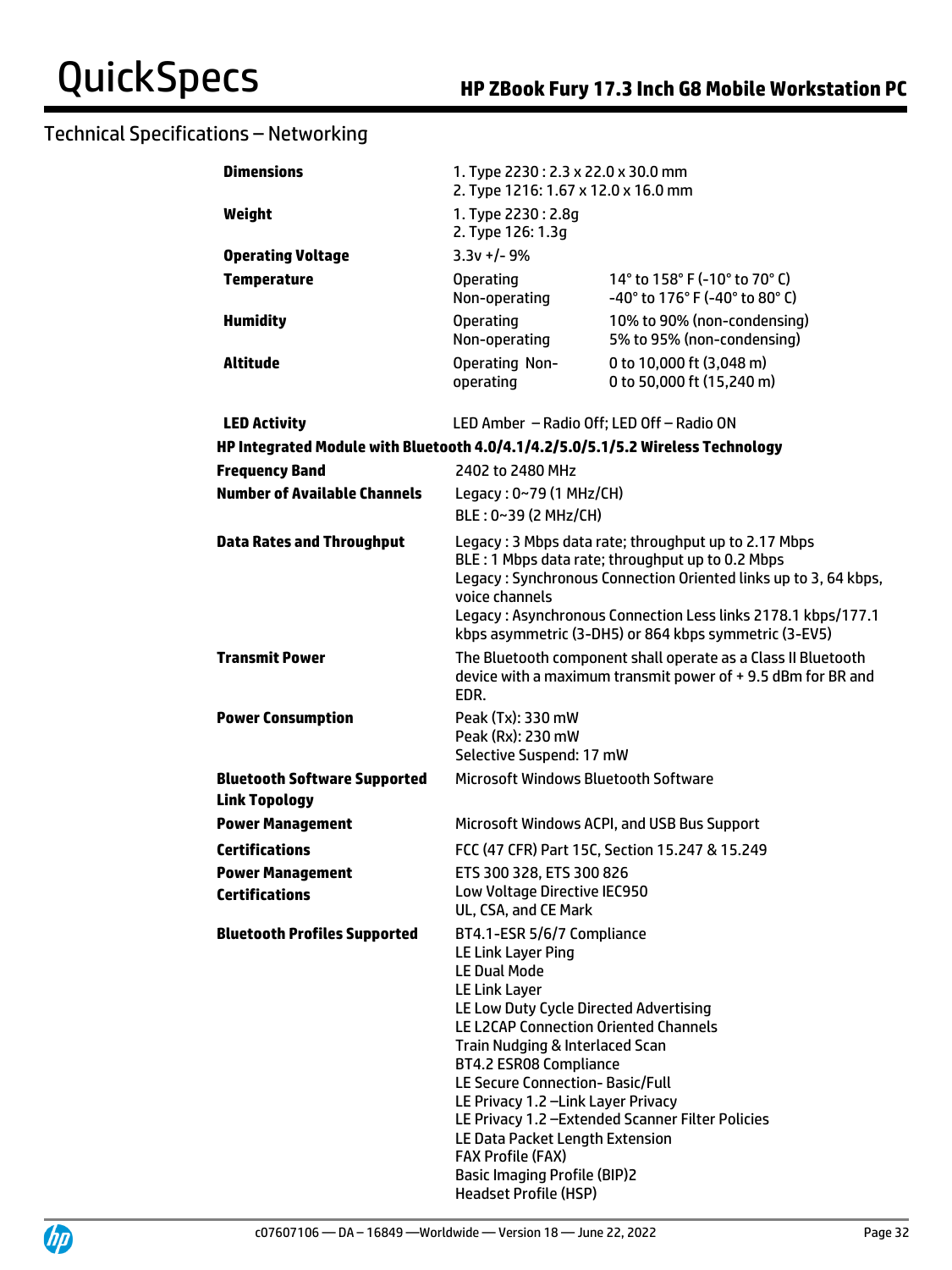

|                       |                                                                                                                                                                                                                                                                                                        | Hands Free Profile (HFP)<br><b>Advanced Audio Distribution Profile (A2DP)</b>                                                                                                                              |  |  |
|-----------------------|--------------------------------------------------------------------------------------------------------------------------------------------------------------------------------------------------------------------------------------------------------------------------------------------------------|------------------------------------------------------------------------------------------------------------------------------------------------------------------------------------------------------------|--|--|
|                       | *GbE - The term "10/100/1000" or "Gigabit" Ethernet indicates compatibility with IEEE standard 802.3ab<br>for Gigabit Ethernet, and does not connote actual operating speed of 1 Gb/s. For high-speed<br>transmission, connection to a Gigabit Ethernet server and network infrastructure is required. |                                                                                                                                                                                                            |  |  |
|                       | channels.                                                                                                                                                                                                                                                                                              | *Wi-Fi 6 is designed to support gigabit data rate when transferring files between two devices connected<br>to the same router. Requires a wireless router, sold separately, that supports 80MHz and higher |  |  |
|                       |                                                                                                                                                                                                                                                                                                        | **Wireless access point and Internet service required and sold separately. Availability of public wireless<br>access points limited. Wi-Fi 6 (802.11ax) is backwards compatible with prior 802.11 specs.   |  |  |
| Intel Wi-Fi 6 AX201 + | <b>Wireless LAN Standards</b>                                                                                                                                                                                                                                                                          | IEEE 802.11a                                                                                                                                                                                               |  |  |
| BT5.2 (802.11ax 2x2,  |                                                                                                                                                                                                                                                                                                        | IEEE 802.11b                                                                                                                                                                                               |  |  |
| vPro®, supporting     |                                                                                                                                                                                                                                                                                                        | IEEE 802.11g                                                                                                                                                                                               |  |  |
| gigabit data rate*)** |                                                                                                                                                                                                                                                                                                        | IEEE 802.11n                                                                                                                                                                                               |  |  |
| vPro <sup>®</sup>     |                                                                                                                                                                                                                                                                                                        | IEEE 802.11ac                                                                                                                                                                                              |  |  |
|                       |                                                                                                                                                                                                                                                                                                        | <b>IEEE 802.11ax</b><br>IEEE 802.11d                                                                                                                                                                       |  |  |
|                       |                                                                                                                                                                                                                                                                                                        | IEEE 802.11e                                                                                                                                                                                               |  |  |
|                       |                                                                                                                                                                                                                                                                                                        | IEEE 802.11h                                                                                                                                                                                               |  |  |
|                       |                                                                                                                                                                                                                                                                                                        | IEEE 802.11i                                                                                                                                                                                               |  |  |
|                       |                                                                                                                                                                                                                                                                                                        | <b>IEEE 802.11k</b>                                                                                                                                                                                        |  |  |
|                       |                                                                                                                                                                                                                                                                                                        | IEEE 802.11r                                                                                                                                                                                               |  |  |
|                       |                                                                                                                                                                                                                                                                                                        | <b>IEEE 802.11v</b>                                                                                                                                                                                        |  |  |
|                       | <b>Interoperability</b>                                                                                                                                                                                                                                                                                | Wi-Fi certified                                                                                                                                                                                            |  |  |
|                       | <b>Frequency Band</b>                                                                                                                                                                                                                                                                                  | 802.11b/g/n/ax                                                                                                                                                                                             |  |  |
|                       |                                                                                                                                                                                                                                                                                                        | $\cdot$ 2.402 - 2.482 GHz<br>802.11a/n/ac/ax                                                                                                                                                               |  |  |
|                       |                                                                                                                                                                                                                                                                                                        | $\bullet$ 4.9 – 4.95 GHz (Japan)                                                                                                                                                                           |  |  |
|                       |                                                                                                                                                                                                                                                                                                        | $• 5.15 - 5.25$ GHz                                                                                                                                                                                        |  |  |
|                       |                                                                                                                                                                                                                                                                                                        | $• 5.25 - 5.35$ GHz                                                                                                                                                                                        |  |  |
|                       |                                                                                                                                                                                                                                                                                                        | $\cdot$ 5.47 - 5.725 GHz                                                                                                                                                                                   |  |  |
|                       |                                                                                                                                                                                                                                                                                                        | $-5.825 - 5.850$ GHz                                                                                                                                                                                       |  |  |
|                       | <b>Data Rates</b>                                                                                                                                                                                                                                                                                      | • 802.11b: 1, 2, 5.5, 11 Mbps                                                                                                                                                                              |  |  |
|                       |                                                                                                                                                                                                                                                                                                        | • 802.11g: 6, 9, 12, 18, 24, 36, 48, 54 Mbps                                                                                                                                                               |  |  |
|                       |                                                                                                                                                                                                                                                                                                        | • 802.11a: 6, 9, 12, 18, 24, 36, 48, 54 Mbps<br>• 802.11n: MCS 0 ~ MCS 15, (20MHz, and 40MHz)                                                                                                              |  |  |
|                       |                                                                                                                                                                                                                                                                                                        | • 802.11ac: MCS0 ~ MCS9, (1SS, and 2SS) (20MHz, 40MHz, ,80MHz &                                                                                                                                            |  |  |
|                       |                                                                                                                                                                                                                                                                                                        | 160MHz)                                                                                                                                                                                                    |  |  |
|                       |                                                                                                                                                                                                                                                                                                        | • 802.11ax: MCS0 ~ MCS11, (1SS and 2SS) (20MHz, 40MHz, ,80MHz                                                                                                                                              |  |  |
|                       |                                                                                                                                                                                                                                                                                                        | & 160MHz)                                                                                                                                                                                                  |  |  |
|                       | <b>Modulation</b>                                                                                                                                                                                                                                                                                      | Direct Sequence Spread Spectrum                                                                                                                                                                            |  |  |
|                       |                                                                                                                                                                                                                                                                                                        | OFDM, BPSK, QPSK, CCK, 16-QAM, 64-QAM, 256-QAM                                                                                                                                                             |  |  |
|                       |                                                                                                                                                                                                                                                                                                        | , 1024QAM                                                                                                                                                                                                  |  |  |
|                       | Security <sup>1</sup>                                                                                                                                                                                                                                                                                  | • IEEE and WiFi compliant 64 / 128 bit WEP encryption for a/b/g                                                                                                                                            |  |  |
|                       |                                                                                                                                                                                                                                                                                                        | mode only                                                                                                                                                                                                  |  |  |
|                       |                                                                                                                                                                                                                                                                                                        | • AES-CCMP: 128 bit in hardware<br>• 802.1x authentication                                                                                                                                                 |  |  |
|                       |                                                                                                                                                                                                                                                                                                        | • WPA, WPA2: 802.1x. WPA-PSK, WPA2-PSK, TKIP, and AES.                                                                                                                                                     |  |  |
|                       |                                                                                                                                                                                                                                                                                                        | • WPA2 certification                                                                                                                                                                                       |  |  |

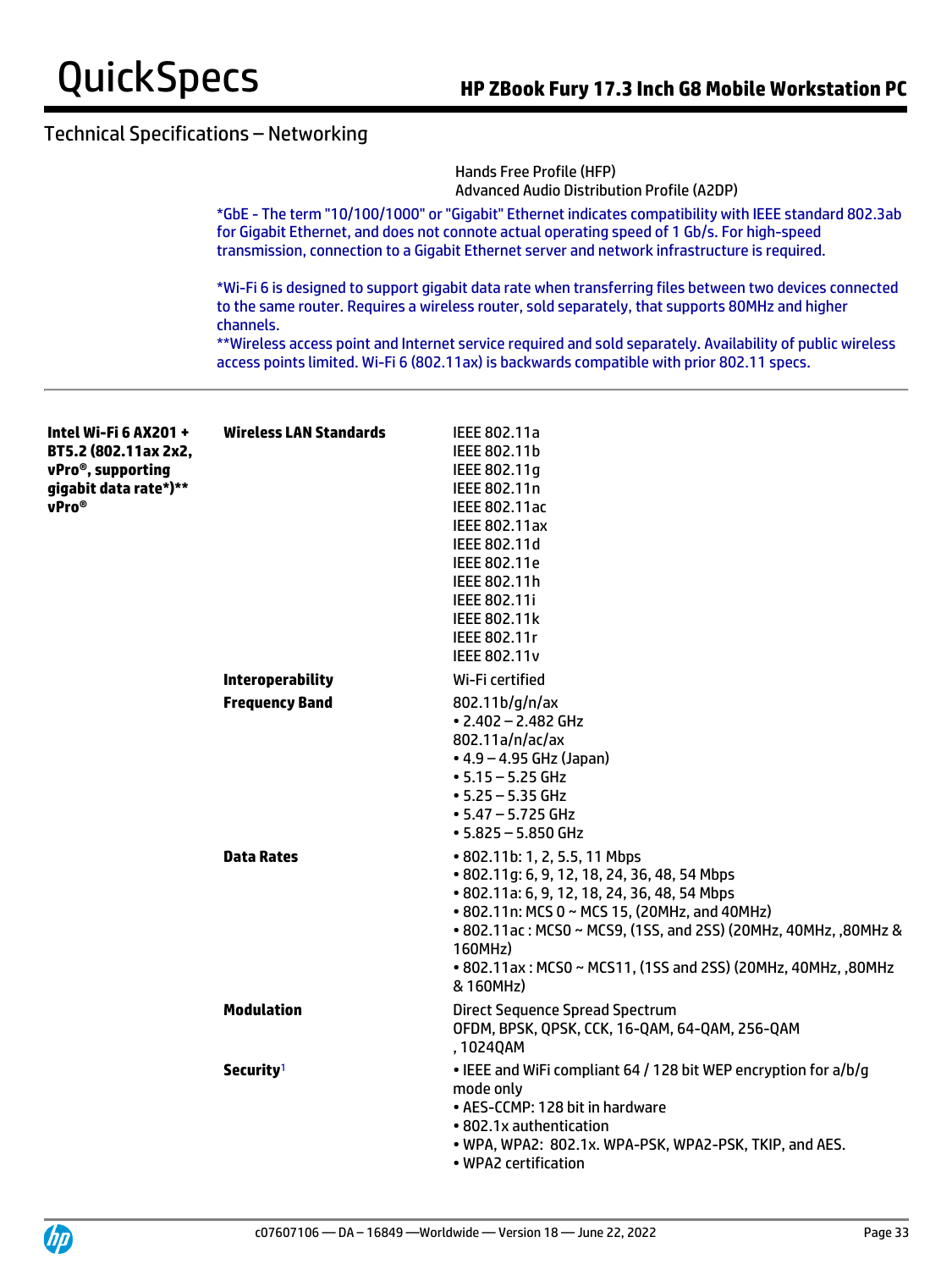|                                   | • IEEE 802.11i<br>• WAPI                                                                                                                                                                                                                                                                                                                                                                                                                                                                                    |                                                                 |  |
|-----------------------------------|-------------------------------------------------------------------------------------------------------------------------------------------------------------------------------------------------------------------------------------------------------------------------------------------------------------------------------------------------------------------------------------------------------------------------------------------------------------------------------------------------------------|-----------------------------------------------------------------|--|
| <b>Network Architecture</b>       | Ad-hoc (Peer to Peer)                                                                                                                                                                                                                                                                                                                                                                                                                                                                                       |                                                                 |  |
| Models                            | Infrastructure (Access Point Required)                                                                                                                                                                                                                                                                                                                                                                                                                                                                      |                                                                 |  |
| <b>Roaming</b>                    |                                                                                                                                                                                                                                                                                                                                                                                                                                                                                                             |                                                                 |  |
| Output Power <sup>2</sup>         | IEEE 802.11 compliant roaming between access points<br>• 802.11b: +18.5dBm minimum<br>• 802.11g: +17.5dBm minimum<br>• 802.11a: +18.5dBm minimum<br>• 802.11n HT20(2.4GHz): +15.5dBm minimum<br>• 802.11n HT40(2.4GHz): +14.5dBm minimum<br>• 802.11n HT20(5GHz): +15.5dBm minimum<br>• 802.11n HT40(5GHz): +14.5dBm minimum<br>• 802.11ac VHT80(5GHz): +11.5dBm minimum<br>• 802.11ac VHT160(5GHz): +11.5dBm minimum<br>• 802.11ax HT40(2.4GHz): +10dBm minimum<br>• 802.11ax VHT160(5GHz): +10dBm minimum |                                                                 |  |
| <b>Power Consumption</b>          | • Transmit mode : 2.0 W<br>• Receive mode : 1.6 W<br>• Idle mode (PSP) 180 mW (WLAN Associated)<br>• Idle mode :50 mW (WLAN unassociated)<br>• Connected Standby/Modern Standby: 10mW<br>• Radio disabled: 8 mW                                                                                                                                                                                                                                                                                             |                                                                 |  |
| <b>Power Management</b>           | ACPI and PCI Express compliant power management<br>802.11 compliant power saving mode                                                                                                                                                                                                                                                                                                                                                                                                                       |                                                                 |  |
| Receiver Sensitivity <sup>3</sup> | •802.11b, 1Mbps: -93.5dBm maximum<br>•802.11b, 11Mbps: -84dBm maximum<br>• 802.11a/g, 6Mbps: -86dBm maximum<br>· 802.11a/g, 54Mbps: -72dBm maximum<br>• 802.11n, MCS07: -67dBm maximum<br>• 802.11n, MCS15: -64dBm maximum<br>• 802.11ac, MCS0: -84dBm maximum<br>• 802.11ac, MCS9: -59dBm maximum<br>•802.11ax, MCS11(HT40): -59dBm maximum<br>•802.11ax, MCS11(VHT160): -58.5dBm maximum                                                                                                                  |                                                                 |  |
| <b>Antenna Type</b>               | High efficiency antenna with spatial diversity, mounted in the<br>display enclosure<br>Two embedded dual band 2.4/5 GHz antennas are provided to the<br>card to support WLAN MIMO communications and Bluetooth<br>communications                                                                                                                                                                                                                                                                            |                                                                 |  |
| <b>Form Factor</b>                | PCI-Express M.2 MiniCard with CNVi Interface                                                                                                                                                                                                                                                                                                                                                                                                                                                                |                                                                 |  |
| <b>Dimensions</b>                 | 1. Type 2230: 2.3 x 22.0 x 30.0 mm<br>2. Type 1216: 1.67 x 12.0 x 16.0 mm                                                                                                                                                                                                                                                                                                                                                                                                                                   |                                                                 |  |
| Weight                            | 1. Type 2230: 2.8g<br>2. Type 126: 1.3q                                                                                                                                                                                                                                                                                                                                                                                                                                                                     |                                                                 |  |
| <b>Operating Voltage</b>          | $3.3v + 1 - 9%$                                                                                                                                                                                                                                                                                                                                                                                                                                                                                             |                                                                 |  |
| <b>Temperature</b>                | <b>Operating</b><br>Non-operating                                                                                                                                                                                                                                                                                                                                                                                                                                                                           | 14° to 158° F (-10° to 70° C)<br>-40° to 176° F (-40° to 80° C) |  |
| <b>Humidity</b>                   | <b>Operating</b><br>Non-operating                                                                                                                                                                                                                                                                                                                                                                                                                                                                           | 10% to 90% (non-condensing)<br>5% to 95% (non-condensing)       |  |
| <b>Altitude</b>                   | <b>Operating Non-</b><br>operating                                                                                                                                                                                                                                                                                                                                                                                                                                                                          | 0 to 10,000 ft (3,048 m)<br>0 to 50,000 ft (15,240 m)           |  |

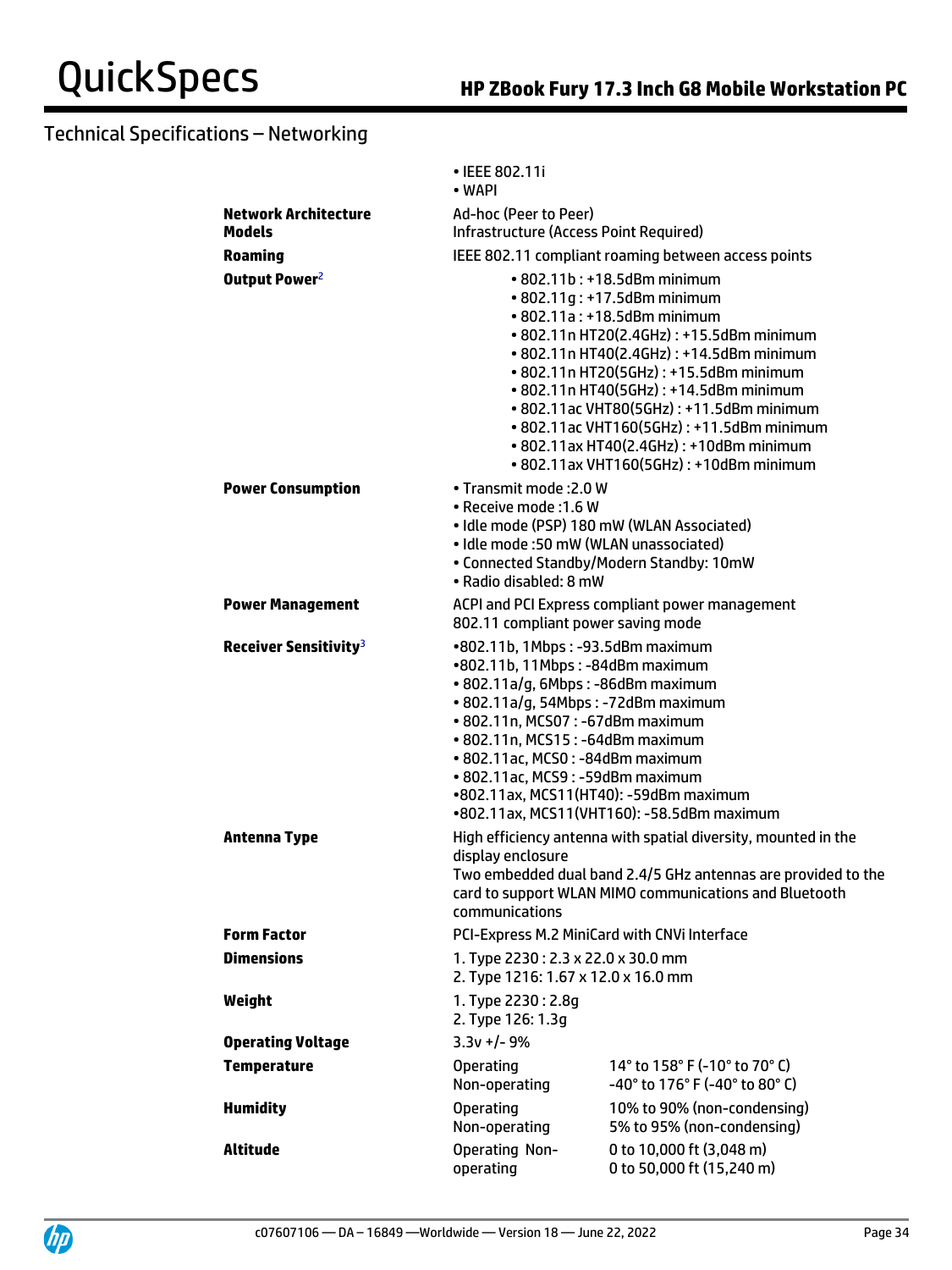| <b>LED Activity</b>                                         | LED Amber - Radio OFF; LED White - Radio ON                                                                                                                                                                                                                                                                                                                                                                                                                                                                                                                                                                  |  |  |
|-------------------------------------------------------------|--------------------------------------------------------------------------------------------------------------------------------------------------------------------------------------------------------------------------------------------------------------------------------------------------------------------------------------------------------------------------------------------------------------------------------------------------------------------------------------------------------------------------------------------------------------------------------------------------------------|--|--|
|                                                             | HP Integrated Module with Bluetooth 4.0/4.1/4.2/5.0/5.1/5.2 Wireless Technology                                                                                                                                                                                                                                                                                                                                                                                                                                                                                                                              |  |  |
| <b>Frequency Band</b>                                       | 2402 to 2480 MHz                                                                                                                                                                                                                                                                                                                                                                                                                                                                                                                                                                                             |  |  |
| <b>Number of Available Channels</b>                         | Legacy: 0~79 (1 MHz/CH)<br>BLE: 0~39 (2 MHz/CH)                                                                                                                                                                                                                                                                                                                                                                                                                                                                                                                                                              |  |  |
| <b>Data Rates and Throughput</b>                            | Legacy: 3 Mbps data rate; throughput up to 2.17 Mbps<br>BLE : 1 Mbps data rate; throughput up to 0.2 Mbps<br>Legacy: Synchronous Connection Oriented links up to 3, 64 kbps,<br>voice channels<br>Legacy: Asynchronous Connection Less links 2178.1 kbps/177.1<br>kbps asymmetric (3-DH5) or 864 kbps symmetric (3-EV5)                                                                                                                                                                                                                                                                                      |  |  |
| <b>Transmit Power</b>                                       | The Bluetooth component shall operate as a Class II Bluetooth<br>device with a maximum transmit power of +9.5 dBm for BR and<br>EDR.                                                                                                                                                                                                                                                                                                                                                                                                                                                                         |  |  |
| <b>Power Consumption</b>                                    | Peak (Tx): 330 mW<br>Peak (Rx): 230 mW<br>Selective Suspend: 17 mW                                                                                                                                                                                                                                                                                                                                                                                                                                                                                                                                           |  |  |
| <b>Bluetooth Software Supported</b><br><b>Link Topology</b> | Microsoft Windows Bluetooth Software                                                                                                                                                                                                                                                                                                                                                                                                                                                                                                                                                                         |  |  |
| <b>Power Management</b>                                     | Microsoft Windows ACPI, and USB Bus Support                                                                                                                                                                                                                                                                                                                                                                                                                                                                                                                                                                  |  |  |
| <b>Certifications</b>                                       | FCC (47 CFR) Part 15C, Section 15.247 & 15.249                                                                                                                                                                                                                                                                                                                                                                                                                                                                                                                                                               |  |  |
| <b>Power Management</b><br><b>Certifications</b>            | ETS 300 328, ETS 300 826<br>Low Voltage Directive IEC950<br>UL, CSA, and CE Mark                                                                                                                                                                                                                                                                                                                                                                                                                                                                                                                             |  |  |
| <b>Bluetooth Profiles Supported</b>                         | BT4.1-ESR 5/6/7 Compliance<br>LE Link Layer Ping<br><b>LE Dual Mode</b><br><b>LE Link Layer</b><br>LE Low Duty Cycle Directed Advertising<br>LE L2CAP Connection Oriented Channels<br>Train Nudging & Interlaced Scan<br><b>BT4.2 ESR08 Compliance</b><br>LE Secure Connection-Basic/Full<br>LE Privacy 1.2 - Link Layer Privacy<br>LE Privacy 1.2 - Extended Scanner Filter Policies<br>LE Data Packet Length Extension<br><b>FAX Profile (FAX)</b><br><b>Basic Imaging Profile (BIP)2</b><br><b>Headset Profile (HSP)</b><br>Hands Free Profile (HFP)<br><b>Advanced Audio Distribution Profile (A2DP)</b> |  |  |
| <b>Security &amp; Manageability</b>                         | Intel <sup>®</sup> vPro <sup>®</sup> support with appropriate Intel <sup>®</sup> chipset components                                                                                                                                                                                                                                                                                                                                                                                                                                                                                                          |  |  |
|                                                             | *ChE The term "10/100/1000" ex "Cigabit" Ethernet indicates compatibility with IEEE standard 002.3                                                                                                                                                                                                                                                                                                                                                                                                                                                                                                           |  |  |

\*GbE - The term "10/100/1000" or "Gigabit" Ethernet indicates compatibility with IEEE standard 802.3ab for Gigabit Ethernet, and does not connote actual operating speed of 1 Gb/s. For high-speed transmission, connection to a Gigabit Ethernet server and network infrastructure is required.

\*Wi-Fi 6 is designed to support gigabit data rate when transferring files between two devices connected to the same router. Requires a wireless router, sold separately, that supports 80MHz and higher channels.

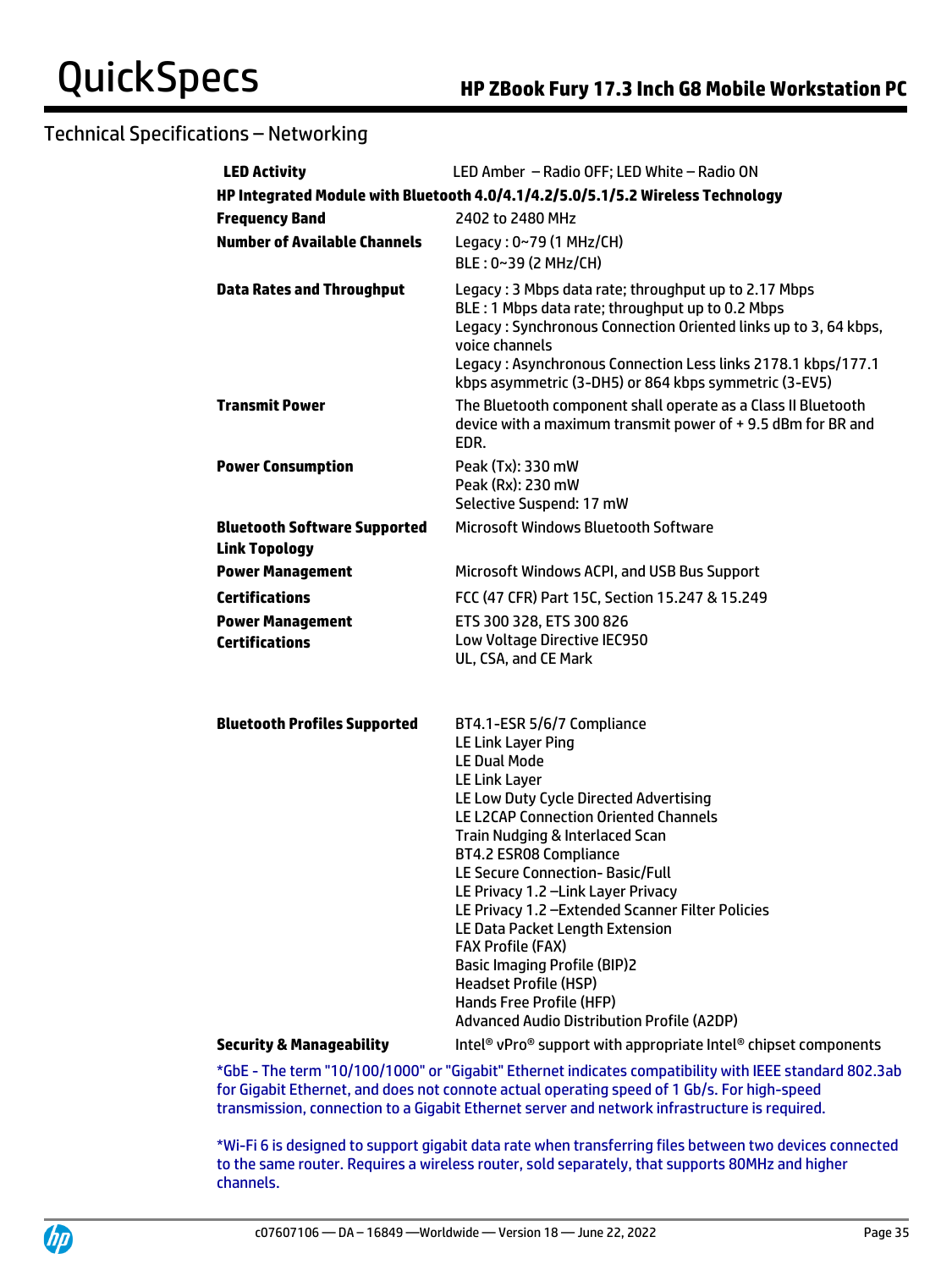\*\*Wireless access point and Internet service required and sold separately. Availability of public wireless access points limited. Wi-Fi 6 (802.11ax) is backwards compatible with prior 802.11 specs.

#### **Intel® XMM™ 7360 LTE-Advanced CAT9 (Pandora)\***

| <b>Technology/Operating</b><br>bands                 | FDD LTE: 2100 (Band 1), 1900 (Band 2), 1800 (Band 3),                                                                                                                                                                                                                                                                                                                                                                                                             |
|------------------------------------------------------|-------------------------------------------------------------------------------------------------------------------------------------------------------------------------------------------------------------------------------------------------------------------------------------------------------------------------------------------------------------------------------------------------------------------------------------------------------------------|
|                                                      | 1700/2100 (Band 4), 850 (Band 5), 2600 (Band 7), 900 (Band 8), 1400 (Band 11), 700 (Band 12 lower),<br>700 (Band 13 upper), 700 (Band 17 lower), 850 (Band 18 lower), 850 (Band 19 upper), 800 (Band 20),<br>1400 (Band 21), 850 (Band 26), 700 (Band 28), 700 (Band 29 RX only), 2300 (Band 30), 1700/2100<br>(Band 66).<br>TDD LTE: 2600 (Band 38), 1900 (Band 39), 2400 (Band 40), 2500 (Band 41).<br>HSPA+: 2100 (Band 1), 1900 (Band 2), 1700/2100 (Band 4), |
|                                                      | 850 (Band 5), 900 (Band 8) MHz                                                                                                                                                                                                                                                                                                                                                                                                                                    |
| Wireless protocol<br>standards                       | 3GPP Release 11 LTE Specification CAT.9, DL 60MHz BW throughput up to 450Mbps; UL 20MHz<br>throughput up to 50Mbps<br>WCDMA R99, 3GPP Release 5, 6, 7 and 8 UMTS Specification                                                                                                                                                                                                                                                                                    |
| <b>GPS</b>                                           | Standalone, A-GPS (MS-A, MS-B)                                                                                                                                                                                                                                                                                                                                                                                                                                    |
| <b>GPS bands</b>                                     | 1575.42 MHz ± 1.023 MHz, GLONASS 1596-1607MHz, Beidou 1561.098 MHz                                                                                                                                                                                                                                                                                                                                                                                                |
| <b>Maximum data rates</b>                            | LTE: 450 Mbps (Download), 50 Mbps (Upload)<br>DC-HSPA+: 42 Mbps (Download), 5.76 Mbps (Upload)<br>HSPA+: 21 Mbps (Download), 5.76 Mbps (Upload)                                                                                                                                                                                                                                                                                                                   |
| <b>Maximum output power</b>                          | LTE: 23 dBm<br>HSPA+: 23.5 dBm                                                                                                                                                                                                                                                                                                                                                                                                                                    |
| <b>Maximum power</b><br>consumption                  | LTE: 1,200 mA (peak); 900 mA (average)<br>HSPA+: 1,100 mA (peak); 800 mA (average)                                                                                                                                                                                                                                                                                                                                                                                |
| <b>Form Factor</b>                                   | M.2, 3042-S3 Key B                                                                                                                                                                                                                                                                                                                                                                                                                                                |
| Weight                                               | 5.8 <sub>g</sub>                                                                                                                                                                                                                                                                                                                                                                                                                                                  |
| <b>Dimensions</b><br>(Length x Width x<br>Thickness) | 42 x 30 x 2.3 mm                                                                                                                                                                                                                                                                                                                                                                                                                                                  |

\* Mobile Broadband is an optional feature and requires configuration at purchase. Connection requires wireless data service contract, network support, and is not available in all areas. Contact service provider to determine the coverage area and availability. Connection speeds will vary due to location, environment, network conditions, and other factors. 4G LTE not available on all products or in all countries.

### **Near Field Communications Controller (optional)**

| <b>Dimensions (L x W</b>                                       |                                                                                                                                                 |
|----------------------------------------------------------------|-------------------------------------------------------------------------------------------------------------------------------------------------|
| x H)                                                           | Module 25 mm by 10 mm by 2.0 mm                                                                                                                 |
| <b>Chipset</b>                                                 | <b>NPC100</b>                                                                                                                                   |
| <b>System interface</b>                                        | <b>12C</b>                                                                                                                                      |
| <b>NFC RF standards</b>                                        | <b>ISO/IEC 14443 A</b><br><b>ISO/IEC 14443 B</b><br>ISO/IEC 15693<br>ISO/IEC 18092<br>ECMA-340 NFCIP-1 Target and Initiator<br>ECMA-320 NFCIP-2 |
| <b>NFC Forum Support</b><br><b>Reader (PCD-VCD)</b><br>Mode(1) | Tag Type 1, Type 2, Type3 and Type 4, NFCIP-1 and NFCIP-2<br><b>ISO/IEC 14443 A</b><br>ISO/IEC 14443 B                                          |

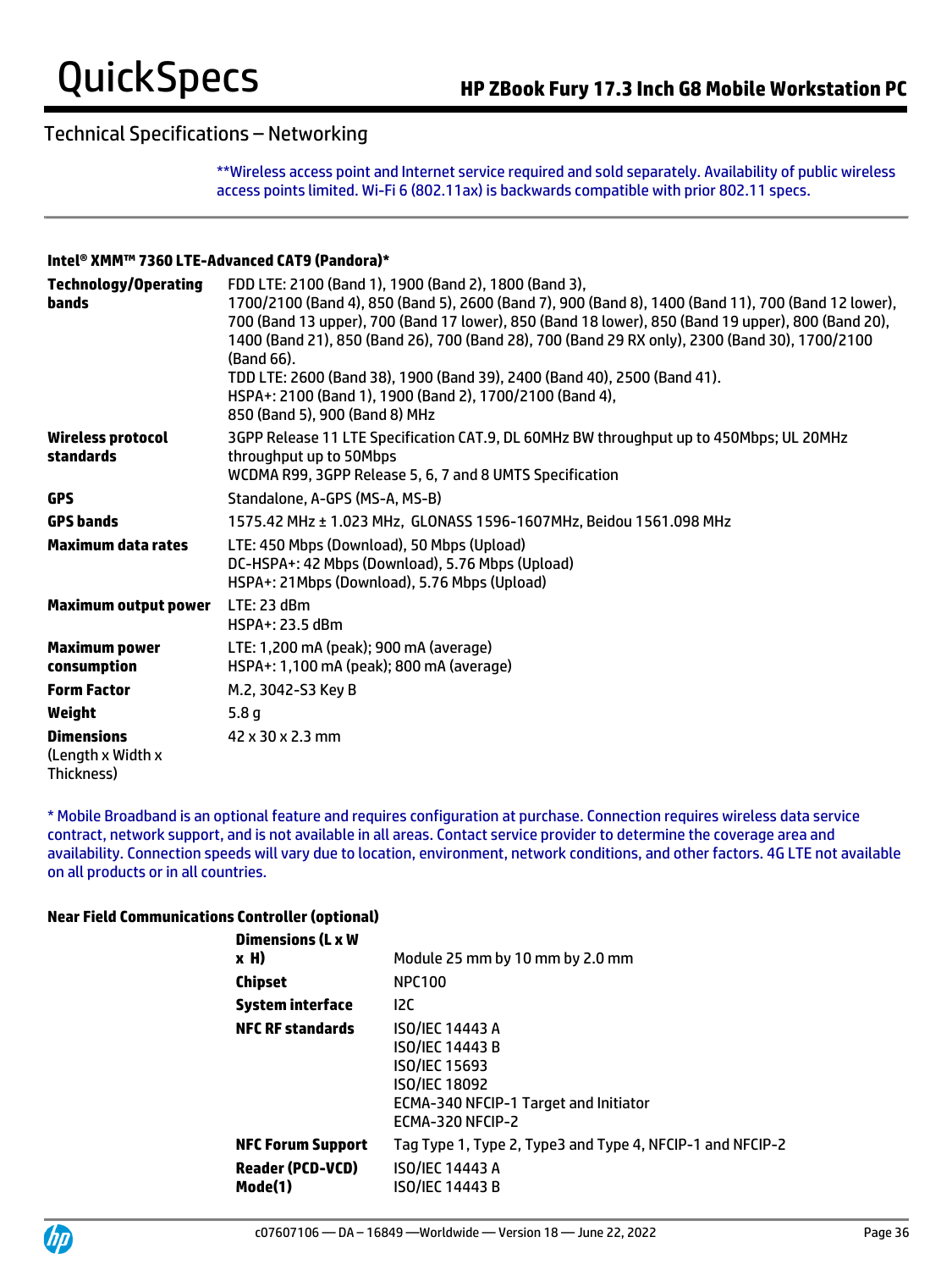|                                                        | <b>ISO/IEC 15693</b><br><b>MIFARE 1K</b><br><b>MIFARE 4K</b><br><b>MIFARE DESFire</b><br>FeliCa<br>Jewel and Topaz cards |                                           |                                                                      |
|--------------------------------------------------------|--------------------------------------------------------------------------------------------------------------------------|-------------------------------------------|----------------------------------------------------------------------|
| Card Emulation (PICC- ISO/IEC 14443 A<br>VICC) Mode(1) | ISO/IEC 14443 B and B'<br><b>MIFARE</b><br>FeliCa                                                                        |                                           |                                                                      |
| <b>Frequency</b>                                       | 13.56 MHz                                                                                                                |                                           |                                                                      |
| NFC Modes Supported Reader/Writer, Peer-to-Peer        |                                                                                                                          |                                           |                                                                      |
| <b>Raw RF Data Rates</b>                               | 106, 212, 424, 848 kbps                                                                                                  |                                           |                                                                      |
| <b>Operating</b><br>temperature                        | 0°C to 70°C                                                                                                              |                                           |                                                                      |
| Storage temperature -20°C to 125°C                     |                                                                                                                          |                                           |                                                                      |
| <b>Humidity</b>                                        | 10-90% operating<br>5-95% non-operating                                                                                  |                                           |                                                                      |
| <b>Supply Operating</b>                                |                                                                                                                          |                                           |                                                                      |
| voltage                                                | 4.35 to 5.25 Volts                                                                                                       |                                           |                                                                      |
| I/O Voltage                                            | 1.8V or 3.3V                                                                                                             |                                           |                                                                      |
| <b>Power Consumption</b>                               | Booster enable,                                                                                                          | <b>VBAT = 3.3V,</b>                       |                                                                      |
|                                                        | $VCC$ BOOST = 5V)                                                                                                        | <b>Polling</b>                            | $7.3 \text{ mA}$                                                     |
|                                                        | <b>Mode Power</b><br>Consumption,                                                                                        | <b>Detected Test</b><br><b>Tag Type 1</b> | Total 283.8 mA<br>Net Module 236.8 mA                                |
|                                                        | <b>Typical</b>                                                                                                           | <b>Detected Test</b><br><b>Tag Type 2</b> | <b>Total 288.8 mA</b><br>Net Module 241.8 mA                         |
|                                                        |                                                                                                                          | <b>Detected Test</b><br>Tag Type 3        | Total 287.7 mA<br>Net Module 240.7 mA                                |
|                                                        |                                                                                                                          | <b>Detected Test</b><br><b>Tag Type 4</b> | <b>Total 282.3 mA</b><br>Net Module 235.3 mA                         |
| Antenna                                                | external to module.                                                                                                      |                                           | Antenna connector, 0.5mm pitch, 7 connector FPC. Antenna matching is |

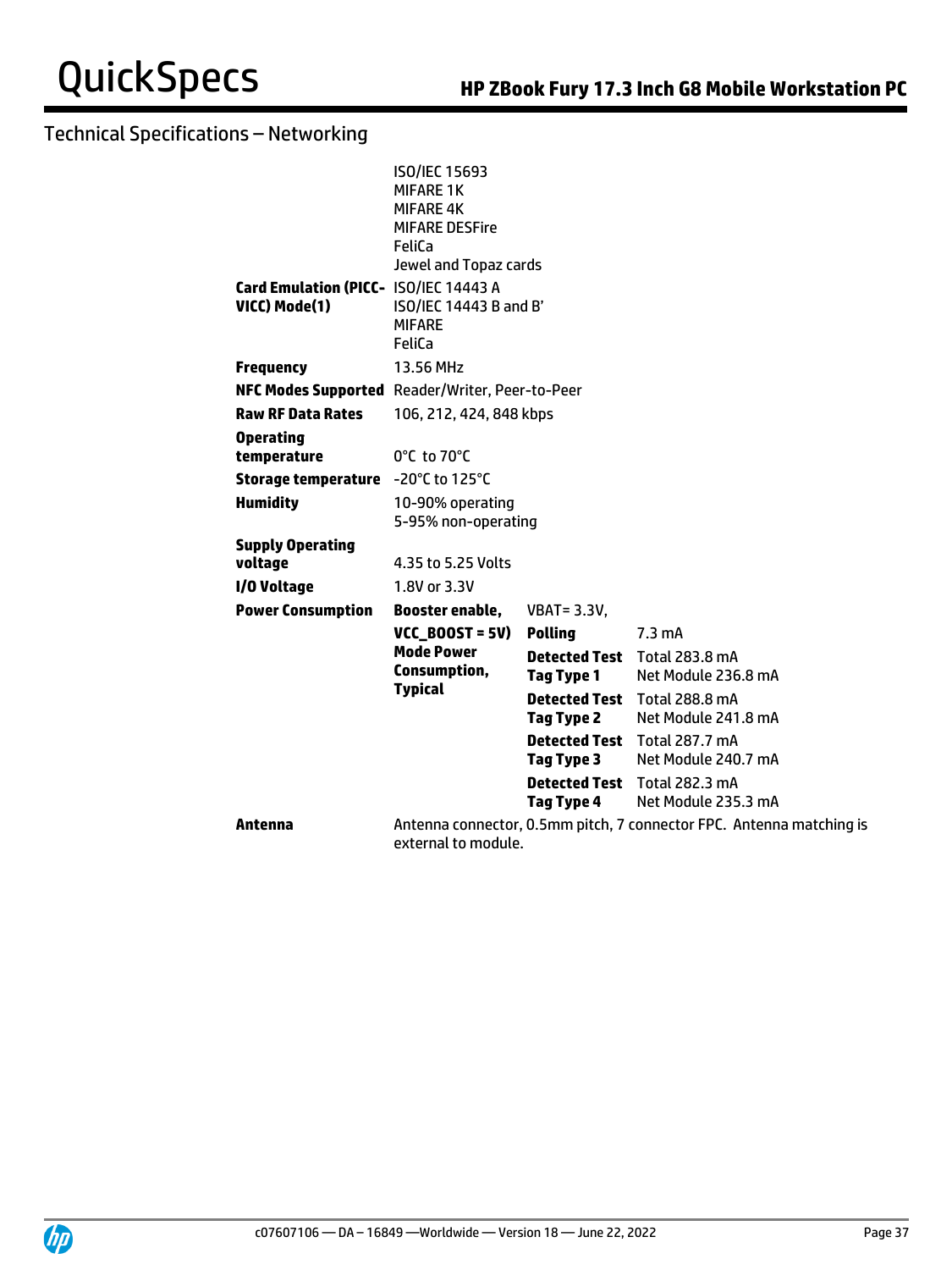## Technical Specifications – Power

## **POWER**

| <b>120 Watt Slim Smart AC</b><br><b>Adapter</b> | <b>Dimensions</b>                        | 138x68.5x25.4mm                           |                                                                                                                                                                                                                                                                                                                |
|-------------------------------------------------|------------------------------------------|-------------------------------------------|----------------------------------------------------------------------------------------------------------------------------------------------------------------------------------------------------------------------------------------------------------------------------------------------------------------|
|                                                 | Weight                                   | unit: $350q$ +/- 10q                      |                                                                                                                                                                                                                                                                                                                |
|                                                 | Input                                    | <b>Input Efficiency</b>                   | 88% at 115 Vac and 89% at 230Vac                                                                                                                                                                                                                                                                               |
|                                                 |                                          | <b>Input frequency</b><br>range           | $47 \sim 63$ Hz                                                                                                                                                                                                                                                                                                |
|                                                 |                                          | <b>Input AC current</b>                   | 1.7 A at 90 Vac and Maximum Load                                                                                                                                                                                                                                                                               |
|                                                 | <b>Output</b>                            | <b>Output power</b>                       | <b>120W</b>                                                                                                                                                                                                                                                                                                    |
|                                                 |                                          | <b>DC</b> output                          | 19.5V                                                                                                                                                                                                                                                                                                          |
|                                                 |                                          | Hold-up time                              | 5ms at 115 Vac input                                                                                                                                                                                                                                                                                           |
|                                                 |                                          | <b>Output current limit</b>               | < 18.0A                                                                                                                                                                                                                                                                                                        |
|                                                 | <b>Connector</b>                         | C <sub>5</sub>                            |                                                                                                                                                                                                                                                                                                                |
|                                                 | <b>Environmental Design</b>              | <b>Operating</b><br>temperature           | 32° to 95° F (0° to 35° C)                                                                                                                                                                                                                                                                                     |
|                                                 |                                          | Non-operating<br>(storage)<br>temperature | $-4^{\circ}$ to 185 $^{\circ}$ F (-20 $^{\circ}$ to 85 $^{\circ}$ C)                                                                                                                                                                                                                                           |
|                                                 |                                          | <b>Altitude</b>                           | 0 to 16,400 ft (0 to 5,000 m)                                                                                                                                                                                                                                                                                  |
|                                                 |                                          | <b>Humidity</b>                           | 5% to 95%                                                                                                                                                                                                                                                                                                      |
|                                                 |                                          | <b>Storage Humidity</b>                   | 5% to 95%                                                                                                                                                                                                                                                                                                      |
|                                                 | <b>EMI and Safety Certifications Eq:</b> |                                           | *CE Mark - full compliance with LVD and EMC directives<br>* Worldwide safety standards - IEC60950, EN60950, UL60950, Class1,<br>SELV; Agency approvals - C-UL-US, NORDICS, DENAN, EN55022 Class B,<br>FCC Class B, CISPR22 Class B, CCC, NOM-1 NYCE.<br>* MTBF - over 200,000 hours at 25°C ambient condition. |

\*Can only be configured with Intel UMA Graphics option

| 150 Watt Slim Smart AC<br><b>Adapter</b> | <b>Dimensions</b><br>Weight | 138x66x22mm<br>unit: $325q$ +/- 10q |                                  |
|------------------------------------------|-----------------------------|-------------------------------------|----------------------------------|
|                                          | Input                       | <b>Input Efficiency</b>             | 88% at 115 Vac and 89% at 230Vac |
|                                          |                             | <b>Input frequency</b><br>range     | $47 - 63$ Hz                     |
|                                          |                             | <b>Input AC current</b>             | 2.7 A at 90 Vac and Maximum Load |
|                                          | <b>Output</b>               | <b>Output power</b>                 | <b>150W</b>                      |
|                                          |                             | <b>DC</b> output                    | 19.5V                            |
|                                          |                             | Hold-up time                        | 5ms at 115 Vac input             |
|                                          |                             | <b>Output current limit</b>         | < 16.0A                          |
|                                          | <b>Connector</b>            | C5                                  |                                  |
|                                          | <b>Environmental Design</b> | <b>Operating</b><br>temperature     | 32° to 95° F (0° to 35° C)       |

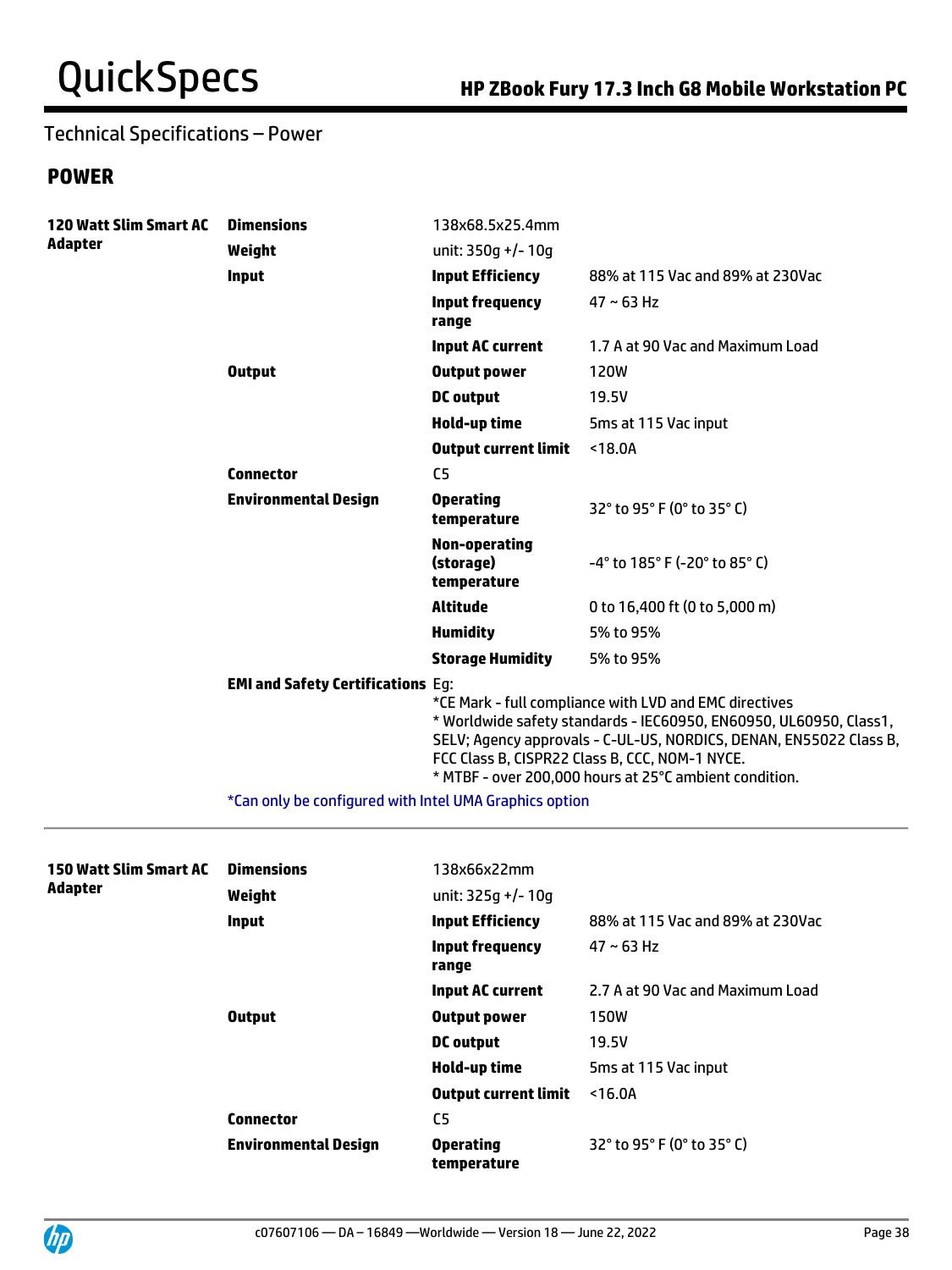## Technical Specifications – Power

|                                                                     | Non-operating<br>(storage)<br>temperature                                                                                                                                                                                                                                                                      | $-4^{\circ}$ to 185 $^{\circ}$ F (-20 $^{\circ}$ to 85 $^{\circ}$ C) |  |
|---------------------------------------------------------------------|----------------------------------------------------------------------------------------------------------------------------------------------------------------------------------------------------------------------------------------------------------------------------------------------------------------|----------------------------------------------------------------------|--|
|                                                                     | Altitude                                                                                                                                                                                                                                                                                                       | 0 to 16,400 ft (0 to 5000m)                                          |  |
|                                                                     | <b>Humidity</b>                                                                                                                                                                                                                                                                                                | 5% to 95%                                                            |  |
|                                                                     | <b>Storage Humidity</b>                                                                                                                                                                                                                                                                                        | 5% to 95%                                                            |  |
| <b>EMI and Safety Certifications Eq:</b>                            | *CE Mark - full compliance with LVD and EMC directives<br>* Worldwide safety standards - IEC60950, EN60950, UL60950, Class1,<br>SELV; Agency approvals - C-UL-US, NORDICS, DENAN, EN55022 Class B,<br>FCC Class B, CISPR22 Class B, CCC, NOM-1 NYCE.<br>* MTBF - over 200,000 hours at 25°C ambient condition. |                                                                      |  |
| *Can only be configured with Quadro T1200 and A2000 Graphics option |                                                                                                                                                                                                                                                                                                                |                                                                      |  |

| <b>200 Watt UltraSlim</b><br><b>Smart AC Adapter</b> | <b>Dimensions</b>                                                                       | 152x73x23.5mm                                     |                                                                                                                                                                                                                                                                  |
|------------------------------------------------------|-----------------------------------------------------------------------------------------|---------------------------------------------------|------------------------------------------------------------------------------------------------------------------------------------------------------------------------------------------------------------------------------------------------------------------|
|                                                      | Weight                                                                                  | unit: 530q +/- 10q                                |                                                                                                                                                                                                                                                                  |
|                                                      | <b>Input</b>                                                                            | <b>Input Efficiency</b>                           | 88% at 115 Vac and 89% at 230Vac                                                                                                                                                                                                                                 |
|                                                      |                                                                                         | <b>Input frequency range</b>                      | $47 - 63$ Hz                                                                                                                                                                                                                                                     |
|                                                      |                                                                                         | <b>Input AC current</b>                           | 2.9 A at 90 Vac and Maximum Load                                                                                                                                                                                                                                 |
|                                                      | <b>Output</b>                                                                           | <b>Output power</b>                               | 200W                                                                                                                                                                                                                                                             |
|                                                      |                                                                                         | <b>DC</b> output                                  | 19.5V                                                                                                                                                                                                                                                            |
|                                                      |                                                                                         | Hold-up time                                      | 5ms at 115 Vac input                                                                                                                                                                                                                                             |
|                                                      |                                                                                         | <b>Output current limit</b>                       | $16.0A$                                                                                                                                                                                                                                                          |
|                                                      | <b>Connector</b>                                                                        | C <sub>13</sub>                                   |                                                                                                                                                                                                                                                                  |
|                                                      | <b>Environmental Design</b>                                                             | <b>Operating</b><br>temperature                   | 32° to 95° F (0° to 35° C)                                                                                                                                                                                                                                       |
|                                                      |                                                                                         | temperature                                       | Non-operating (storage) -4° to 185° F (-20° to 85° C)                                                                                                                                                                                                            |
|                                                      |                                                                                         | <b>Altitude</b>                                   | 0 to 16,400 ft (0 to 5000m)                                                                                                                                                                                                                                      |
|                                                      |                                                                                         | <b>Humidity</b>                                   | 5% to 95%                                                                                                                                                                                                                                                        |
|                                                      |                                                                                         | <b>Storage Humidity</b>                           | 5% to 95%                                                                                                                                                                                                                                                        |
|                                                      | <b>EMI and Safety</b><br><b>Certifications</b>                                          | Eg:<br>Class B, CISPR22 Class B, CCC, NOM-1 NYCE. | *CE Mark - full compliance with LVD and EMC directives<br>* Worldwide safety standards - IEC60950, EN60950, UL60950, Class1,<br>SELV; Agency approvals - C-UL-US, NORDICS, DENAN, EN55022 Class B, FCC<br>* MTBF - over 100,000 hours at 25°C ambient condition. |
|                                                      | *Can only be configured with Quadro RTX A3000, RTX A4000, RTX A5000 Graphics and Radeon |                                                   |                                                                                                                                                                                                                                                                  |

Can only be configured with Quadro RTX A3000, RTX A4000, RTX A5000 Graphics and Radeon W6600M Graphics option

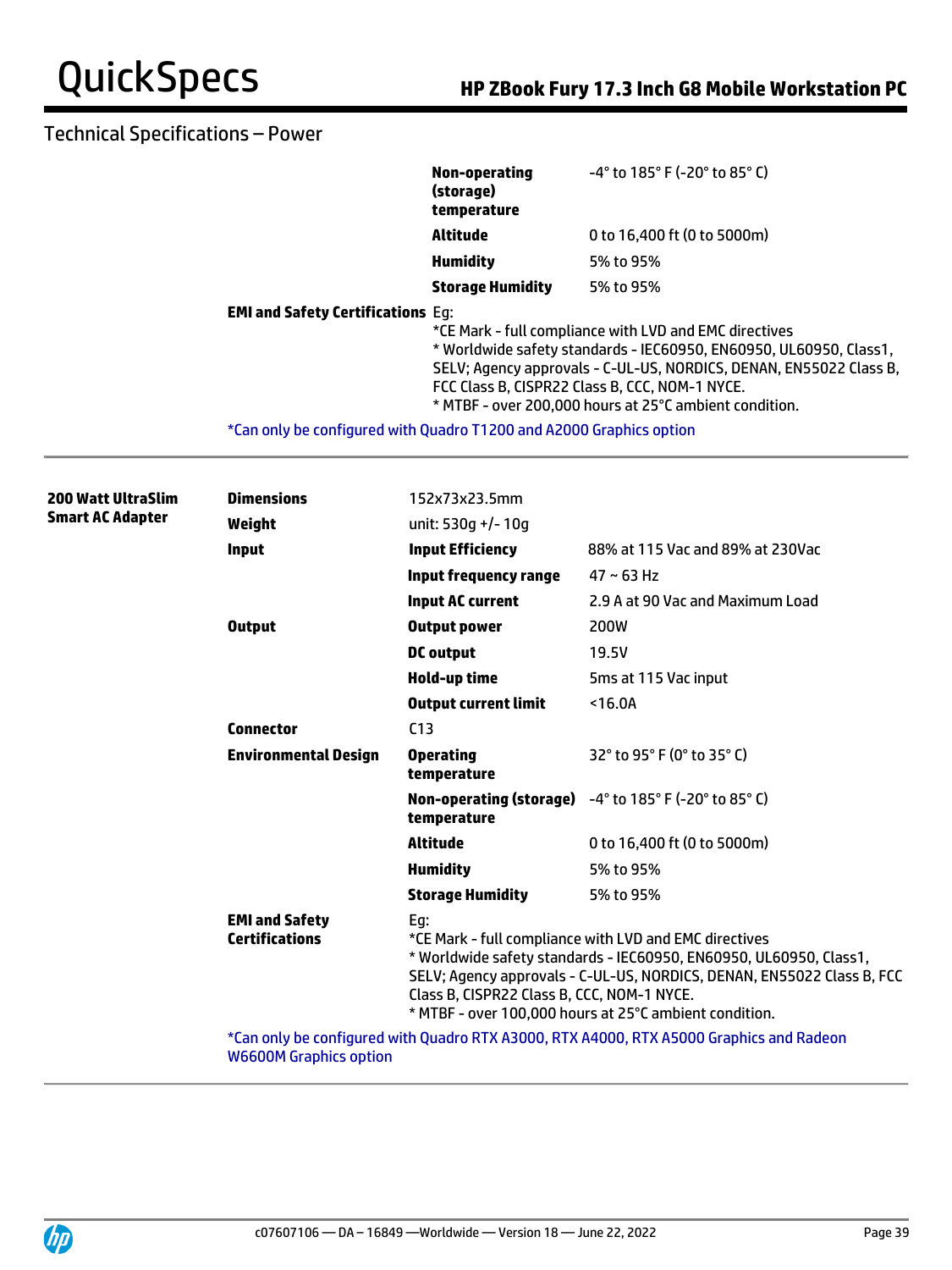## Technical Specifications – Power

| <b>HP Long Life 8-cell</b>    | Weight                                      | 414.5q                                                 |                                                                                                                                                                                                        |  |
|-------------------------------|---------------------------------------------|--------------------------------------------------------|--------------------------------------------------------------------------------------------------------------------------------------------------------------------------------------------------------|--|
| <b>Polymer (94Wh) Battery</b> | Cells/Type                                  | 8 cell                                                 |                                                                                                                                                                                                        |  |
|                               | <b>Energy</b>                               | Voltage                                                | 11.55V                                                                                                                                                                                                 |  |
|                               |                                             | Amp-hour capacity                                      | 4.15Ah                                                                                                                                                                                                 |  |
|                               | <b>Temperature</b>                          | Operating (Charging)                                   | $0^\circ$ to 60 $^\circ$ C                                                                                                                                                                             |  |
|                               |                                             | Operating (Discharging)                                | $-20^\circ$ to 70 $^\circ$ C                                                                                                                                                                           |  |
|                               | <b>Fuel Gauge LED</b>                       | ΝA                                                     |                                                                                                                                                                                                        |  |
|                               | Warranty                                    | Depends on system offering                             |                                                                                                                                                                                                        |  |
|                               | <b>Optional Travel Battery</b><br>Available | No.                                                    |                                                                                                                                                                                                        |  |
|                               |                                             | features, power management settings and other factors. | *Actual battery Watt-hours (Wh) will vary from design capacity. Battery capacity will naturally<br>decrease with shelf life, time, usage, environment, temperature, system configuration, loaded apps, |  |

Refer to http://www.hp.com/support/batterywarranty/ for battery warranty information.

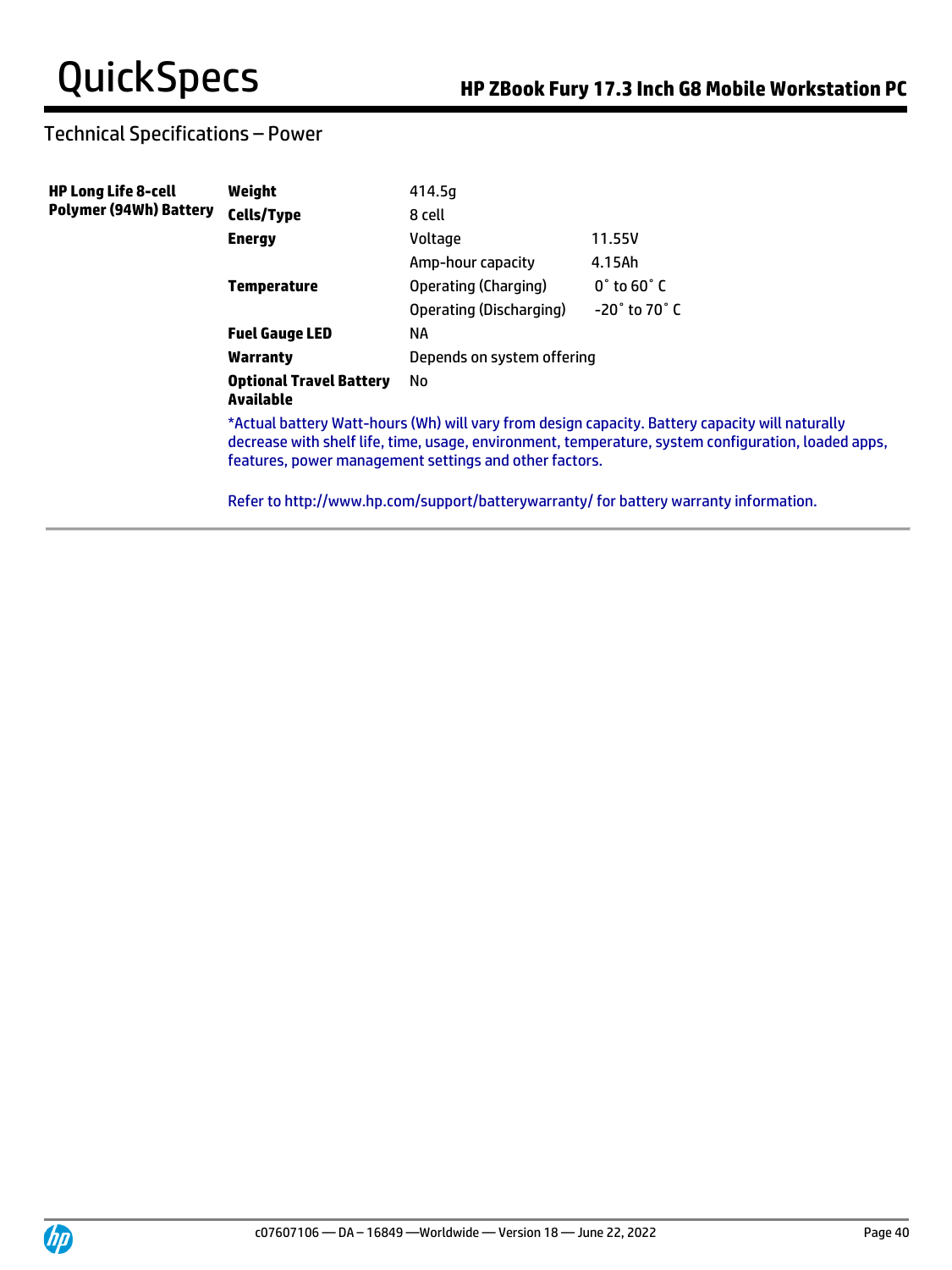## **ENVIRONMENTAL DATA**

| <b>Eco-Label Certifications &amp;</b><br>declarations                                              | This product has received or is in the process of being certified to the following approvals and<br>may be labeled with one or more of these marks:<br><b>IT ECO declaration</b><br>$\bullet$<br>US ENERGY STAR®<br>$\bullet$<br>US Federal Energy Management Program (FEMP)<br>$\bullet$<br>EPEAT <sup>D</sup> Gold registered in the United States. See http://www.epeat.net for registration<br>$\bullet$<br>status in your country.<br><b>TCO</b> certified<br>$\bullet$<br><b>China Energy Conservation Program (CECP)</b><br>$\bullet$<br><b>China State Environmental Protection Administration (SEPA)</b><br>$\bullet$<br><b>Taiwan Green Mark</b><br>$\bullet$<br>Korea Eco-label<br>$\bullet$<br>Japan PC Green label*<br>$\bullet$ |                                                                                                                                                                                                                                                                                                                                                                                                                                                                                                                                                      |              |
|----------------------------------------------------------------------------------------------------|-----------------------------------------------------------------------------------------------------------------------------------------------------------------------------------------------------------------------------------------------------------------------------------------------------------------------------------------------------------------------------------------------------------------------------------------------------------------------------------------------------------------------------------------------------------------------------------------------------------------------------------------------------------------------------------------------------------------------------------------------|------------------------------------------------------------------------------------------------------------------------------------------------------------------------------------------------------------------------------------------------------------------------------------------------------------------------------------------------------------------------------------------------------------------------------------------------------------------------------------------------------------------------------------------------------|--------------|
| <b>Sustainable Impact</b><br><b>Specifications</b>                                                 | • 10% post-consumer recycled plastic<br>• External Power Supply 90% Efficiency<br>• Low halogen<br>. Outside Box and corrugated cushions are 100% sustainably sourced and recyclable<br>. Molded Paper Pulp Cushion inside box is 100% sustainably sourced and recyclable<br>• Bulk packaging available                                                                                                                                                                                                                                                                                                                                                                                                                                       |                                                                                                                                                                                                                                                                                                                                                                                                                                                                                                                                                      |              |
| <b>System Configuration</b>                                                                        |                                                                                                                                                                                                                                                                                                                                                                                                                                                                                                                                                                                                                                                                                                                                               | The configuration used for the Energy Consumption and Declared Noise Emissions data for the<br>Notebook model is based on a "Typically Configured Notebook".                                                                                                                                                                                                                                                                                                                                                                                         |              |
| <b>Energy Consumption</b><br>(in accordance with US ENERGY<br><b>STAR<sup>®</sup> test method)</b> | 115VAC, 60Hz                                                                                                                                                                                                                                                                                                                                                                                                                                                                                                                                                                                                                                                                                                                                  | 230VAC, 50Hz                                                                                                                                                                                                                                                                                                                                                                                                                                                                                                                                         | 100VAC, 50Hz |
| <b>Normal Operation (Short idle)</b>                                                               | 11.99 W                                                                                                                                                                                                                                                                                                                                                                                                                                                                                                                                                                                                                                                                                                                                       | 12.42 W                                                                                                                                                                                                                                                                                                                                                                                                                                                                                                                                              | 12.20 W      |
| Normal Operation (Long idle)                                                                       | 1.76W                                                                                                                                                                                                                                                                                                                                                                                                                                                                                                                                                                                                                                                                                                                                         | 1.78 W                                                                                                                                                                                                                                                                                                                                                                                                                                                                                                                                               | 1.65W        |
| Sleep                                                                                              | 1.76W                                                                                                                                                                                                                                                                                                                                                                                                                                                                                                                                                                                                                                                                                                                                         | 1.78W                                                                                                                                                                                                                                                                                                                                                                                                                                                                                                                                                | 1.65W        |
| <b>Off</b><br>0.41W                                                                                |                                                                                                                                                                                                                                                                                                                                                                                                                                                                                                                                                                                                                                                                                                                                               | 0.42W<br>0.41W                                                                                                                                                                                                                                                                                                                                                                                                                                                                                                                                       |              |
|                                                                                                    | <b>NOTE:</b>                                                                                                                                                                                                                                                                                                                                                                                                                                                                                                                                                                                                                                                                                                                                  | Energy efficiency data listed is for an ENERGY STAR® compliant product if offered within the<br>model family. HP computers marked with the ENERGY STAR® Logo are compliant with the<br>applicable U.S. Environmental Protection Agency (EPA) ENERGY STAR® specifications for<br>computers. If a model family does not offer ENERGY STAR® compliant configurations, then<br>energy efficiency data listed is for a typically configured PC featuring a hard disk drive, a high<br>efficiency power supply, and a Microsoft Windows® operating system. |              |
| <b>Heat Dissipation*</b>                                                                           | 115VAC, 60Hz                                                                                                                                                                                                                                                                                                                                                                                                                                                                                                                                                                                                                                                                                                                                  | 230VAC, 50Hz                                                                                                                                                                                                                                                                                                                                                                                                                                                                                                                                         | 100VAC, 50Hz |
| <b>Normal Operation (Short idle)</b>                                                               | 41 BTU/hr                                                                                                                                                                                                                                                                                                                                                                                                                                                                                                                                                                                                                                                                                                                                     | 42 BTU/hr                                                                                                                                                                                                                                                                                                                                                                                                                                                                                                                                            | 42 BTU/hr    |
| Normal Operation (Long idle)                                                                       | 6 BTU/hr                                                                                                                                                                                                                                                                                                                                                                                                                                                                                                                                                                                                                                                                                                                                      | 6 BTU/hr                                                                                                                                                                                                                                                                                                                                                                                                                                                                                                                                             | 6 BTU/hr     |
| Sleep                                                                                              | 6 BTU/hr                                                                                                                                                                                                                                                                                                                                                                                                                                                                                                                                                                                                                                                                                                                                      | 6 BTU/hr                                                                                                                                                                                                                                                                                                                                                                                                                                                                                                                                             | 6 BTU/hr     |
| <b>Off</b>                                                                                         | 1 BTU/hr<br>1 BTU/hr<br>1 BTU/hr                                                                                                                                                                                                                                                                                                                                                                                                                                                                                                                                                                                                                                                                                                              |                                                                                                                                                                                                                                                                                                                                                                                                                                                                                                                                                      |              |

**\*NOTE:** Heat dissipation is calculated based on the measured watts, assuming the service level is attained for one hour.

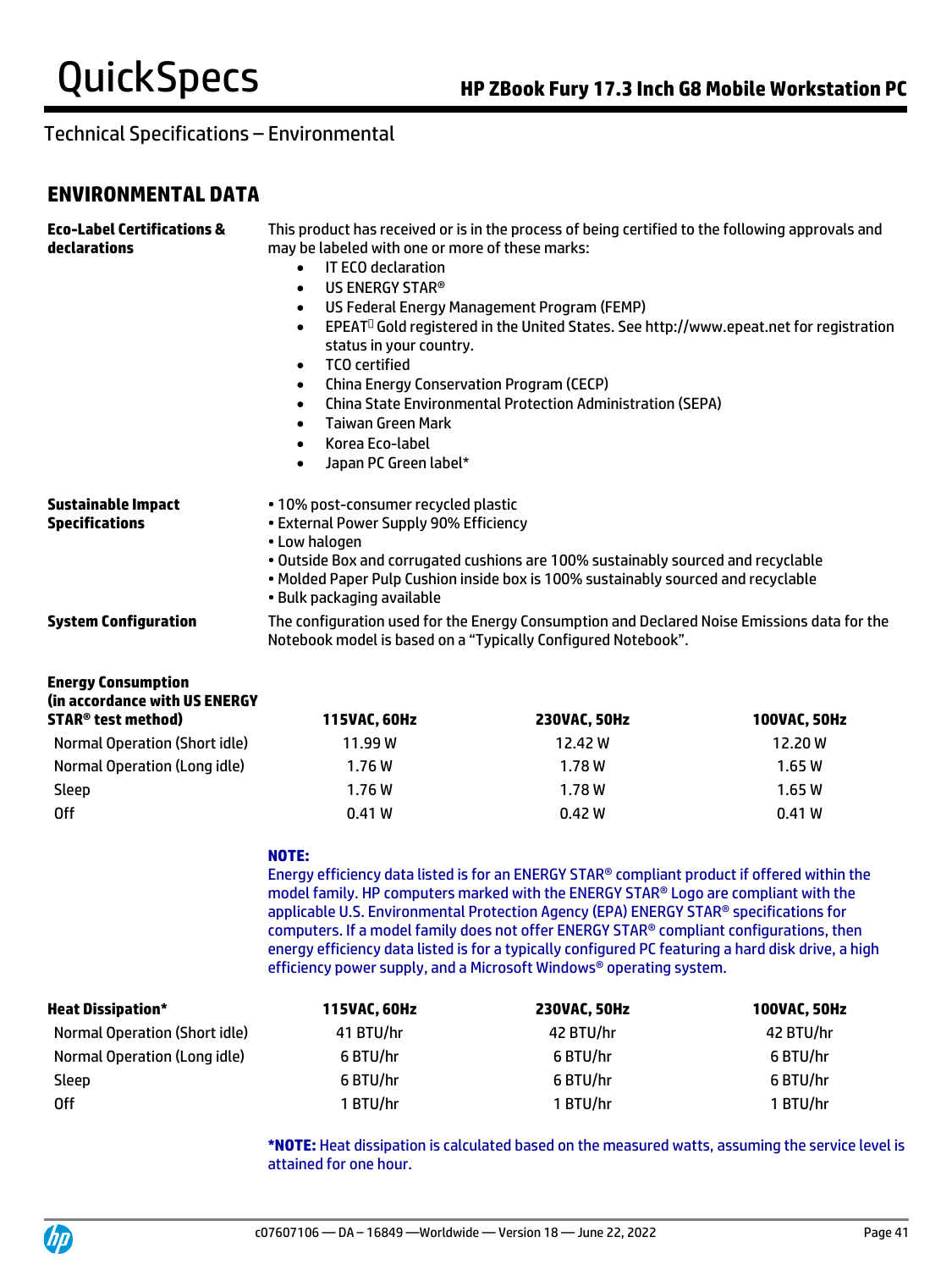| <b>Declared Noise Emissions</b><br>(in accordance with<br>ISO 7779 and ISO 9296) |                                                                                                                                                                                                                                                                                                                                                                               | <b>Sound Power</b><br>(Lwad, bels)                            | <b>Sound Pressure</b><br>(L <sub>pAm</sub> , decibels)                                                                                                                                     |
|----------------------------------------------------------------------------------|-------------------------------------------------------------------------------------------------------------------------------------------------------------------------------------------------------------------------------------------------------------------------------------------------------------------------------------------------------------------------------|---------------------------------------------------------------|--------------------------------------------------------------------------------------------------------------------------------------------------------------------------------------------|
| Typically Configured - Idle                                                      |                                                                                                                                                                                                                                                                                                                                                                               | 2.6                                                           | 13.8                                                                                                                                                                                       |
| Fixed Disk - Random writes                                                       |                                                                                                                                                                                                                                                                                                                                                                               | 2.7                                                           | 16.8                                                                                                                                                                                       |
| Optical Drive - Sequential reads                                                 |                                                                                                                                                                                                                                                                                                                                                                               | 3.0                                                           | 20.4                                                                                                                                                                                       |
| <b>Longevity and Upgrading</b>                                                   | This product can be upgraded, possibly extending its useful life by several years. Upgradeable<br>features and/or components contained in the                                                                                                                                                                                                                                 |                                                               |                                                                                                                                                                                            |
|                                                                                  | of production.                                                                                                                                                                                                                                                                                                                                                                |                                                               | Spare parts are available throughout the warranty period and or for up to "5" years after the end                                                                                          |
| <b>Additional Information</b>                                                    | This product is in compliance with the Restrictions of Hazardous Substances (RoHS)<br>$\bullet$<br>directive - 2011/65/EC.<br>This HP product is designed to comply with the Waste Electrical and Electronic<br>$\bullet$<br>Equipment (WEEE) Directive - 2002/96/EC.<br>This product is in compliance with California Proposition 65 (State of California; Safe<br>$\bullet$ |                                                               |                                                                                                                                                                                            |
|                                                                                  | $\bullet$<br>www.epeat.net                                                                                                                                                                                                                                                                                                                                                    | Drinking Water and Toxic Enforcement Act of 1986).            | This product is in compliance with the IEEE 1680 (EPEAT) standard at the Gold level, see                                                                                                   |
|                                                                                  | and ISO1043.                                                                                                                                                                                                                                                                                                                                                                  |                                                               | Plastics parts weighing over 25 grams used in the product are marked per ISO11469                                                                                                          |
|                                                                                  | $\bullet$                                                                                                                                                                                                                                                                                                                                                                     |                                                               | This product is 94.2% recycle-able when properly disposed of at end of life.                                                                                                               |
| <b>Packaging Materials</b>                                                       | <b>External:</b>                                                                                                                                                                                                                                                                                                                                                              | PAPER/Corrugated                                              | 374 g                                                                                                                                                                                      |
|                                                                                  | Internal:                                                                                                                                                                                                                                                                                                                                                                     | PAPER/Molded pulp                                             | 202 g                                                                                                                                                                                      |
|                                                                                  |                                                                                                                                                                                                                                                                                                                                                                               | PLASTIC/Polyethylene low density                              | 15 <sub>g</sub>                                                                                                                                                                            |
|                                                                                  |                                                                                                                                                                                                                                                                                                                                                                               | PLASTIC/polypropylene                                         | 5 <sub>g</sub>                                                                                                                                                                             |
|                                                                                  |                                                                                                                                                                                                                                                                                                                                                                               |                                                               | The plastic packaging material contains at least 56% recycled content.                                                                                                                     |
|                                                                                  |                                                                                                                                                                                                                                                                                                                                                                               |                                                               | The corrugated paper packaging materials contains at least 58% recycled content.                                                                                                           |
| <b>RoHS Compliance</b>                                                           | HP Inc. complies fully with materials regulations. We were among the first companies to extend<br>the restrictions in the European Union (EU) Restriction of Hazardous Substances (RoHS) Directive<br>to our products worldwide through the HP GSE. HP has contributed to the development of<br>related legislation in Europe, as well as China, India, and Vietnam.          |                                                               |                                                                                                                                                                                            |
|                                                                                  | We believe the RoHS directive and similar laws play an important role in promoting industry-<br>wide elimination of substances of concern. We have supported the inclusion of additional<br>substances-including PVC, BFRs, and certain phthalates-in future RoHS legislation that<br>pertains to electrical and electronics products.                                        |                                                               |                                                                                                                                                                                            |
|                                                                                  | We met our voluntary objective to achieve worldwide compliance with the new EU RoHS<br>requirements for virtually all relevant products by July 2013, and we will continue to extend the<br>scope of the commitment to include further restricted substances as regulations continue to<br>evolve.                                                                            |                                                               |                                                                                                                                                                                            |
|                                                                                  |                                                                                                                                                                                                                                                                                                                                                                               |                                                               | To obtain a copy of the HP RoHS Compliance Statement, see HP RoHS position statement.                                                                                                      |
| <b>Material Usage</b>                                                            |                                                                                                                                                                                                                                                                                                                                                                               | (refer to the HP General Specification for the Environment at | This product does not contain any of the following substances in excess of regulatory limits<br>http://www.hp.com/hpinfo/globalcitizenship/environment/supplychain/gen_specifications.html |

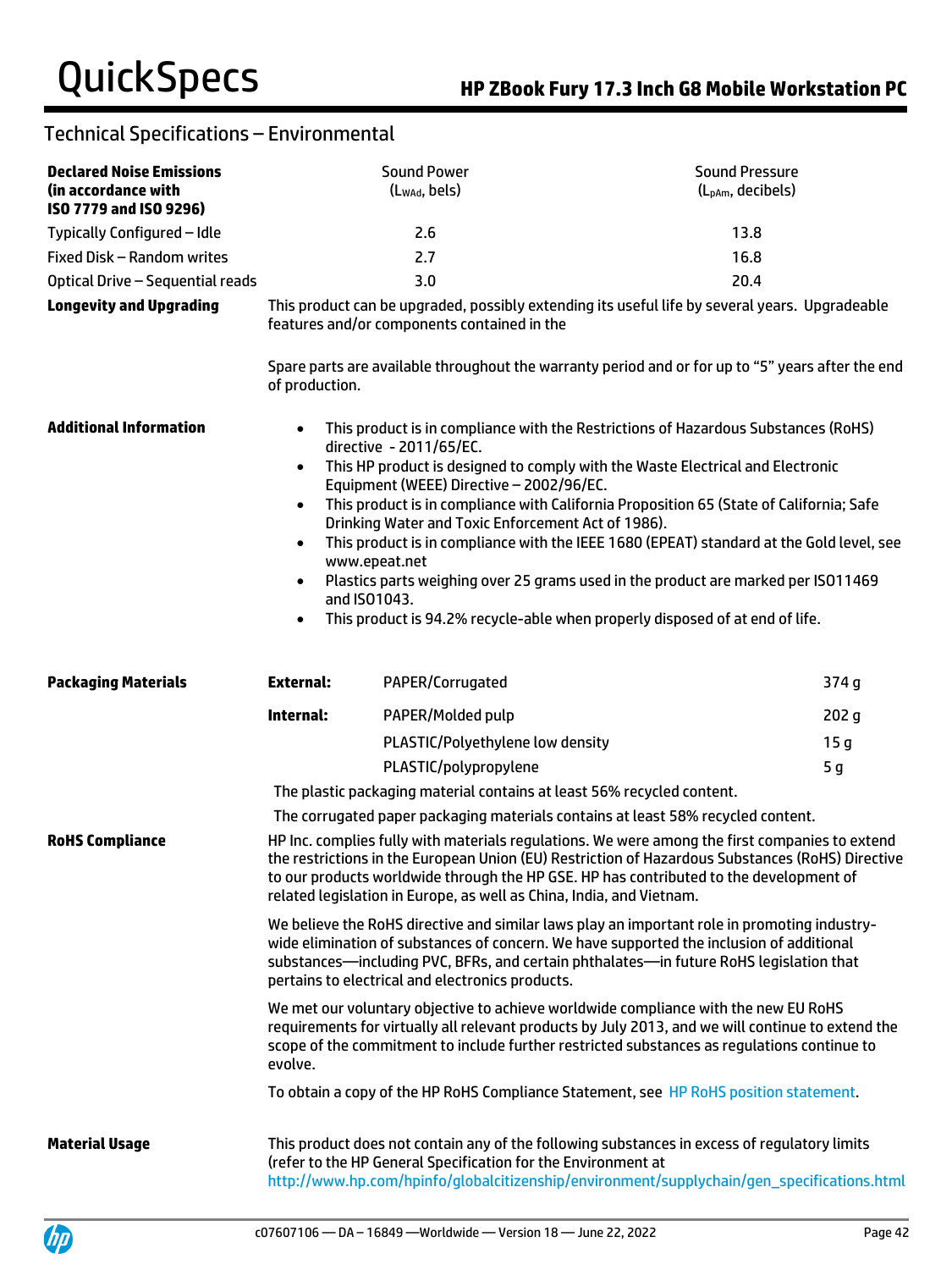):

- Asbestos
- Certain Azo Colorants
- Certain Brominated Flame Retardants may not be used as flame retardants in plastics
- Cadmium
- Chlorinated Hydrocarbons
- Chlorinated Paraffins
- Bis(2-Ethylhexyl) phthalate (DEHP)
- Benzyl butyl phthalate (BBP)
- Dibutyl phthalate (DBP)
- Diisobutyl phthalate (DIBP)
- Formaldehyde
- Halogenated Diphenyl Methanes
- Lead carbonates and sulfates
- Lead and Lead compounds
- Mercuric Oxide Batteries
- Nickel finishes must not be used on the external surface designed to be frequently handled or carried by the user.
- Ozone Depleting Substances
- Polybrominated Biphenyls (PBBs)
- Polybrominated Biphenyl Ethers (PBBEs)
- Polybrominated Biphenyl Oxides (PBBOs)
- Polychlorinated Biphenyl (PCB)
- Polychlorinated Terphenyls (PCT)
- Polyvinyl Chloride (PVC) except for wires and cables, and certain retail packaging has been voluntarily removed from most applications.
- Radioactive Substances
- Tributyl Tin (TBT), Triphenyl Tin (TPT), Tributyl Tin Oxide (TBTO)

**Packaging Usage HP follows these quidelines to decrease the environmental impact of product packaging:** 

- Eliminate the use of heavy metals such as lead, chromium, mercury and cadmium in packaging materials.
- Eliminate the use of ozone-depleting substances (ODS) in packaging materials.
- Design packaging materials for ease of disassembly.
- Maximize the use of post-consumer recycled content materials in packaging materials.
- Use readily recyclable packaging materials such as paper and corrugated materials.
- Reduce size and weight of packages to improve transportation fuel efficiency.
- Plastic packaging materials are marked according to ISO 11469 and DIN 6120 standards.

#### **End-of-life Management and Recycling** HP offers end-of-life HP product return and recycling programs in many geographic areas. To recycle your product, please go to:<http://www.hp.com/go/reuse-recycle> or contact your nearest HP sales office. Products returned to HP will be recycled, recovered or disposed of in a responsible manner.

The EU WEEE directive (2002/95/EC) requires manufacturers to provide treatment information for each product type for use by treatment facilities. This information (product disassembly instructions) is posted on the Hewlett Packard web site at: [http://www.hp.com/go/recyclers.](http://www.hp.com/go/recyclers)  These instructions may be used by recyclers and other WEEE treatment facilities as well as HP OEM customers who integrate and re-sell HP equipment.

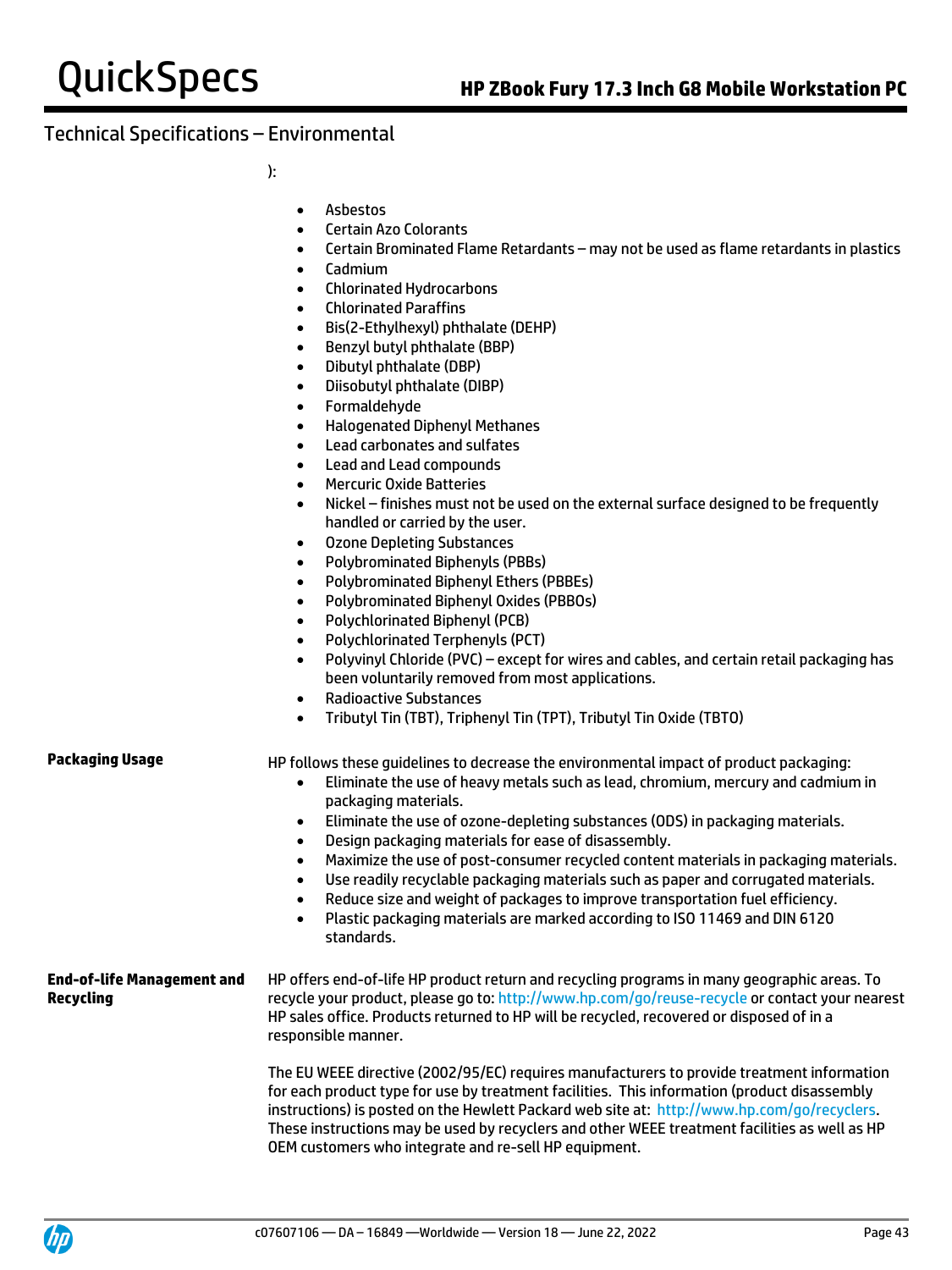| <b>HP Inc. Corporate</b><br><b>Environmental Information</b> | For more information about HP's commitment to the environment:                                                                                                                                                                                                                                                                                                                   |  |  |  |
|--------------------------------------------------------------|----------------------------------------------------------------------------------------------------------------------------------------------------------------------------------------------------------------------------------------------------------------------------------------------------------------------------------------------------------------------------------|--|--|--|
|                                                              | <b>Global Citizenship Report</b><br>http://www.hp.com/hpinfo/qlobalcitizenship/qcreport/index.html<br>Eco-label certifications<br>http://www8.hp.com/us/en/hp-information/environment/ecolabels.html<br>ISO 14001 certificates:<br>http://h20195.www2.hp.com/V2/GetDocument.aspx?docname=c04755842<br>and<br>http://www.hp.com/hpinfo/globalcitizenship/environment/pdf/cert.pdf |  |  |  |
| footnotes                                                    | Recycled plastic content percentage is based on the definition set in the IEEE 1680.1-<br>$\bullet$<br>2018 standard.<br>External power supplies, WWAN modules, power cords, cables and peripherals<br>$\bullet$<br>excluded.<br>100% outer box packaging and corrugated cushions made from sustainably sourced<br>$\bullet$<br>certified and recycled fibers.                   |  |  |  |

• Fiber cushions made from 100% recycled wood fiber and organic materials.

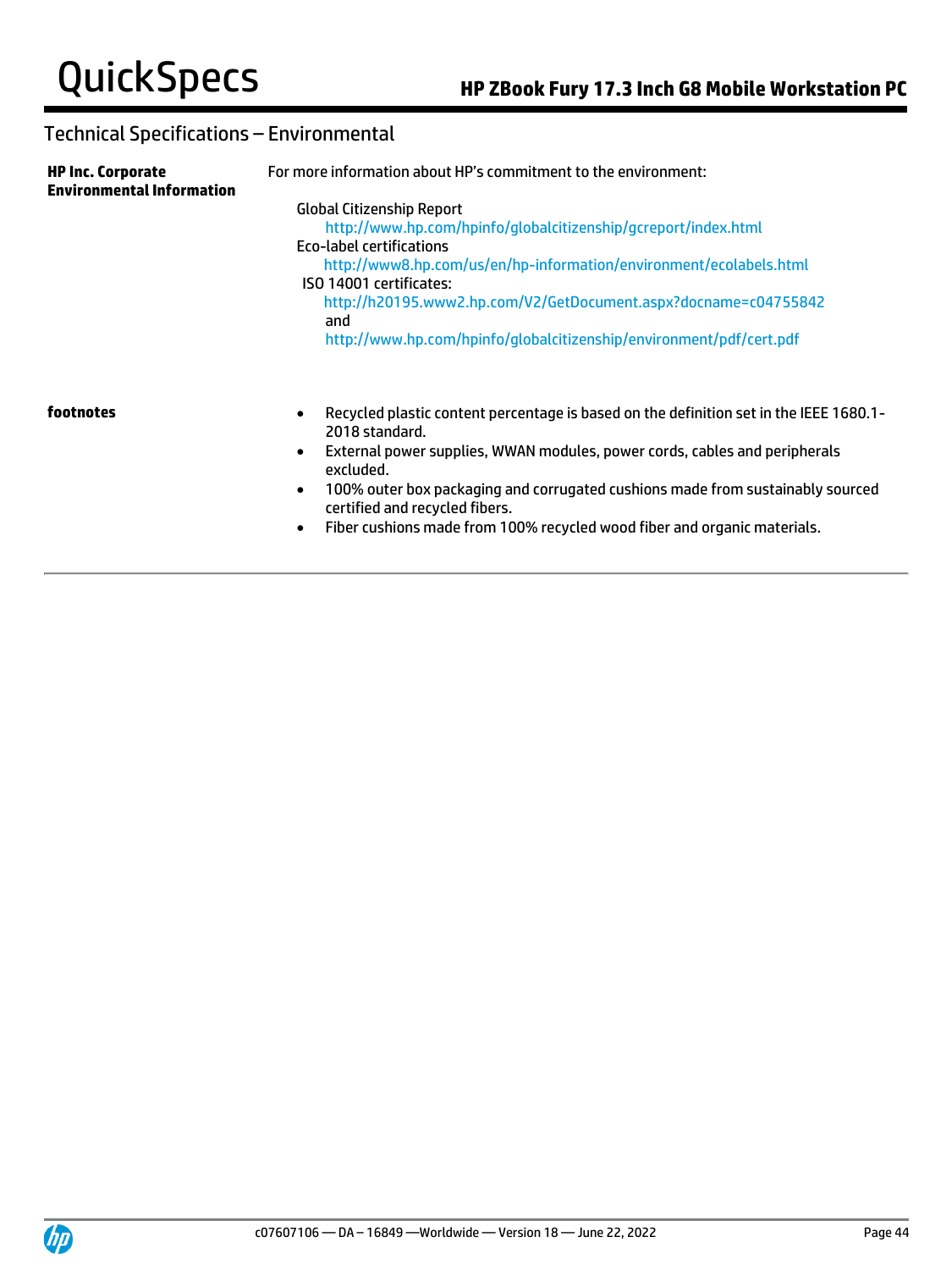# Options and Accessories (sold separately and availability may vary by country)

| <b>Type</b>            | <b>Description</b>                                                                                                                                                                          | Part#          |
|------------------------|---------------------------------------------------------------------------------------------------------------------------------------------------------------------------------------------|----------------|
| <b>Displays</b>        | HP Z32 31.5" 4k UHD Display                                                                                                                                                                 | 1AA81A8#XXX    |
|                        | HP Z38c 37.5" Curved Display                                                                                                                                                                | Z4W65A8#XXX    |
| Case                   | HP Business Backpack (up to 17.3")                                                                                                                                                          | 2SC67AA        |
|                        | HP Business Slim Top Load (up to 17.3")                                                                                                                                                     | 2UW02AA        |
|                        | HP Executive 17.3 Backpack                                                                                                                                                                  | 6KD05AA        |
|                        | HP Executive 17.3 Top Load                                                                                                                                                                  | 6KD08AA        |
| <b>Docking</b>         | HP TB Audio Module (comp with Hook dock)                                                                                                                                                    | 3AQ21AA        |
| <b>Accessories</b>     | HP TB Dock G2 Combo Cable (this is 230W) comp with Hook dock                                                                                                                                | 3XB96AA        |
| <b>Docking station</b> | HP TB Dock G2 w/ Combo Cable (this is 230W)                                                                                                                                                 | 3TR87AA        |
|                        | HP USB-C/A Universal Dock G2 Power Not Supported on Mobile Workstations <sup>1</sup>                                                                                                        | 5TW13AA        |
|                        | HP USB-C Dock G5 Power Not Supported on Mobile Workstations <sup>1</sup>                                                                                                                    | 5TW10AA        |
|                        | HP Thunderbolt Dock 230W G2                                                                                                                                                                 | 2UK38AA        |
|                        | HP TB Dock 120W G2 w/ Audio <sup>1</sup>                                                                                                                                                    | 3YE87AA        |
|                        | <sup>1</sup> Up to 100 W via USB-C® (up to 75 W on non HP machines) Separate AC power needed for HP ZBooks that<br>require more than 100 W power delivered via USB-C <sup>®</sup> alt mode. |                |
| Input/Output -         | HP Comfort Grip Wireless Mouse (See Link 5 Tab)                                                                                                                                             | H2L63AA        |
| Mice                   | <b>HP 3-button USB Laser Mouse</b>                                                                                                                                                          | <b>H4B81AA</b> |
|                        | <b>HP Bluetooth Travel Mouse</b>                                                                                                                                                            | 6SP30AA        |
|                        | <b>HP USB Travel Mouse</b>                                                                                                                                                                  | G1K28AA        |
|                        | HP Wireless Premium Mouse (See Link 5 Tab)                                                                                                                                                  | <b>1JR31AA</b> |
|                        | <b>HP Elite Presenter Mouse</b>                                                                                                                                                             | 2CE30AA        |
|                        | <b>HP X4000b Bluetooth Mouse</b>                                                                                                                                                            | H3T50AA        |
|                        | HP Wired 320M Mouse                                                                                                                                                                         | 9VA80AA        |
| Input/Output -         | HP Wired Desktop 320MK Mouse and Keyboard                                                                                                                                                   | 9SR36AA        |
| Keyboard               | HP Slim Wireless Keyboard and Mouse                                                                                                                                                         | T6L04AA        |
| Input/Output -         | HP USB-C to USB-A Hub                                                                                                                                                                       | Z6A00AA        |
| <b>Adapter</b>         | <b>HDMI to VGA Adapter</b>                                                                                                                                                                  | H4F02AA        |
|                        | HP HDMI to DVI Adapter                                                                                                                                                                      | <b>F5A28AA</b> |
|                        | HP USB-C to USB 3.0 Adapter                                                                                                                                                                 | N2Z63AA        |
|                        | HP USB-C to DisplayPort Adapter                                                                                                                                                             | N9K78AA        |
|                        | HP USB-C to VGA Adapter                                                                                                                                                                     | N9K76AA        |
|                        | HP Single miniDP-to-DP Adapter Cable                                                                                                                                                        | 2MY05AA        |
|                        | HP USB-C to HDMI 2.0 Adapter                                                                                                                                                                | 1WC36AA        |
| <b>Collaboration</b>   | HP BT UC Wireless Duo Headset                                                                                                                                                               | W3K09AA        |

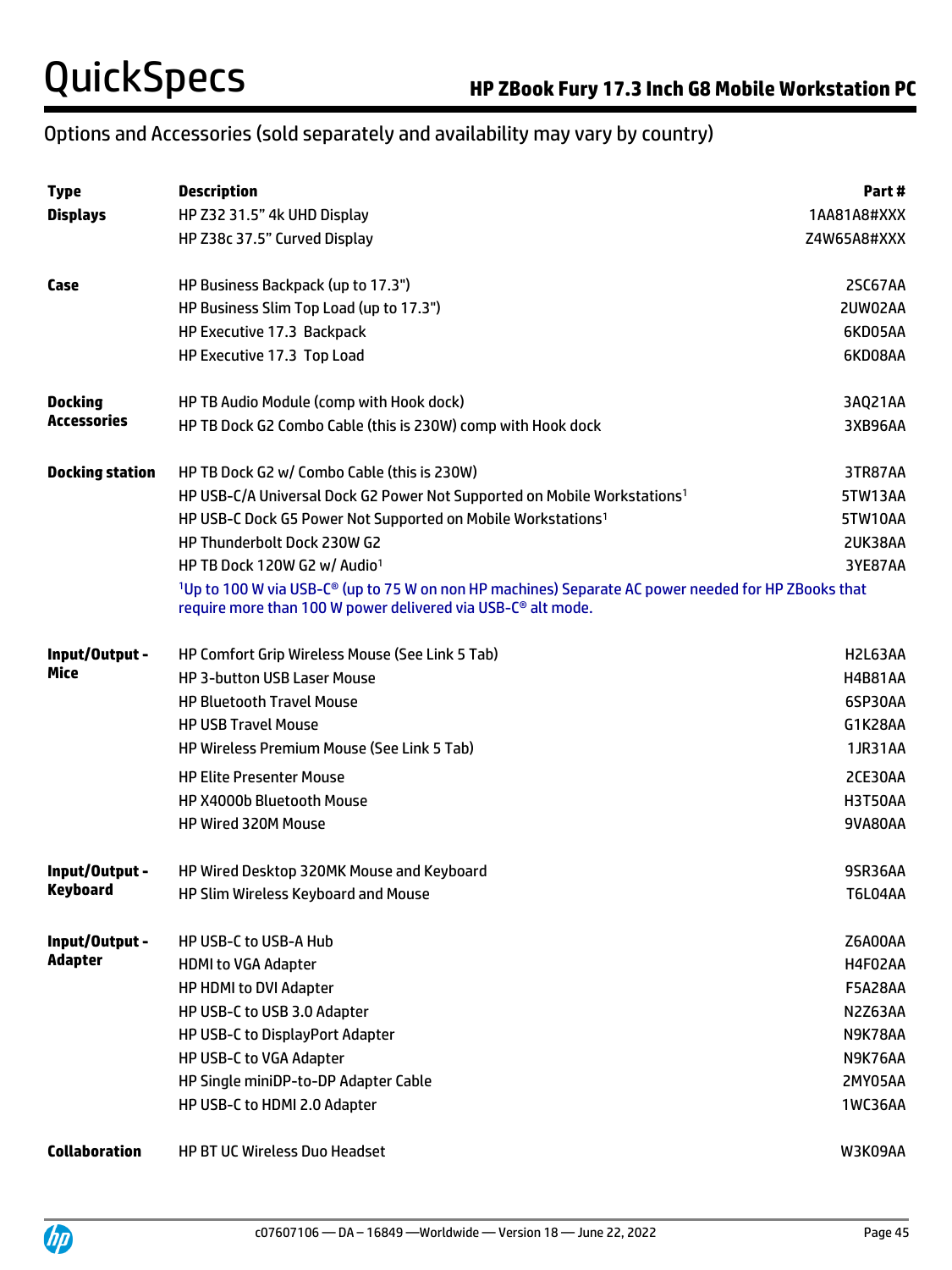# Options and Accessories (sold separately and availability may vary by country)

| <b>Memory</b>          | HP 8GB DDR4 3200 1.2v SODIMM Memory             | 286H8AA        |
|------------------------|-------------------------------------------------|----------------|
|                        | HP 16GB DDR4 3200 1.2v SODIMM Memory            | 286J1AA        |
|                        | HP 32GB DDR4 2666 SODIMM Memory                 | 6NX83AA        |
|                        | HP 8GB DDR4 2666 SODIMM ECC Memory              | 4UY11AA        |
|                        | HP 16GB DDR4 2666 SODIMM ECC Memory             | <b>4UY12AA</b> |
| Power - A/C            | HP 150W 4.5 mm Smart AC Power Adapter           | 4SC18AA        |
| <b>Adapter</b>         | HP 200W 4.5 mm AC Power Adapter                 | 4SC19AA        |
|                        | HP ZBook 200W Slim Smart 4.5mm AC Adapter       | 491C7AA        |
| <b>Power - Battery</b> | HP ZBook Fury G7/G8 94Whr Battery               | 49J06AA        |
| <b>Security</b>        | <b>HP Sure Key Cable Lock</b>                   | 6UW42AA        |
|                        | <b>HP Nano Keyed Cable Lock</b>                 | 1AJ39AA        |
|                        | HP Nano Dual Head Keyed Cable Lock              | 1AJ41AA        |
|                        | <b>Storage - External HP USB DVD-Writer ODD</b> | <b>Y3T76AA</b> |
| <b>Storage - HDD</b>   | HP 500GB 7200 RPM HDD 2.5"                      | 4A1H1AA        |
| 2.5"                   | HP 1TB 7200 RPM HDD 2.5"                        | 4A1H2AA        |
|                        | <b>HP 2TB 5400 RPM HDD 2.5"</b>                 | 4A1H3AA        |
| <b>Storage - SS M2</b> | HP 1TB 2280 PCIe-3x4 NVME TLC M.2 SSD           | 6SK99AA        |
|                        | HP 2GB 2280 PCIe-3x4 NVME TLC M.2 SSD           | 6SL00AA        |
|                        | HP 256GB PCIe-3x4 NVME M.2 SSD                  | 1D0H6AA        |
|                        | HP 512GB PCI-e 3x4 NVMe M2 SSD                  | 1D0H7AA        |
|                        | HP ZBook Fury G7/G8 HDD & SSD Brackets          | 48Z98AA        |
| <b>WWAN</b>            | HP XMM 7360 LTE-Advance WWAN                    | 3FB01AA        |